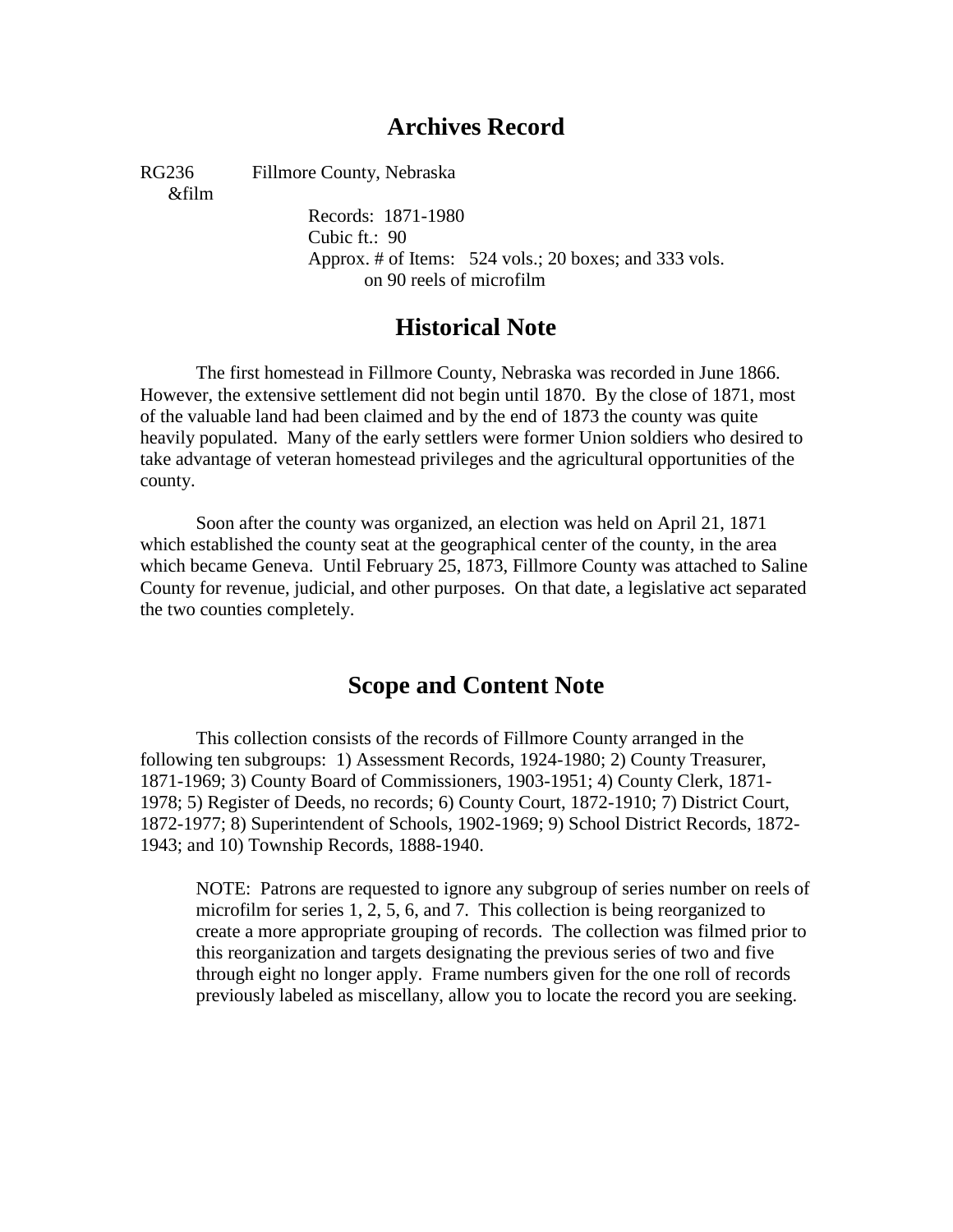#### ADDED ENTRIES:

PERSONAL PROPERTY—NEBRASKA—FILLMORE COUNTY JUSTICES OF THE PEACE—NEBRASKA—FILLMORE COUNTY MARRIAGES— NEBRASKA—FILLMORE COUNTY TAXATION—NEBRASKA—FILLMORE COUNTY REAL PROPERTY—VALUATION—NEBRASKA—FILLMORE COUNTY TAXATION OF PERSONAL PROPERTY—NEBRASKA—FILLMORE COUNTY SCHOOL DISTRICTS—NEBRASKA—FILLMORE COUNTY SCHOOL LAND—NEBRASKA—FILLMORE COUNTY TOWNSHIP GOVERNMENT—NEBRASKA—FILLMORE COUNTY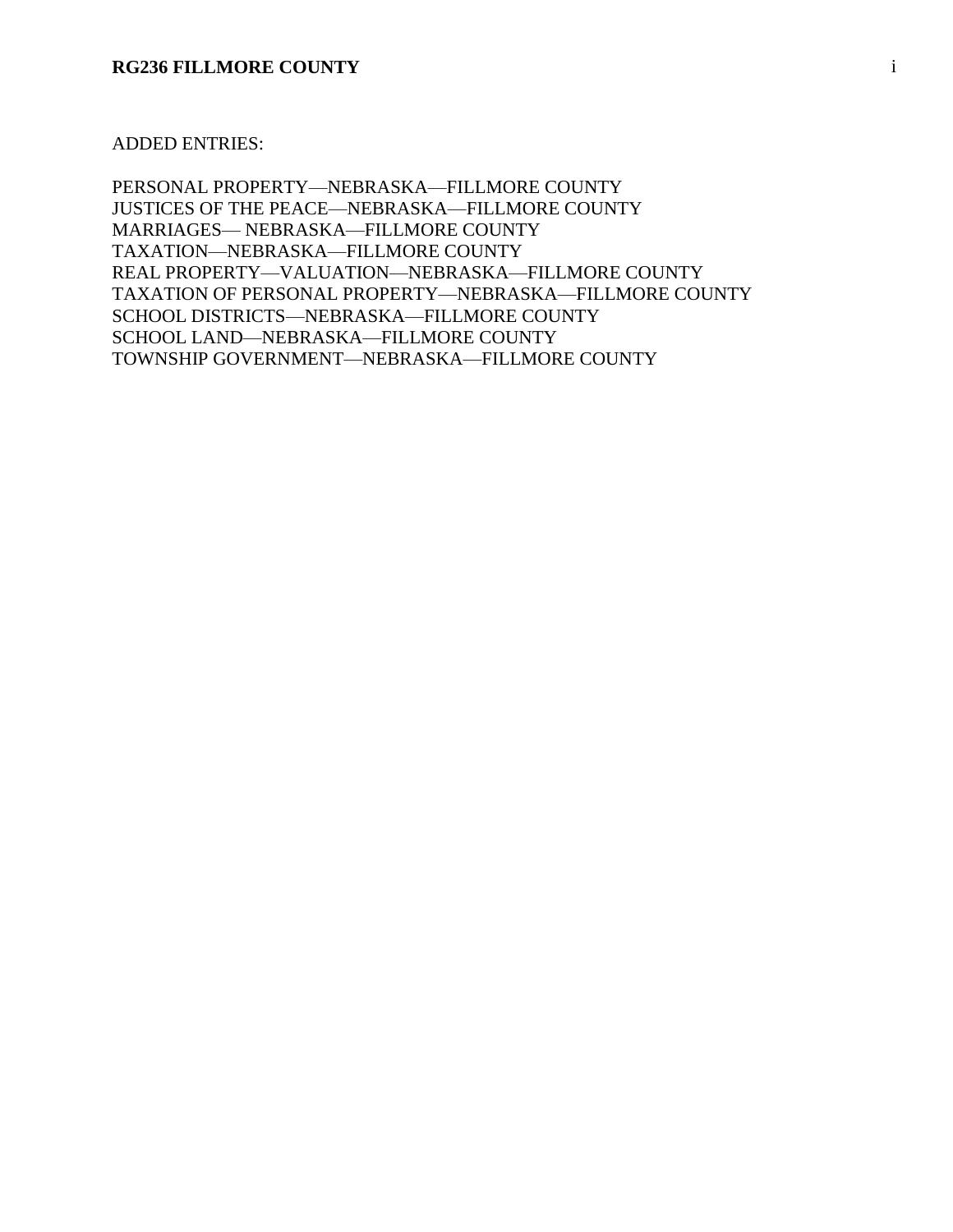Subgroup One, Assessment Records, includes microfilm copies of personal and real property assessments for the years 1924-1950.

Subgroup Two, County Treasurer, is divided into seven series: 1) Tax Lists, 1871-1969; 2) Delinquent Tax Lists, 1874-1948; 3) Tax Sale Records, 1874-1948; 4) Motor Vehicle Tax Lists, no records; 5) Special Assessments, no records; 6) School Land Records, no records, 7) School District Ledgers, 1872-1896.

Subgroup Three, County Board of Commissioners is divided into four series: 1) Commissioner's Proceedings (no records), 2) Correspondence & Supplemental Documents: (no records); 3) Board of Health, 1903-1951; 4) Cooperative Extension, 1918-1942

Subgroup four, County Clerk, consists of six series: 1) Marriage records, 1871- 1994; 2) Election Records, 1871; 3) Bond Records, 1872-1883; 4) Professional Registers, 1881-1986 ; 5) Brand and Estray Records, 1875-1978, and 6) Miscellaneous Volumes, 1960-1972.

Series one of Subgroup One, Marriage Records, were microfilmed by the Genealogical Society of Utah in 1995. Included in this project are Indexes to Marriages, 1871-1974; a Marriage Register, 1871-1878, Marriage Dockets, 1877-1986; and loose licenses and certificates, #1A (1871) thru #3961A (1911) and #1B (1911) thru #5732B (1986).

The Archives hold no records for Subgroup five, Register of Deeds.

Subgroup six, County Court, consists of five series: 1) Probate records, 1871- 1970; 2) Justice Dockets, 1872-1910; 3) Calendars & General Indexes, n.d.; 4) Civil & Criminal Dockets, 1888-1891, and 5) Judge's Dockets, 1905

Subgroup seven, District Court, consists of ten series: 1) Naturalization Records (no records); 2) General Index (no records); 3) Court Calendars 1890-1891; 4) Appearance Dockets; 5) Daily Journal (no records); 6) Civil & Criminal Dockets (no records); 7) Civil & Criminal Case Files (no records); 8), Bills of Exception, 1892-1977; 9) Judgment & Execution Dockets, 1872-1936; and 10) Miscellaneous, 1872-1946.

Subgroup eight, Superintendent of Schools, consists of five series: 1) School Census, 1904-1956; 2) Superintendent's Records, 1902-1908; 3) Redistricting Records, 1957-1979; 4) Reports, 1897-1969; and 5) Miscellaneous.

Subgroup nine, School District Records, contains the records of thirty-seven school districts arranged into individual series. See SG9 for description.

Subgroup 10, Township Records, is divided into three series: 1) Geneva Township, 1910-1940; 2) Bennett Precinct, 1888-1913, and 3) West Blue Township, 1888-1924. The series two volumes are targeted on microfilm as being a part of Series Eight, Miscellany. They include registers of minutes of township meetings and financial records.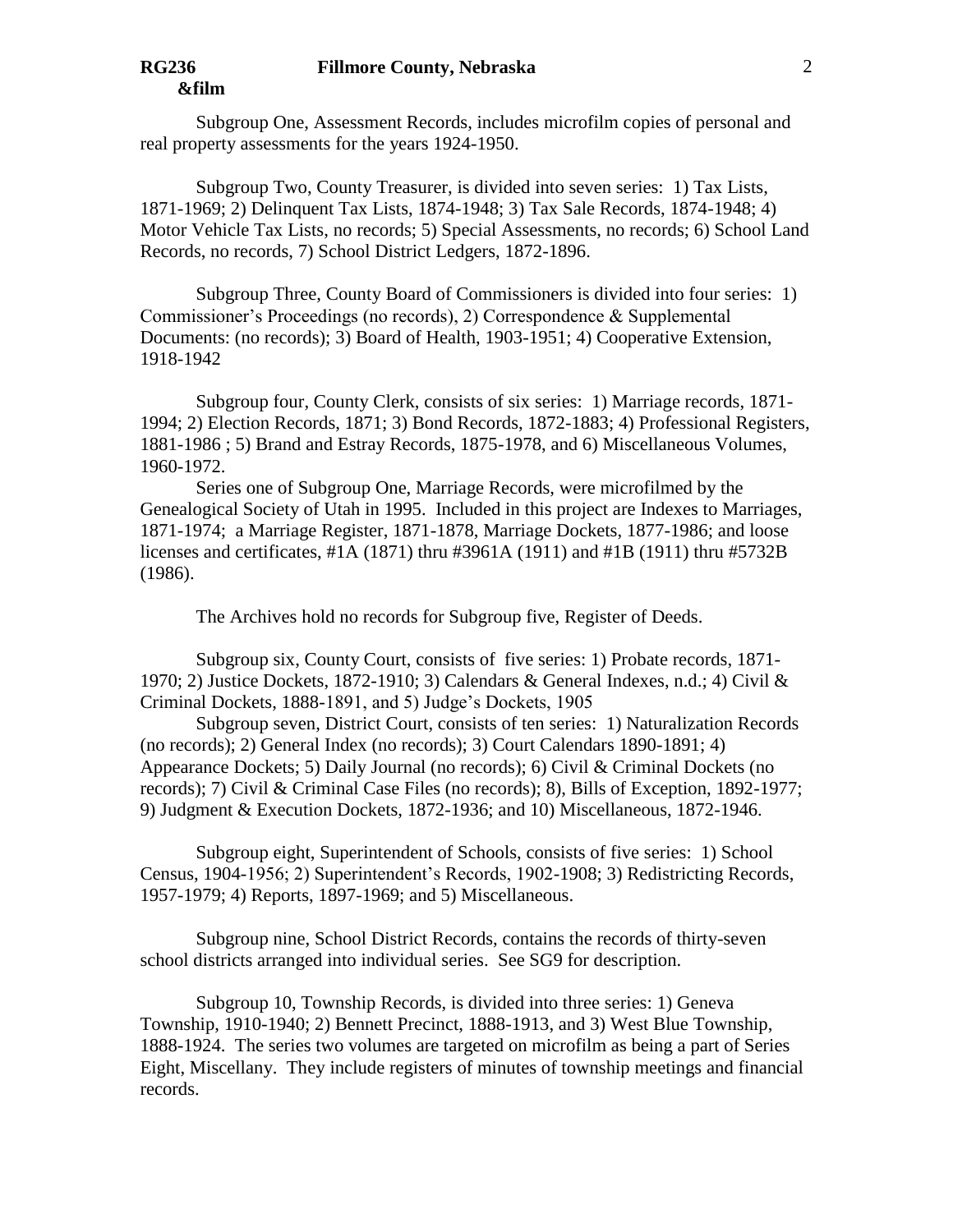# **DESCRIPTION**

# **SUBGROUP ONE ASSESSMENT SCHEDULES, 1924-1950**

| film<br><b>SERIES ONE</b> |           | PRECINCT ASSESSMENTS, 1924-1950 |
|---------------------------|-----------|---------------------------------|
| Vol. 1-24                 | 1924-1925 | <b>Real Estate</b>              |
| Vol. 25-47                | 1926-1929 | <b>Real Estate</b>              |
| Vol. 48-71                | 1930-1933 | Real Estate                     |
| Vol. 72-95                | 1934-1937 | <b>Real Estate</b>              |
|                           |           |                                 |
| Vol. 96                   | 1926      | Personal                        |
| Vol. 97-101               | 1935      | Personal                        |
| Vol. 102-105              | 1940      | Personal                        |
| Vol. 106-112              | 1950      | Personal                        |

NOTE: Real and Personal Property Schedules are filmed separately. Filming begins with Real Property, Rolls 1-6, and continues with Personal Property, Rolls 6-12. Filming is in chronological order and alphabetical by precinct.

| Reel $#1$<br>687 frames<br>1374 pp.<br>1374 pp.<br>#19,458 | Real Estate Assessments, 1924-1925<br><b>Bell Prairie Precinct</b><br>thru<br>Real Estate Assessments, 1924-1925<br>Ohiowa Village<br>NOTE: Starting at fr. #0256, Liberty Precinct,<br>frame target shows Dawson County,<br>should read Fillmore County |
|------------------------------------------------------------|----------------------------------------------------------------------------------------------------------------------------------------------------------------------------------------------------------------------------------------------------------|
| Reel $#2$<br>691 frames<br>1382 pp.<br>#19,459             | Real Estate Assessments, 1924-1925<br><b>Shickley Village</b><br>thru<br>Real Estate Assessments, 1926-1929<br>p.70 - Geneva City                                                                                                                        |
| Reel $#3$<br>705 frames<br>$1410$ pp.                      | Real Estate Assessments, 1926-1929<br>p.71 - Geneva City<br>thru                                                                                                                                                                                         |

#19,460 Real Estate Assessments, 1930-1933 Liberty Precinct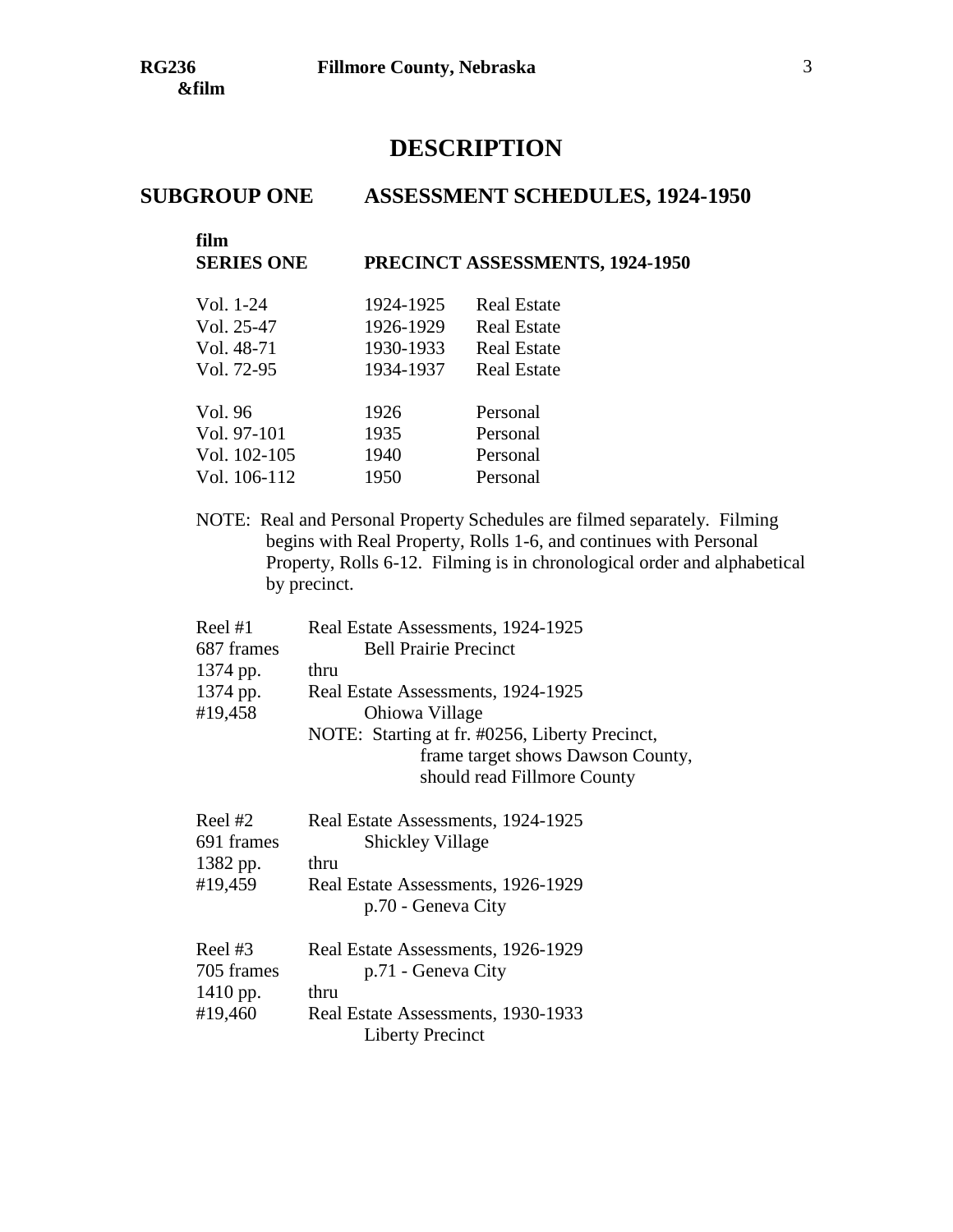# **SUBGROUP ONE ASSESSMENT SCHEDULES, 1924-1950 (cont)**

| film<br><b>SERIES ONE</b>                     | PRECINCT ASSESSMENTS, 1924-1950 (cont)                                                                                                              |
|-----------------------------------------------|-----------------------------------------------------------------------------------------------------------------------------------------------------|
| Reel #4<br>696 frames<br>1392 pp.<br>#19,461  | Real Estate Assessments, 1930-1933<br><b>Madison Precinct</b><br>thru<br>Real Estate Assessments, 1937<br><b>Walters Precinct Recapitulation</b>    |
| Reel #5<br>694 frames<br>1388 pp.<br>#19,462  | Real Estate Assessments, 1934-1937<br><b>Chelsea Precinct</b><br>thru<br>Real Estate Assessments, 1934-1937<br><b>Fairmont City</b>                 |
| Reel#6<br>772 frames<br>1544 pp.<br>#19,463   | Real Estate Assessments, 1934-1937<br>Geneva City<br>thru<br>Personal Property Assessments, 1935<br><b>Bryant Precinct</b>                          |
| Reel #7<br>1080 frames<br>2160 pp.<br>#19,464 | Personal Property Assessments, 1935<br><b>Bryant Precinct</b><br>thru<br>Personal Property Assessments, 1935<br><b>Glengary Precinct</b>            |
| Reel #8<br>988 frames<br>1976 pp.<br>#19,465  | Personal Property Assessments, 1935,<br><b>Glengary Precinct</b><br>thru<br>Personal Property Assessments, 1935<br><b>Stanton Precinct</b>          |
| Reel #9<br>995 frames<br>1990 pp.<br>#19,466  | Personal Property Assessments, 1935<br><b>Stanton Precinct</b><br>thru<br>Personal Property Assessments, 1935<br>Geneva City, Beatrice Creamery Co. |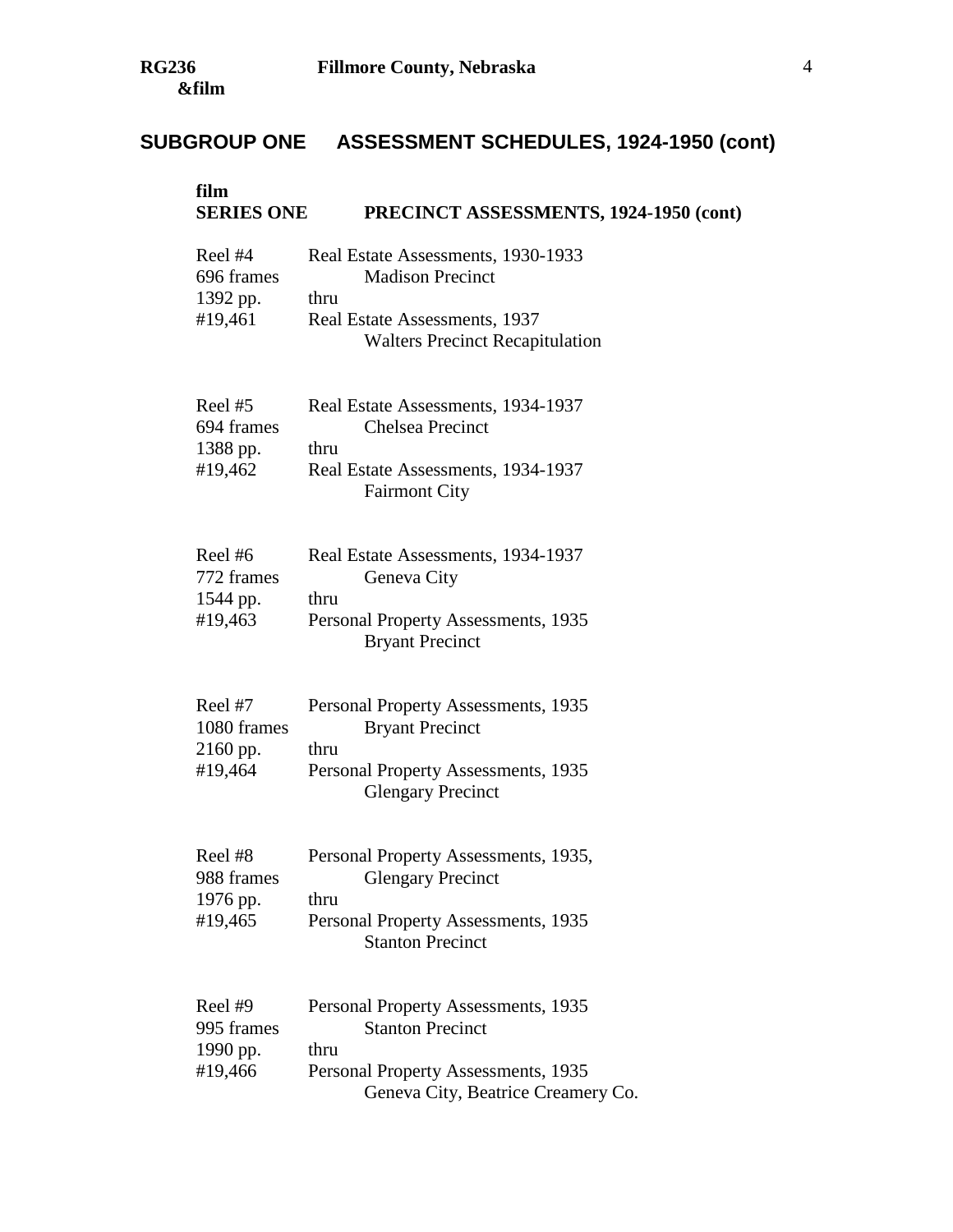# **SUBGROUP ONE ASSESSMENT SCHEDULES, 1924-1950 (cont)**

| film<br><b>SERIES ONE</b>                       | PRECINCT ASSESSMENTS, 1924-1950 (cont)                                                                                                     |
|-------------------------------------------------|--------------------------------------------------------------------------------------------------------------------------------------------|
| Reel $#10$<br>990 frames<br>1980 pp.<br>#19,468 | Personal Property Assessments, 1935<br>Geneva City, K. C. Brinkman<br>thru<br>Personal Property Assessments, 1935<br>Ohiowa City           |
| Reel $#11$<br>908 frames<br>1816 pp.<br>#19,468 | Personal Property Assessments, 1935<br><b>Shickley City</b><br>thru<br>Personal Property Assessments, 1940<br><b>Fairmont Precinct</b>     |
| Reel $#12$<br>974 frames<br>1948 pp.<br>#19,469 | Personal Property Assessments, 1940<br>Geneva Precinct<br>thru<br>Personal Property Assessments, 1940<br><b>Madison Precinct</b>           |
| Reel $#13$<br>991 frames<br>1982 pp.<br>#19,473 | Personal Property Assessments, 1940<br><b>Stanton Precinct</b><br>thru<br>Personal Property Assessments, 1940<br>Geneva City - Pearl Brown |
| Reel $#14$<br>916 frames<br>1832 pp.<br>#19,474 | Personal Property Assessments, 1940<br>Geneva City - Raymond Brown<br>thru<br>Personal Property Assessments, 1940<br>Milligan City         |
| Reel $#15$<br>978 frames<br>1956 pp.<br>#19,475 | Personal Property Assessments, 1940<br><b>Ohiowa City Precinct</b><br>thru<br>Personal Property Assessments, 1950<br>Chelsea Precinct, "C" |
| Reel $#16$<br>905 frames<br>1810 pp.<br>#19,476 | Personal Property Assessments, 1950<br>Chelsea Precinct, "D"<br>thru<br>Personal Property Assessments, 1950<br>Geneva Precinct             |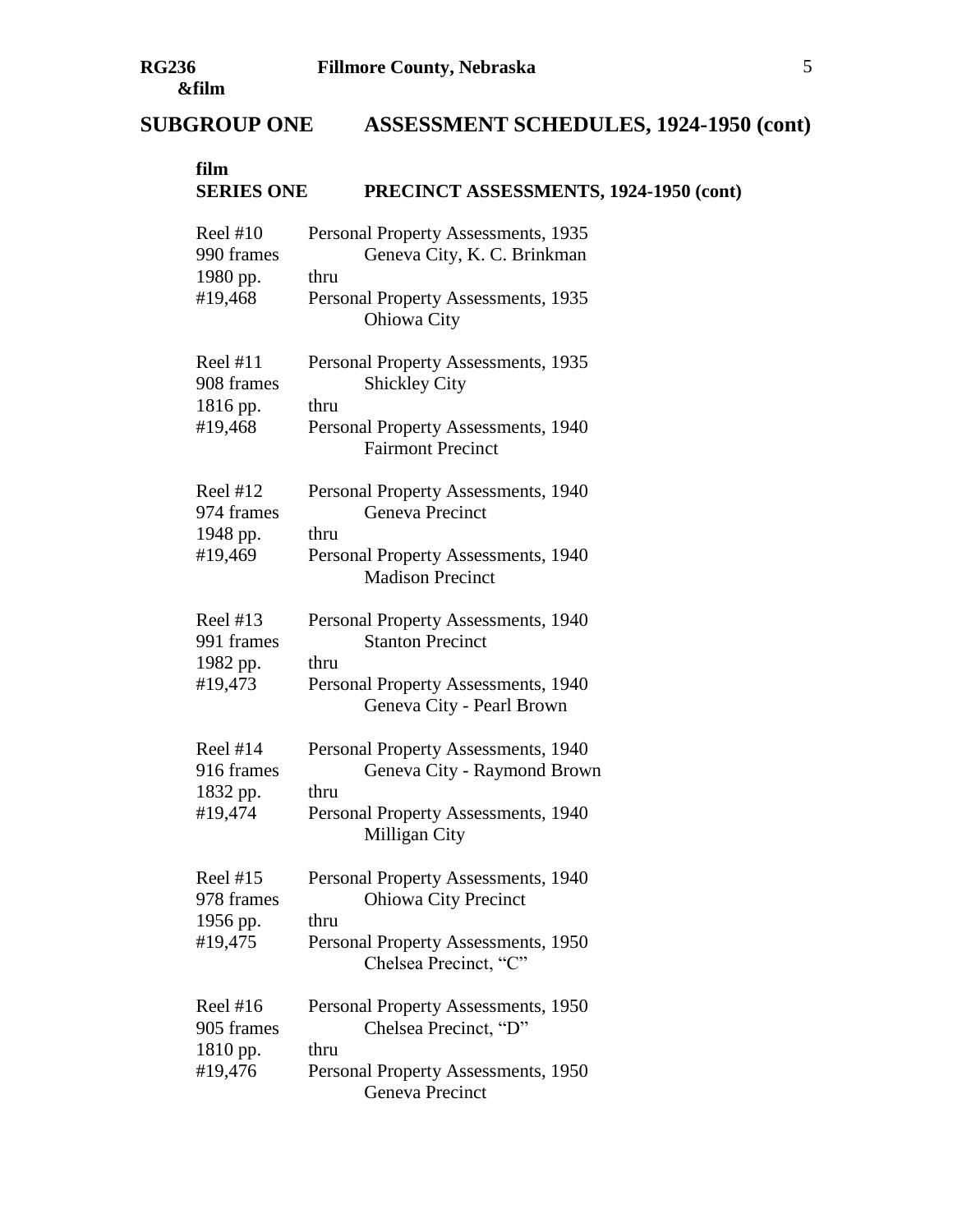# **SUBGROUP ONE ASSESSMENT SCHEDULES, 1924-1950 (cont)**

| film<br><b>SERIES ONE</b>                            | PRECINCT ASSESSMENTS, 1924-1950 (cont)                                                                                                  |
|------------------------------------------------------|-----------------------------------------------------------------------------------------------------------------------------------------|
| Reel $#17$<br>967 frames<br>1914 pp.<br>#19,477      | Personal Property Assessments, 1950<br><b>Glengary Precinct</b><br>thru<br>Personal Property Assessments, 1950<br>Madison Precinct, "S" |
| Reel $#18$<br>951 frames<br>1830 pp.<br>#19,478      | Personal Property Assessments, 1950<br>Madison Precinct, "T"<br>thru<br>Personal Property Assessments, 1950<br><b>Exeter City</b>       |
| <b>Reel #19</b><br>939 frames<br>1878 pp.<br>#19,479 | Personal Property Assessments, 1950<br><b>Fairmont City</b><br>thru<br>Personal Property Assessments, 1950<br>Geneva City, "M"          |
| Reel $#20$<br>951 frames<br>1902 pp.<br>#19,480      | Personal Property Assessments, 1950<br>Geneva City<br>thru<br>Personal Property, Assessments, 1950<br>Shickley City, "R"                |
| Reel $#21$<br>111 frames<br>222 pp.<br>#19,481       | Personal Property Assessments, 1950<br>Shickley City, "S"<br>thru<br>Personal Property Assessments, 1950<br><b>Strang City</b>          |

Reels 1-21 positives received, 11/9/1981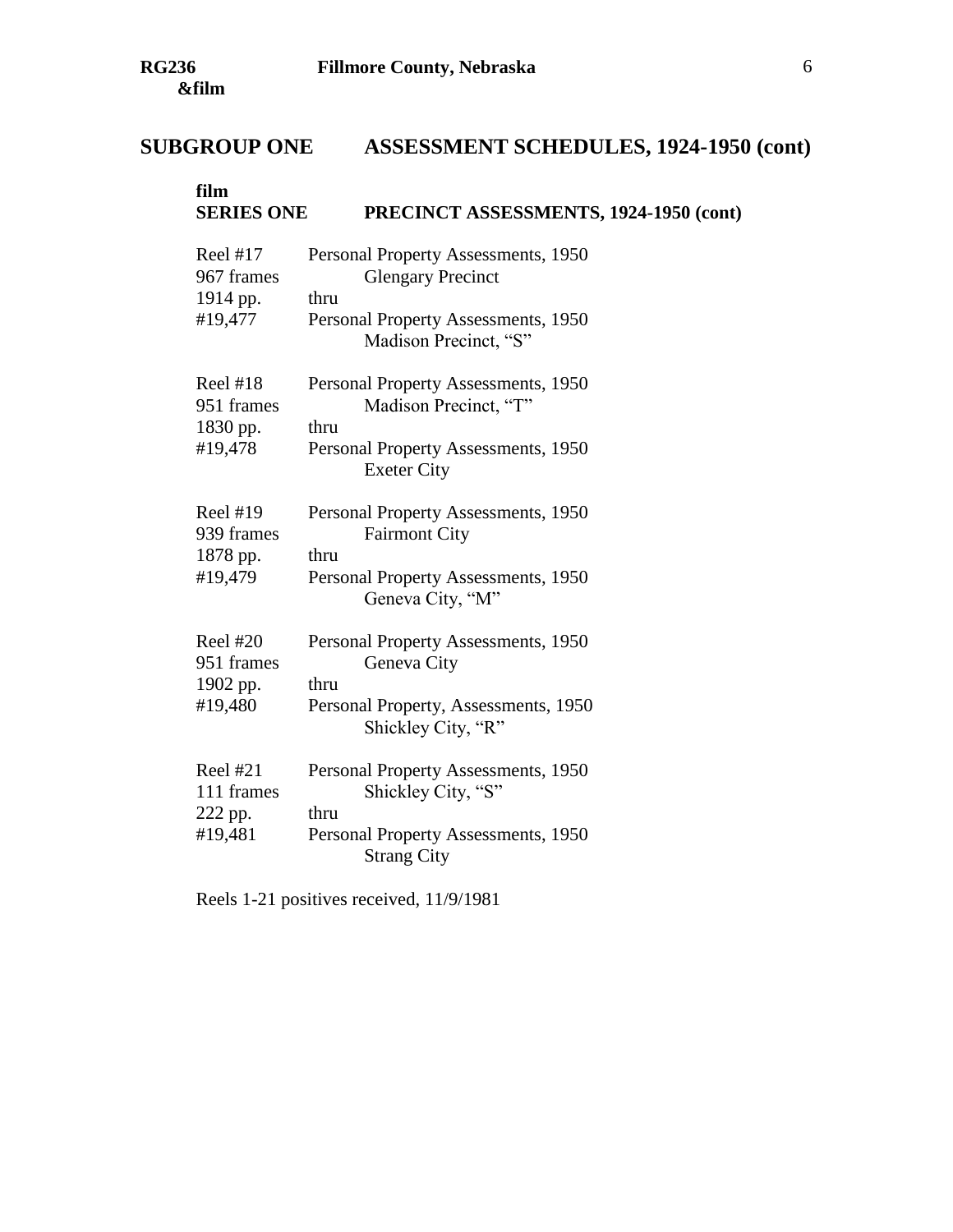# **SUBGROUP TWO COUNTY TREASURER, 1871-1969**

### **film SERIES ONE Tax Lists, 1871-1969**

NOTE: Vols. A thru C are not on microfilm

| Vols. A-C     | 1871-1873                                |
|---------------|------------------------------------------|
| Vols. 001-002 | 1874                                     |
| Vol. 003      | 1875                                     |
| Vol. 003a     | 1875 by school districts                 |
| Vols. 004-014 | 1876-1886 (one volume per year)          |
| Vols. 015-040 | 1887-1889 (two volumes per year)         |
| Vols. 041-043 | 1900                                     |
| Vols. 044-051 | 1904 (two volumes per year)              |
| Vols. 052-054 | 1905                                     |
| Vols. 055-062 | 1906-1909 (two volumes per year)         |
| Vol. 063      | 1901-1911 Corporation Tax                |
| Vols. 064-083 | 1910-1919 (two volumes per year)         |
| Vols. 084-086 | 1920                                     |
| Vols. 087-088 | 1921                                     |
| Vols. 089-091 | 1922                                     |
| Vols. 092-093 | 1923                                     |
| Vols. 094-095 | 1924                                     |
| Vols. 096-097 | 1925                                     |
| Vols. 098-100 | 1926                                     |
| Vol. 101      | 1929-1931                                |
| Vols. 102-104 | 1927                                     |
| Vols. 105-107 | 1928                                     |
| Vols. 108-110 | 1929                                     |
| Vols. 111-113 | 1930                                     |
| Vols. 114-118 | 1935 (includes Motor Vehicle Valuations) |
| Vols. 119-120 | 1940                                     |
| Vols. 121-122 | 1945                                     |

# **film**

# **SERIES ONE TAX LISTS – MICROFILM RECORD, 1871-1974**

| Roll 1     | Tax Lists, Personal Property, vol. 1, 1874 |
|------------|--------------------------------------------|
| 654 frames | thru                                       |
| $1308$ pp. | Tax Lists, Real Estate, vol. 4             |
| #20,279    | $P.88 - 1876$                              |

NOTE: Fr. #65, vol.1, begins real property. Target in error Tax List by School Dist., 1875-1878 begins frame #387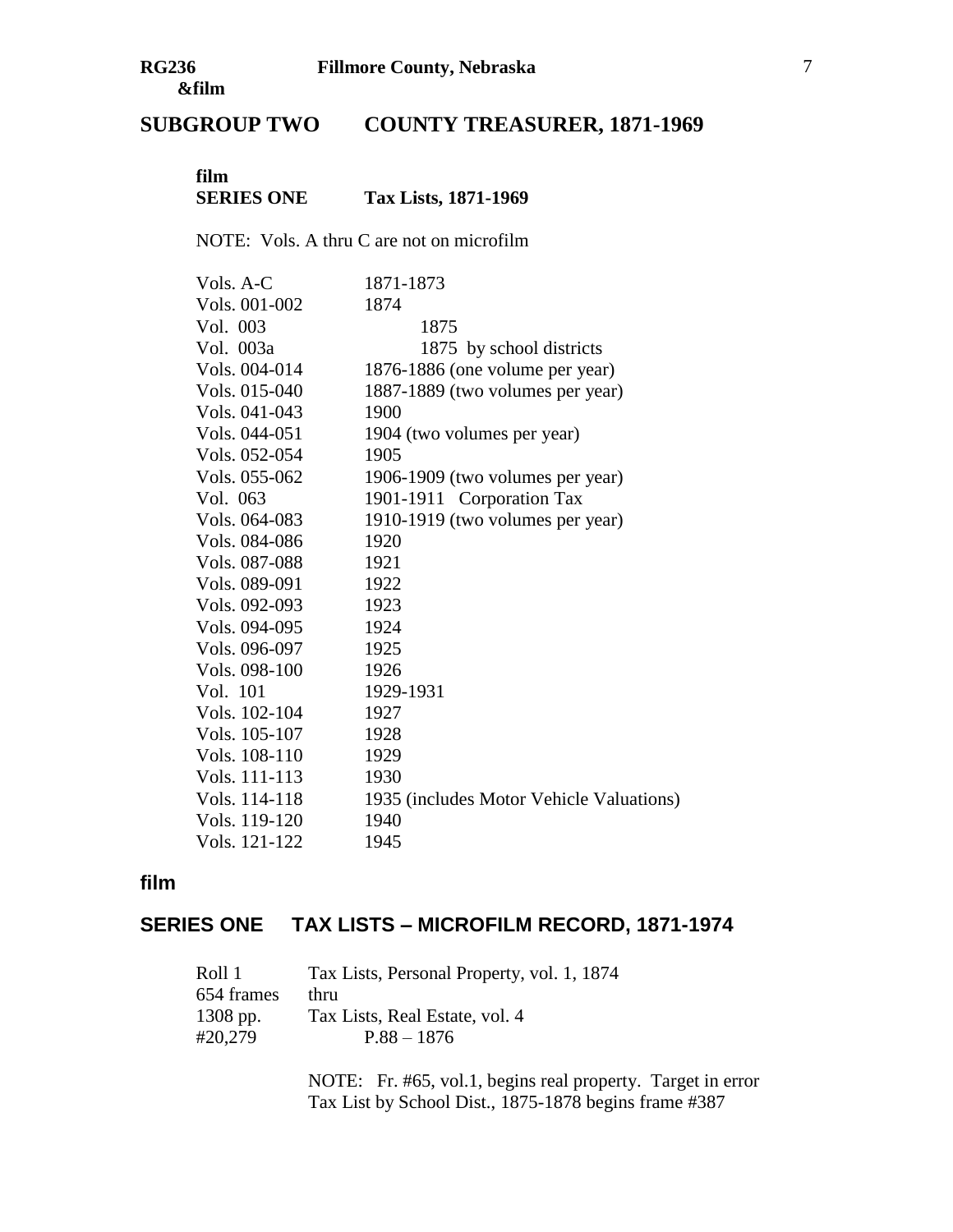# **SUBGROUP TWO COUNTY TREASURER, 1871-1974 (cont)**

| film<br><b>SERIES ONE</b>                   | Tax Lists, 1871-1974 (cont)                                                                                                                                                                                        |
|---------------------------------------------|--------------------------------------------------------------------------------------------------------------------------------------------------------------------------------------------------------------------|
| Roll 2<br>659 frames<br>1318 pp.<br>#20,280 | Tax Lists, Real Estate, v. 4, p.89, 1876<br>thru<br>Tax Lists, Personal Property, v. 9, 1881                                                                                                                       |
|                                             | NOTE: Delinquent Tax List, 1875, begins frame #45<br>Vols. 6&7, 1878-1879 MISSING<br>Delinquent Tax List, 1886 begins frame #223<br>Vol.8, 1880, p. 62 missed in filming is retaken<br>and spliced to end of reel. |
| Roll 3<br>656 frames<br>1312 pp.            | Tax Lists, Real Estate, v. 9<br>p.176 - West Blue Pct., 1881<br>thru                                                                                                                                               |
| #20,281                                     | Tax Lists, Real Estate, v. 12<br>p.73 - Stanton Pct., 1884                                                                                                                                                         |
|                                             | NOTE: Delinquent Tax Lists: 1884, frame #37 & 94<br>1882, frame #54<br>1883, frame #61                                                                                                                             |
| Roll 4<br>673 frames<br>1346 pp.            | Tax Lists, Real Estate, v.12<br>p.74 - Stanton Pct., 1884<br>thru                                                                                                                                                  |
| #20,282                                     | Tax Lists, Real Estate, v.14<br>p. 125 - Geneva Pct., 1886                                                                                                                                                         |
|                                             | NOTE: Delinquent Tax Lists, 1885, frame #222                                                                                                                                                                       |
| Roll 5<br>668 frames<br>1336 pp.            | Tax Lists, Real Estate, v. 14<br>p. 126 - Geneva Pct., 1886<br>thru                                                                                                                                                |
| #20,283                                     | Tax Lists, Real Estate, v. 17<br>p. 103 - Geneva Village, 1888                                                                                                                                                     |
| Roll 6<br>667 frames<br>1334 pp.            | Tax Lists, Real Estate, v. 17<br>p. 104 - Geneva Village, 1888<br>thru                                                                                                                                             |
| #20,284                                     | Tax Lists, v. 20, p. 59, Real Estate, Martland Village, 1889                                                                                                                                                       |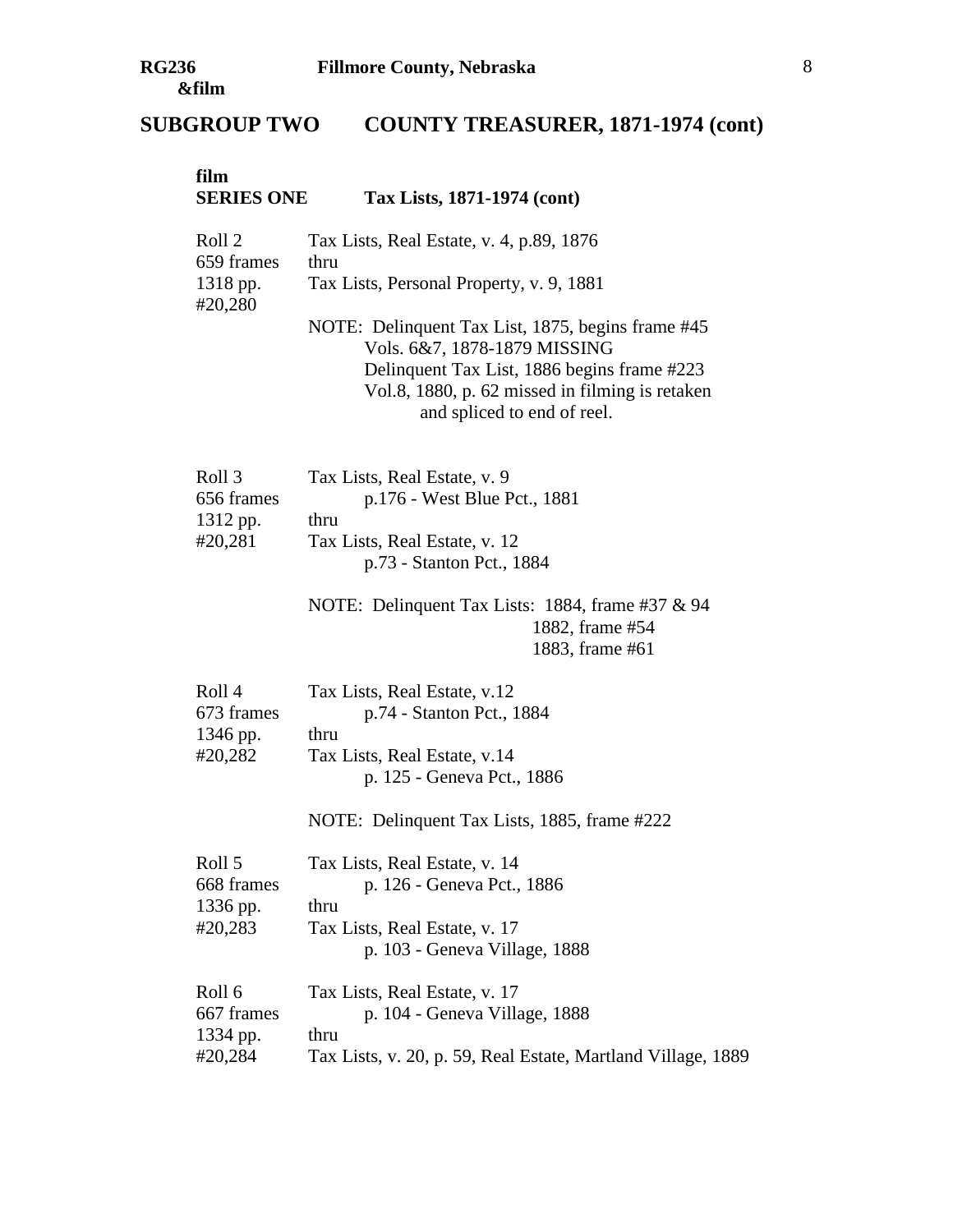# **SUBGROUP TWO COUNTY TREASURER, 1871-1974 (cont)**

| film<br><b>SERIES ONE</b>                     | Tax Lists, 1871-1974 (cont)                                                                                                                   |
|-----------------------------------------------|-----------------------------------------------------------------------------------------------------------------------------------------------|
| Roll 7<br>646 frames<br>1392 pp.<br>#20,285   | Tax Lists, Personal Property, v. 22<br>p. 60 - Geneva City, 1889<br>thru<br>Tax Lists, Real Estate, v. 22<br>Fairmont City, 1890              |
| Roll 8<br>670 frames<br>1340 pp.<br>#20,286   | Tax Lists, Real Estate, v. 23<br>p. 21 - Franklin Pct., 1891<br>thru<br>Tax Lists, Real Estate, v. 25<br>p. 151 - Geneva City, 1892           |
| Roll 9<br>655 frames<br>1310 pp.<br>#20,287   | Tax Lists, Real Estate, v. 25<br>p. 152 - Geneva City, 1892<br>thru<br>Tax Lists, Personal Property, v. 27<br>Grafton Pct., 1893              |
| Roll 10<br>670 frames<br>1340 pp.<br>#20,288  | Tax Lists, Personal Property, v.28<br>Exeter Village, 1893<br>thru<br>Tax Lists, Real Estate, v. 30<br>p. 81 - Chelsea Pct., 1894             |
| Roll 11<br>665 frames<br>1330 pp.<br>#20,289  | Tax Lists, Real Estate, v. 30<br>p. 82 - Chelsea Pct., 1894<br>thru<br>Tax Lists, Personal Property, v. 32<br>p. 245 - Milligan Village, 1895 |
| Roll 12<br>675 frames<br>1350 pp.<br>#20, 290 | Tax Lists, Real Estate, v.32<br>p. 246 - Milligan Village, 1895<br>thru<br>Tax Lists, Personal Property, v. 35<br>p. 75 - Glengary Pct., 1897 |
| Roll 13<br>606 frames<br>1212 pp.<br>#20,291  | Tax Lists, Real Estate, v. 35<br>p. 76 - Chelsea Pct., 1897<br>thru<br>Tax Lists, Real Estate, v. 37<br>p. 170, Geneva Pct., 1897             |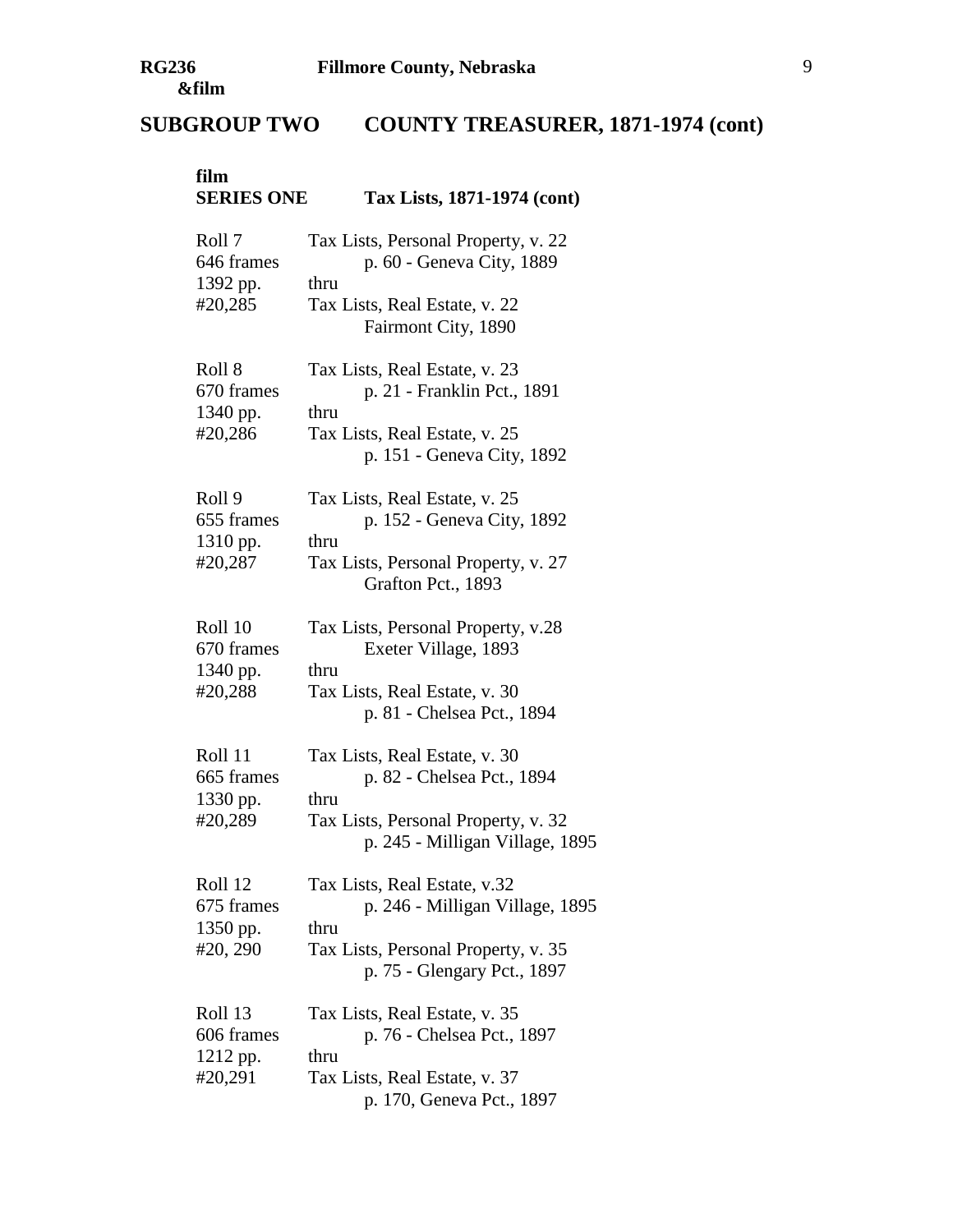# **SUBGROUP TWO COUNTY TREASURER, 1871-1874 (cont)**

| film<br><b>SERIES ONE</b>                     | Tax Lists, 1871-1974 (cont)                                                                                                                 |
|-----------------------------------------------|---------------------------------------------------------------------------------------------------------------------------------------------|
| Roll 14<br>630 frames<br>1260 pp.<br>#20,292  | Tax Lists, Real Estate, v. 37<br>p. 171 - Geneva Pct., 1898<br>thru<br>Tax Lists, Personal Property, v. 39<br>Grafton Pct., 1899            |
| Roll 15<br>662 frames<br>1324 pp.<br>#20,293  | Tax Lists, Real Estate, v. 40<br>p. 1 - Exeter Village, 1899<br>thru<br>Tax Lists, Real Estate, v. 43<br>p. 90 - Chelsea Pct., 1890         |
| Roll 16<br>670 frames<br>1340 pp.<br>#20,294  | Tax Lists, Real Estate, v. 43<br>p. 91 - Chelsea Pct., 1890<br>thru<br>Tax Lists, Personal Property, v. 45<br>Grafton Pct., 1901            |
| Roll 17<br>501 frames<br>1002 pp.<br>#20, 295 | Tax Lists, Real Estate, v. 46<br>p. 1 - Exeter Pct., 1902<br>thru<br>Tax Lists, Real Estate, v. 47<br>Milligan Village, 1902                |
| Roll 18<br>664 frames<br>1328 pp.<br>#20,297  | Tax Lists, Real Estate, v. 48<br>Exeter Pct., 1903<br>thru<br>Tax Lists, Real Estate, v. 50<br>p. 154 - Geneva City, 1904                   |
| Roll 19<br>575 frames<br>1050 pp.<br>#20,298  | Tax Lists, Personal Property, v. 50<br>p. 154 - Geneva City, 1904<br>thru<br>Tax Lists, Real Estate, v. 53<br>p. 89 - Grafton Village, 1905 |
| Roll 20<br>641 frames<br>1282 pp.<br>#20,299  | Tax Lists, Real Estate, v. 53<br>p. 90 - Grafton Village, 1905<br>thru<br>Tax Lists, Real Estate, v. 55<br>p. 197 - Bryant Pct., 1906       |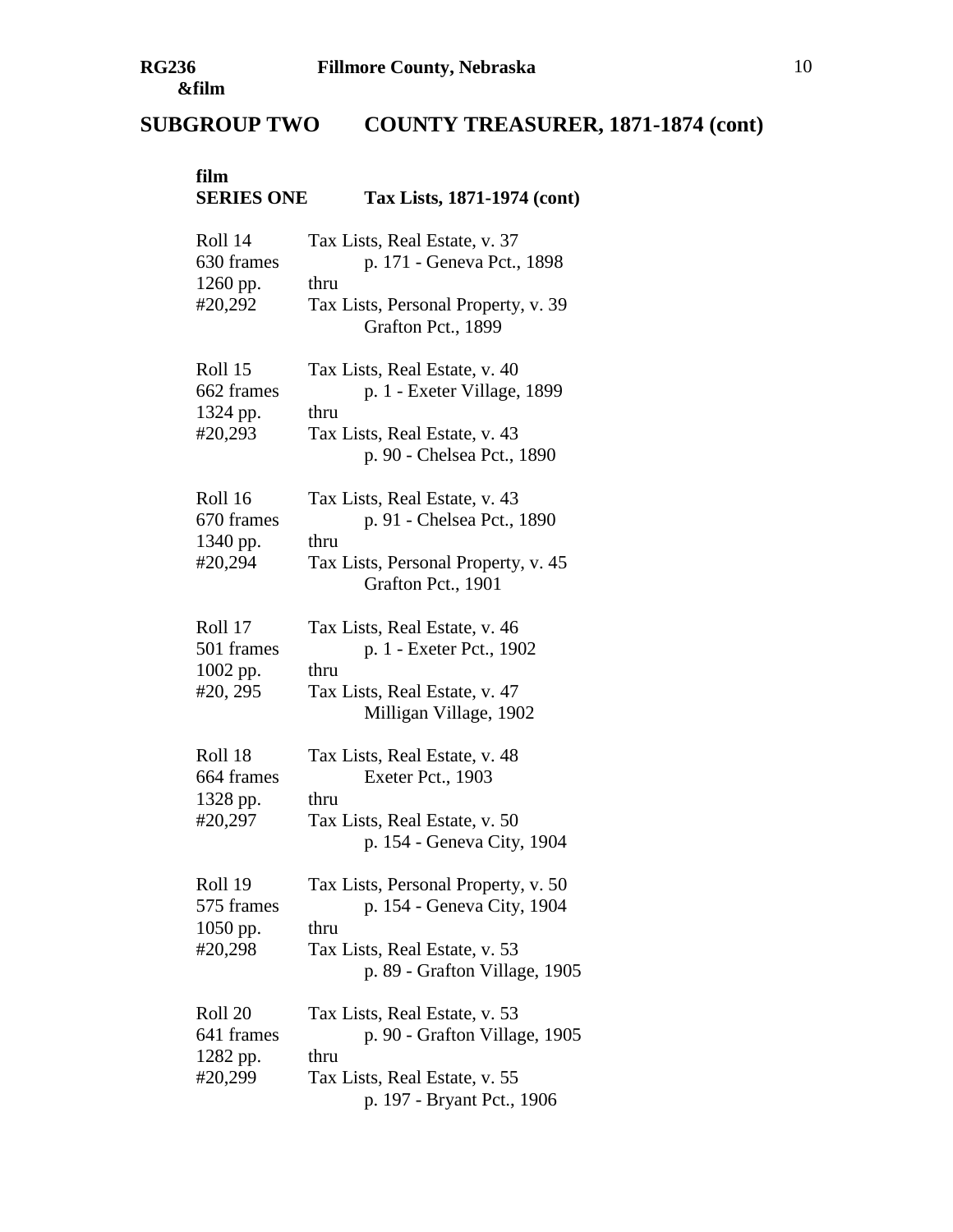# **SUBGROUP TWO COUNTY TREASURER, 1871-1974 (cont)**

| film<br><b>SERIES ONE</b>                    | Tax Lists, 1871-1974 (cont)                                                                                                                                                                          |
|----------------------------------------------|------------------------------------------------------------------------------------------------------------------------------------------------------------------------------------------------------|
| Roll 21<br>654 frames<br>1308 pp.<br>#20,300 | Tax Lists, Real Estate, v. 55<br>p. 198 - Bryant Pct., 1906<br>thru<br>Tax Lists, Real Estate, v. 58<br>p. 62 - Fairmont City, 1907                                                                  |
| Roll 22<br>649 frames<br>1298 pp.<br>#20,301 | Tax Lists, Real Estate, v. 58<br>p. 63 - Fairmont City, 1907<br>thru<br>Tax Lists, Real Estate, v. 60<br>p. 249 - Martland Village, 1908                                                             |
| Roll 23<br>585 frames<br>1170 pp.<br>#20,302 | Tax Lists, Real Estate, v. 60<br>p. 250 - Martland Village, 1908<br>thru<br>Tax Lists, Corporation Tax Lists, v. 63, 1916<br>NOTE: Corporation Tax List begins fr. #455<br>to end of reel, 1910-1916 |
| Roll 24<br>657 frames<br>1314 pp.<br>#20,303 | Tax Lists, Real Estate, v. 64<br>p. 1 - Exeter Pct., 1910<br>thru<br>Tax Lists, Real Estate, v. 66<br>p. 197 - Ohiowa Village, 1911                                                                  |
| Roll 25<br>657 frames<br>1314 pp.<br>#20,304 | Tax Lists, Real Estate, v. 66<br>p. 198 - Ohiowa Village, 1911<br>thru<br>Tax Lists, Real Estate, v. 69<br>p. 103 - Liberty Pct., 1912                                                               |
| Roll 26<br>555 frames<br>1110 pp.<br>#20,305 | Tax Lists, Personal Property, v. 69<br>p. 104 - Liberty Pct., 1912<br>thru<br>Tax Lists, Personal Property, v. 71<br>p. 179 - Bryant Pct., 1913                                                      |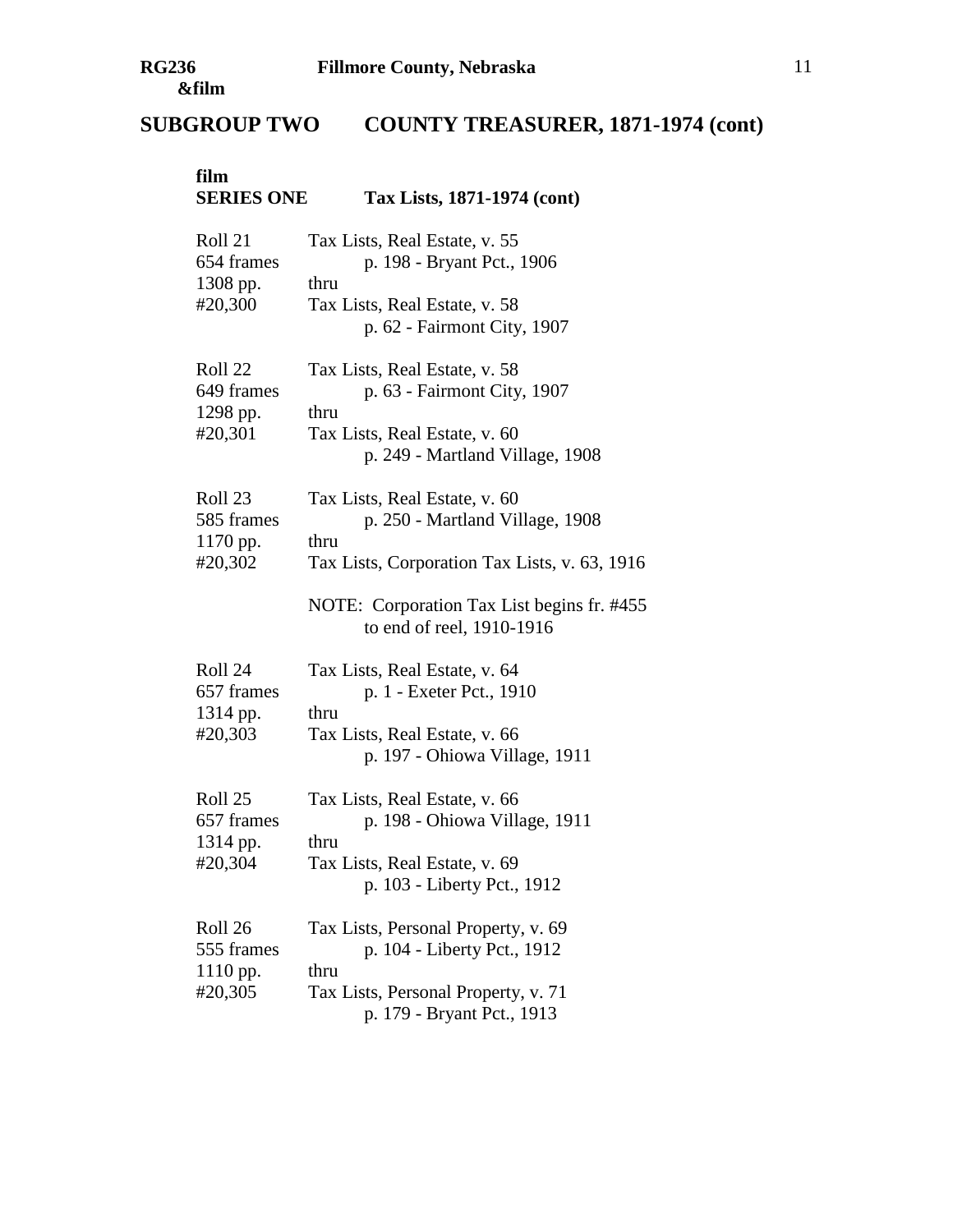# **SUBGROUP TWO COUNTY TREASURER, 1871-1974 (cont)**

| film<br><b>SERIES ONE</b>                    | Tax Lists, 1871-1974 (cont)                                                                                                              |
|----------------------------------------------|------------------------------------------------------------------------------------------------------------------------------------------|
| Roll 27<br>656 frames<br>1312 pp.<br>#20,326 | Tax Lists, Real Estate, v. 71<br>p. 190 - Hamilton Pct.<br>thru<br>Tax Lists, Real Estate, v. 74<br>p. 125 - Chelsea Pct., 1915          |
| Roll 28<br>648 frames<br>1296 pp.<br>#20,309 | Tax Lists, Real Estate, v. 74<br>p. 125 - Chelsea Pct., 1915<br>thru<br>Tax Lists, Real Estate, v. 77<br>p. 52 - Fairmont City, 1916     |
| Roll 29<br>654 frames<br>1308 pp.<br>#20,310 | Tax Lists, Real Estate, v. 77<br>p. 53 - Fairmont City, 1916<br>thru<br>Tax Lists, Real Estate, v. 79<br>p. 205 - Shickley Village, 1917 |
| Roll 30<br>647 frames<br>1294 pp.<br>#20,311 | Tax Lists, Real Estate, v. 79<br>p. 206 - Shickley Village, 1917<br>thru<br>Tax Lists, Real Estate, v. 82<br>p. 71 - Fairmont City, 1919 |
| Roll 31<br>617 frames<br>1234 pp.<br>#20,312 | Tax Lists, Real Estate, v. 82<br>p. 72 - Fairmont City, 1919<br>thru<br>Tax Lists, Real Estate, v. 85<br>p. 21 - Fairmont Pct. 1920      |
| Roll 32<br>654 frames<br>1308 pp.<br>#20,313 | Tax Lists, Real Estate, v. 85<br>p. 22 - Fairmont Pct., 1920<br>thru<br>Tax Lists, Real Estate, v. 87<br>p. 127 - Geneva City, 1921      |
| Roll 33<br>653 frames<br>1306 pp.<br>#20,314 | Tax Lists, Real Estate, v. 87<br>p. 128 - Geneva City, 1921<br>thru<br>Tax Lists, Real Estate, v. 90<br>p. 60 - Madison Pct., 1922       |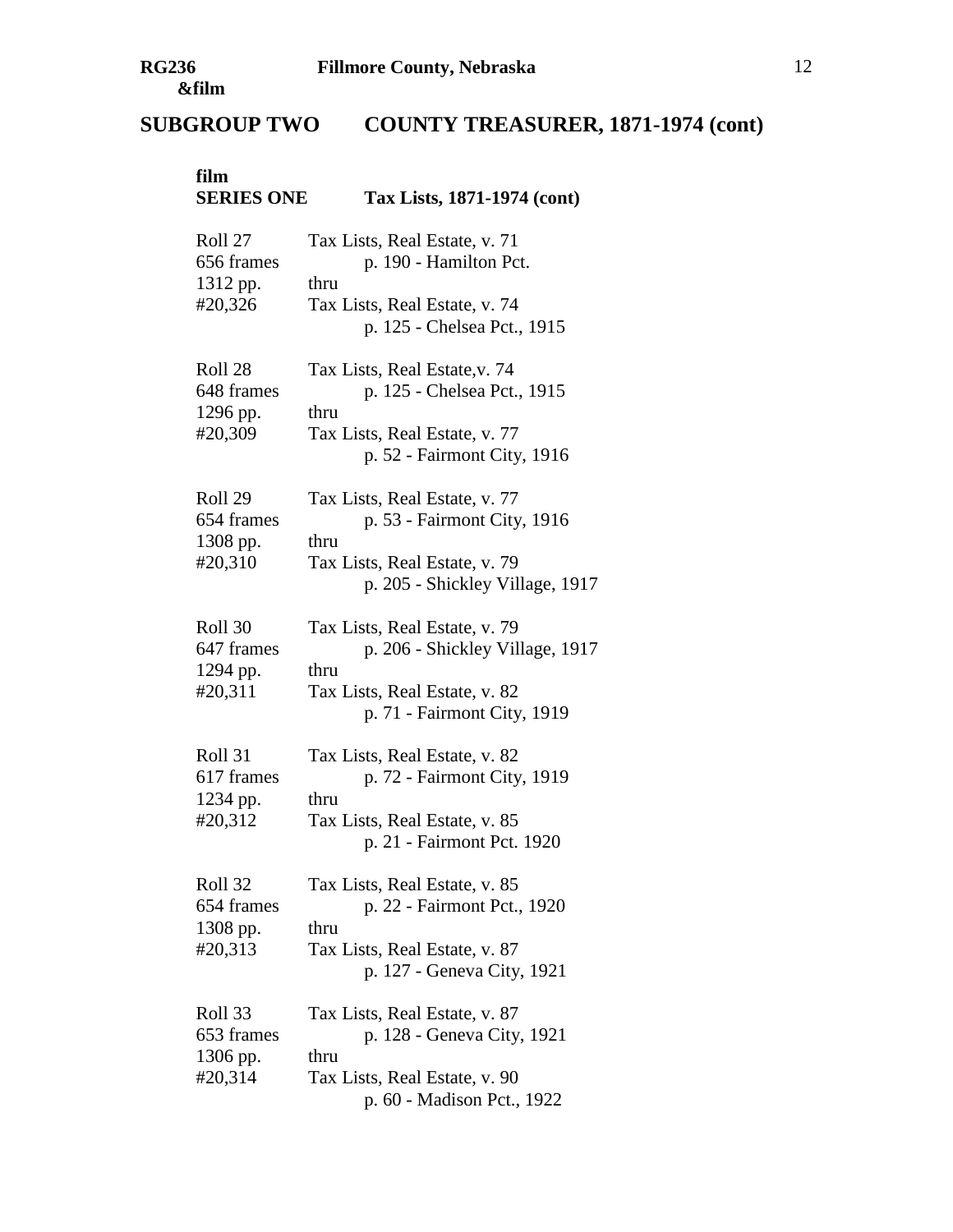# **film SERIES ONE Tax Lists, 1871-1974 (cont)** Roll 34 Tax Lists, Real Estate, v. 90 621 frames p. 61 - Liberty Pct., 1922  $1242$  pp. thru #20, 315 Tax Lists, Personal Property, v. 94 p. 35 - Exeter Village, 1923 NOTE: Operator's Certificate, end of reel, should read ending vol. 94. Roll 35 Tax Lists, Personal Property, v. 94 645 frames p. 36 - Exeter Village, 1923 1290 pp. thru #20,316 Tax Lists, Personal Property, v. 95 p. 118 - Grafton Village, 1924 Roll 36 Tax Lists, Personal Property, v. 95 584 frames p. 119 - Geneva City, 1924 1168 pp. thru #20,317 Tax Lists, Personal Property, vol. 97 p. 59 - Grafton Pct., 1925 Roll 37 Tax Lists, Real Estate, v. 97 643 frames p. 60 - Bennett Pct., 1925  $1286$  pp. thru #01,561 Tax Lists, Real Estate, v. 100 p. 99 - Geneva City, 1926 NOTE: V.98, fr. #310, camera problem after p.118. Retake begins at V.98, p.111. Roll 38 Tax Lists, Real Estate, v. 100 668 frames p. 100 - Geneva City, 1926 1336 pp. thru #01,562 Tax Lists, Real Estate, v. 103 p. 112 - Hamilton Pct., 1927 Roll 39 Tax Lists, Real Estate, v. 103 667 frames p. 113 - Bell Prairie Pct., 1927 1354 pp. thru #01,563 Tax Lists, Personal Property, v. 107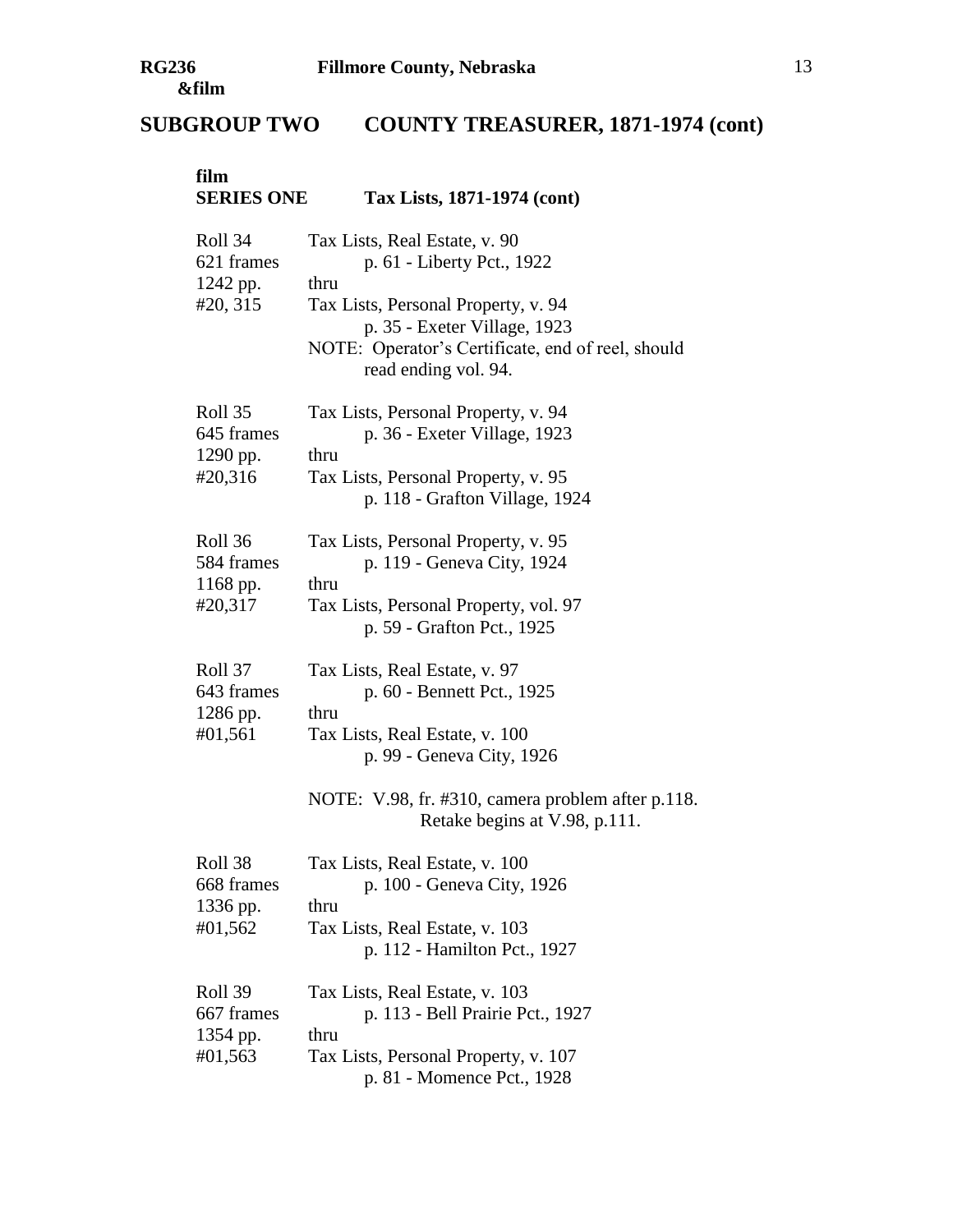# **SUBGROUP TWO COUNTY TREASURER, 1871-1974 (cont)**

| film<br><b>SERIES ONE</b>                               | Tax Lists, 1871-1974 (cont)                                                                                                                                                                                  |
|---------------------------------------------------------|--------------------------------------------------------------------------------------------------------------------------------------------------------------------------------------------------------------|
| Roll 40<br>648 frames<br>1296 pp.<br>#01,564            | Tax Lists, Personal Property, v. 107<br>p. 82 - Bryant Pct., 1928<br>thru<br>Tax Lists, Real Estate, v. 110<br>p. 78 - Glengary Pct., 1929                                                                   |
| Roll 41<br>663 frames<br>1326 pp.<br>#01,565            | Tax Lists, Real Estate, v. 110<br>p. 79 - Chelsea Pct., 1929<br>thru<br>Tax Lists, Real Estate, v. 113<br>Correction Lists, 1930                                                                             |
| Roll 42<br>668 frames<br>1336 pp.<br>#01,566            | Tax Lists, Motor Vehicle Tax, vol. 114<br>Exeter Pct., 1935<br>thru<br>Tax Lists, Recaps, vol. 116<br>p. 236 - Shickley Village, 1935<br>NOTE: Tax Lists, 1931-1934, see Series One not on microfilm         |
| Roll <sub>43</sub><br>670 frames<br>1358 pp.<br>#01,567 | Tax Lists, Real Estate, vol. 116<br>Strang Village, 1935<br>thru<br>Tax Lists, Personal Property, vol. 119<br>p. 181 - Milligan Village, 1940<br>NOTE: Tax Lists, 1936-1939, see Series One not on microfilm |
| Roll 44<br>659 frames<br>1318 pp.<br>#01,248            | Tax Lists, Personal Property, v. 119<br>p. 182, Milligan Village, 1940<br>thru<br>Tax Lists, Real Estate, v. 122<br>Villages Correction List, 1945                                                           |
| <b>SERIES ONE</b>                                       | TAX LISTS, 1971-1974 (not on microfilm)                                                                                                                                                                      |
|                                                         |                                                                                                                                                                                                              |

| Vol. 122A | Tax List            | 1871-1873 |
|-----------|---------------------|-----------|
| Vol. 122B | Tax List            | 1871-1873 |
| Vol. 122C | Tax List, Duplicate | 1878      |
| Vol. 122D | Tax List, Duplicate | 1879      |
| Vol. 123  | Tax List, Lots      | 1931      |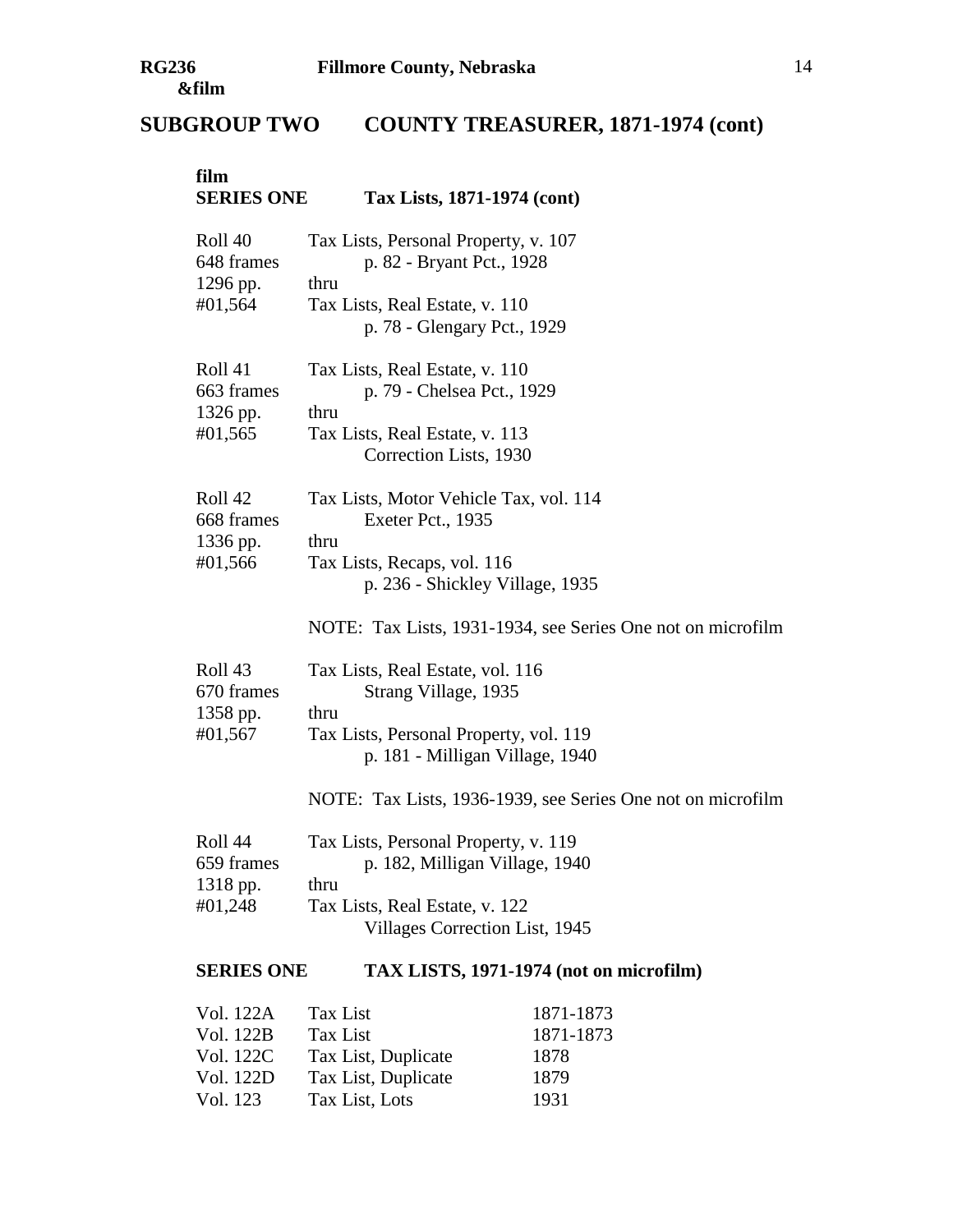# **SERIES ONE TAX LISTS, 1871-1974 (not on microfilm)**

| Tax List, Personal     | 1931      |
|------------------------|-----------|
| Tax List, Lands        | 1931      |
| Tax List, Lots         | 1932      |
| Tax List, Lands        | 1932      |
| Tax List, Personal     | 1932      |
| Tax List, Personal     | 1933      |
| Tax List, Land         | 1933      |
| Tax List, Lots         | 1933      |
| Tax List, Lots         | 1934      |
| Tax List, Personal     | 1934      |
| Tax List, Lands        | 1934      |
| Tax List, Personal     | 1936      |
| Tax List, Lands        | 1936      |
| Tax List, Personal     | 1937      |
| Tax List, Lands        | 1937      |
| Tax List, Lots         | 1937      |
| Tax List, Personal     | 1938      |
| Tax List, Lands        | 1938      |
| Tax List, Lots         | 1938      |
| Tax List, Personal     | 1939      |
| Tax List, Lands        | 1939      |
| Tax List, Lots         | 1939      |
| Tax List, Corporations | 1933-1939 |
| Tax List, Personal     | 1941      |
| Tax List, Lands        | 1941      |
| Tax List, Lots         | 1941      |
| Tax List, Personal     | 1942      |
| Tax List, Lands        | 1942      |
| Tax List, Lots         | 1942      |
| Tax List, Personal     | 1943      |
| Tax List, Lands        | 1943      |
| Tax List, Lots         | 1943      |
|                        |           |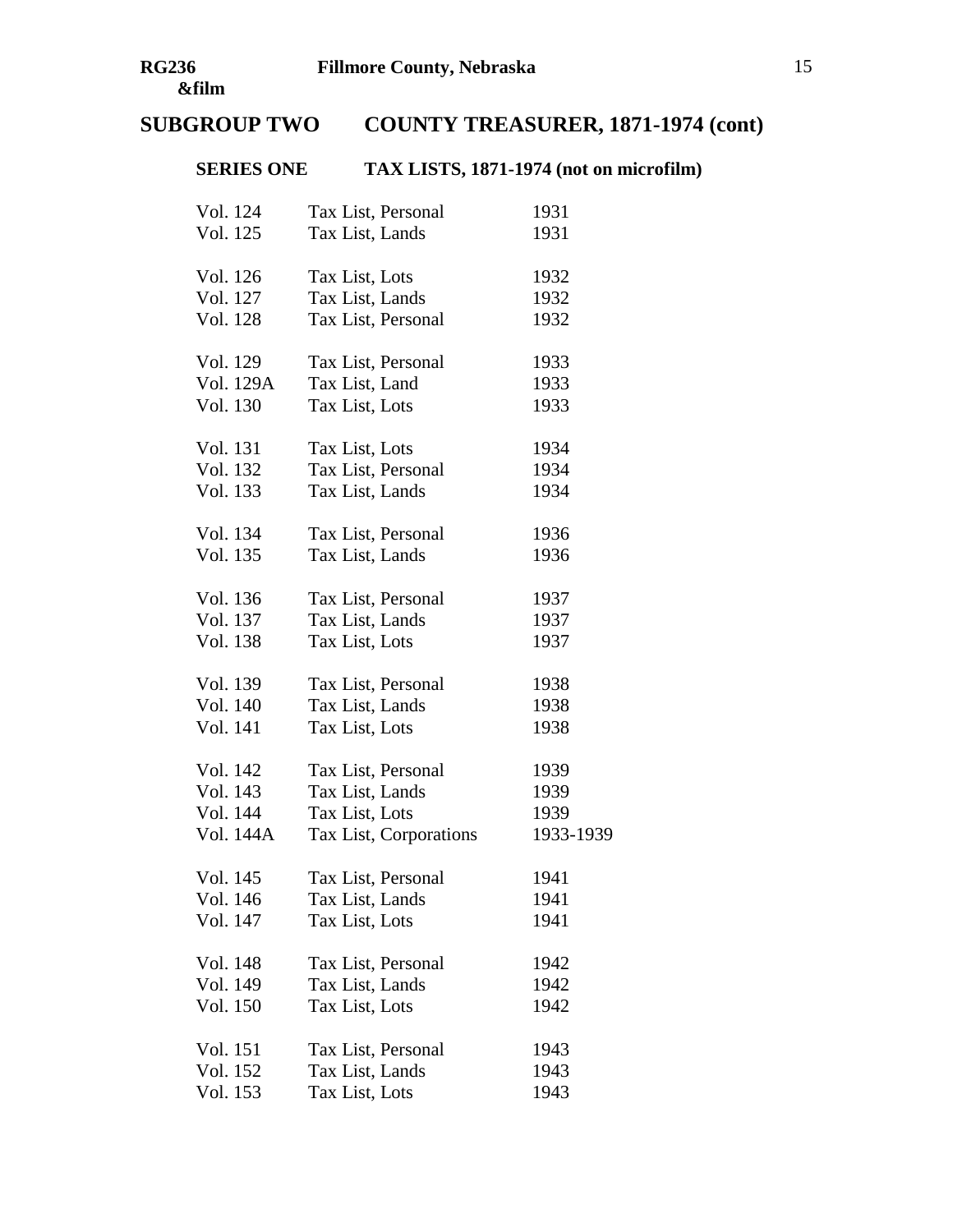# **SERIES ONE TAX LISTS, 1871-1974 (not on microfilm)**

| Vol. 154 | Tax List, Personal               | 1944      |      |
|----------|----------------------------------|-----------|------|
| Vol. 155 | Tax List, Lands                  | 1944      |      |
| Vol. 156 | Tax List, Lots                   | 1944      |      |
| Vol. 157 | Tax List, Lands                  | 1945      |      |
| Vol. 157 | Tax List, Lands                  | 1946      |      |
| Vol. 158 | Tax List, Lots                   | 1946      |      |
| Vol. 159 | Tax List, Personal               | 1947      |      |
| Vol. 160 | Tax List, lands                  | 1947      |      |
| Vol. 161 | Tax List, Lots                   | 1947      |      |
| Vol. 162 | Tax List, Corporations           | 1940-1947 |      |
| Vol. 162 | Tax List, Personal               | 1948      |      |
| Vol. 163 | Tax List, Lands                  | 1948      |      |
| Vol. 164 | Tax List, Lots                   | 1948      |      |
| Vol. 165 | Tax List, Personal               | 1949      |      |
| Vol. 166 | Tax List, Lands                  | 1949      |      |
| Vol. 167 | Tax List, Lots                   | 1949      |      |
| Vol. 168 | Tax List, Personal/Motor Vehicle |           | 1950 |
| Vol. 169 | Tax List, Lands                  | 1950      |      |
| Vol. 170 | Tax List, Lots                   | 1950      |      |
| Vol. 171 | Tax List, Personal/Motor Vehicle |           | 1951 |
| Vol. 172 | Tax List, Lands                  | 1951      |      |
| Vol. 173 | Tax List, Lots                   | 1951      |      |
| Vol. 174 | Tax List, Personal/Motor Vehicle |           | 1952 |
| Vol. 175 | Tax List, Real Estate            | 1952      |      |
| Vol. 176 | Tax List, Personal               | 1953      |      |
| Vol. 177 | Tax List, Real Estate            | 1953      |      |
| Vol. 178 | Tax List, Personal               | 1954      |      |
| Vol. 179 | Tax List, Real Estate            | 1954      |      |
| Vol. 180 | Tax List, Personal               | 1955      |      |
| Vol. 181 | Tax List, Real Estate            | 1955      |      |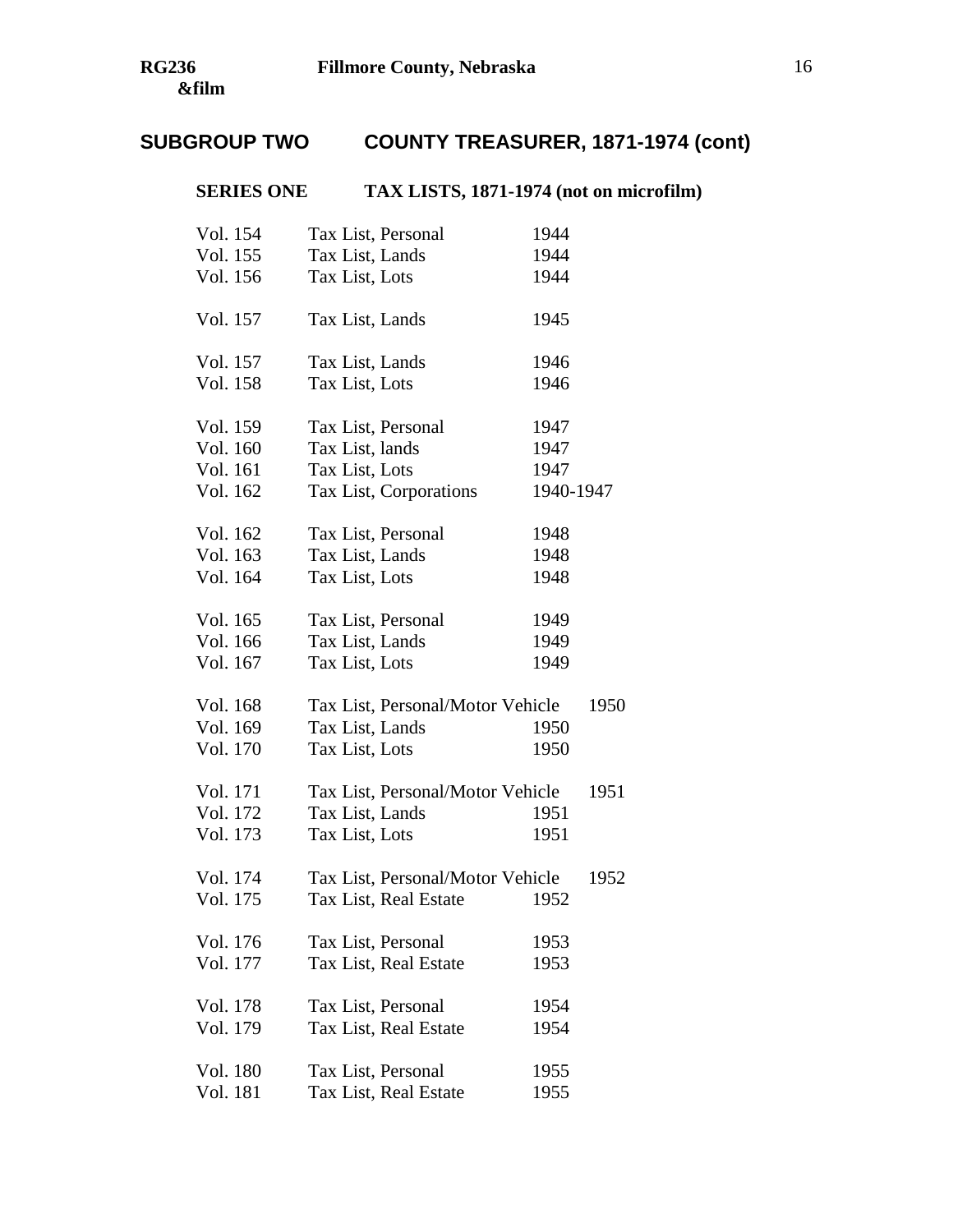| <b>SERIES ONE</b> | <b>TAX LISTS – not on microfilm</b> |           |
|-------------------|-------------------------------------|-----------|
| Vol. 182          | Tax List, Personal                  | 1956      |
| Vol. 183          | Tax List, Real Estate               | 1956      |
| Vol. 184          | Tax List, Personal                  | 1957      |
| Vol. 185          | Tax List, Real Estate               | 1957      |
| Vol. 186          | Tax List, Personal                  | 1958      |
| Vol. 187          | Tax List, Real Estate               | 1958      |
| Vol. 188          | Tax List, Personal                  | 1959      |
| Vol. 189          | Tax List, Real Estate               | 1959      |
| Vol. 189A         | Tax List, Corporations              | 1948-1959 |
| Vol. 190          | Tax List, Personal                  | 1960      |
| Vol. 191          | Tax List, Real Estate               | 1960      |
| Vo. 192           | Tax List, Personal                  | 1961      |
| Vol. 193          | Tax List, Real Estate               | 1961      |
| Vol. 194          | Tax List, Personal                  | 1962      |
| Vol. 195          | Tax List, Real Estate               | 1962      |
| Vol. 196          | Tax List, Personal                  | 1963      |
| Vol. 197          | Tax List, Real Estate               | 1963      |
| Vol. 198          | Tax List, Personal                  | 1964      |
| Vol. 199          | Tax List, Real Estate               | 1964      |
| Vol. 200          | Tax List, Personal                  | 1965      |
| Vol. 201          | Tax List, Real Estate               | 1965      |
| Vol. 202          | Tax List, Personal                  | 1966      |
| Vol. 203          | Tax List, Real Estate               | 1966      |
| Vol. 204          | Tax List, Personal                  | 1967      |
| Vol. 205          | Tax List, Real Estate               | 1967      |
| Vol. 206          | Tax List, Personal                  | 1968      |
| Vol. 207          | Tax List, Real Estate               | 1968      |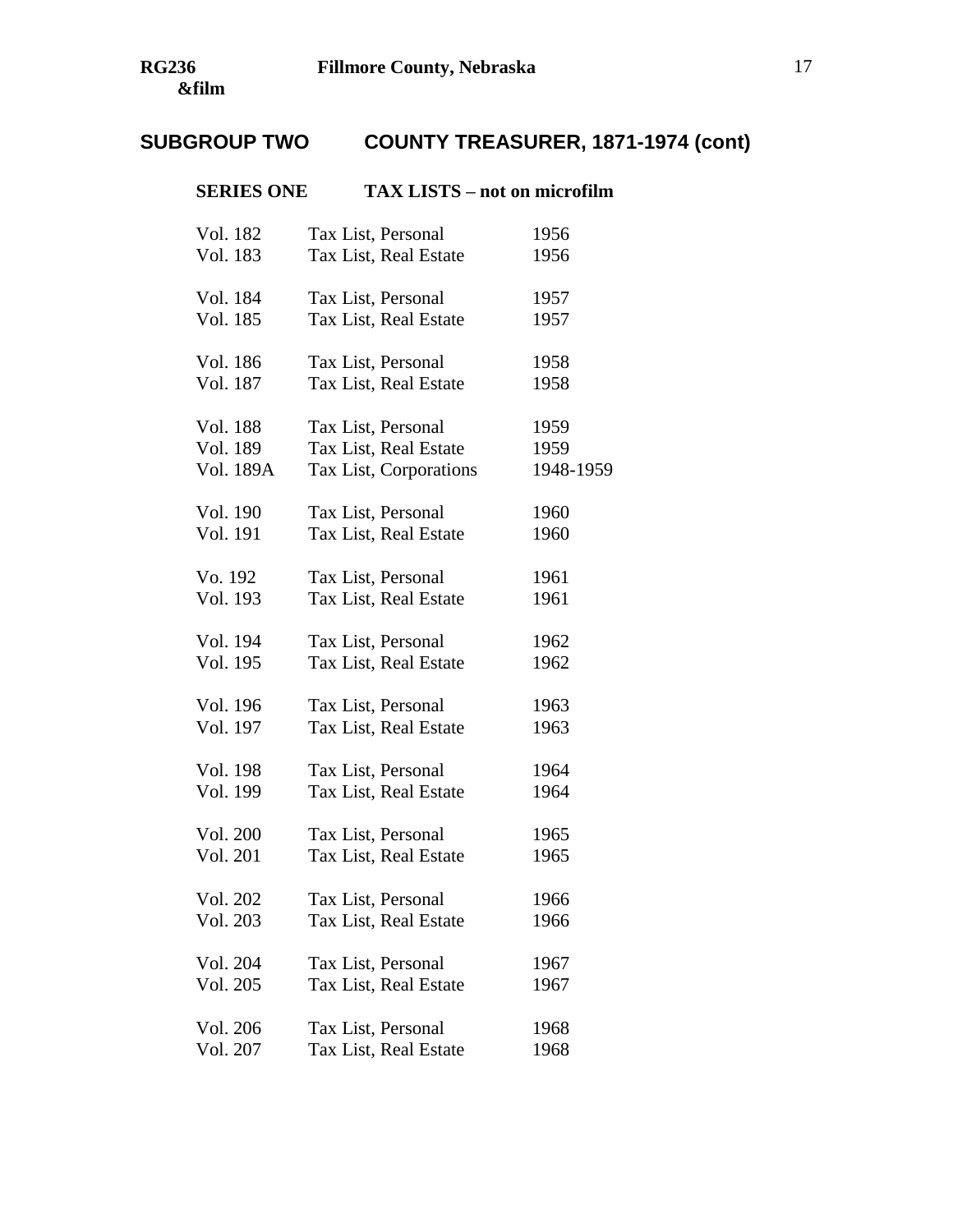# **SUBGROUP TWO TREASURER (cont)**

#### **SERIES ONE TAX LISTS – not on microfilm**

| Vol. 208 | Tax List, Personal     | 1969      |
|----------|------------------------|-----------|
| Vol. 209 | Tax List, Real Estate  | -1969     |
| Vol. 210 | Tax List, Corporations | 1960-1974 |

#### **film**

# **SERIES TWO DELINQUENT TAX LISTS, 1874-1948**

| Vol. 211 | Delinquent Tax List, 1874-1905 |  |
|----------|--------------------------------|--|
|----------|--------------------------------|--|

- Vol. 212 Delinquent Tax List, 1910 & prior years
- Vol. 213 Delinquent Tax List, 1918-1931
- Vol. 214 Delinquent Tax List, 1932-1948

# **SERIES TWO DELINQUENT TAX LISTS - MICROFILM RECORD**

NOTE: See also Tax Lists, rolls 2-4

| Roll 45    | Delinquent Tax Lists, v. 123     |
|------------|----------------------------------|
| 624 frames | $p.1 - Real$ Estate, 1874        |
| 1248 pp.   | thru                             |
| #01,569    | Delinquent Tax Lists, v.125      |
|            | Real Estate & Estate Taxes, 1931 |
|            |                                  |

| Roll 46    | Delinquent Tax Lists, v. 125 |
|------------|------------------------------|
| 448 frames | Real Estate, 1931 (cont)     |
| 896 pp.    | thru                         |
| #01,570    | Delinquent Tax Lists, v.126  |
|            | Real Estate, 1933            |

## **SERIES TWO DELINQUENT TAX LISTS, 1874-1902 (not on microfilm)**

| Vol. 215 | Delinquent Tax List, 1874-1879 |
|----------|--------------------------------|
| Vol. 216 | Delinquent Tax List, 1885-1905 |
| Vol. 217 | Delinquent Tax List, 1885-1902 |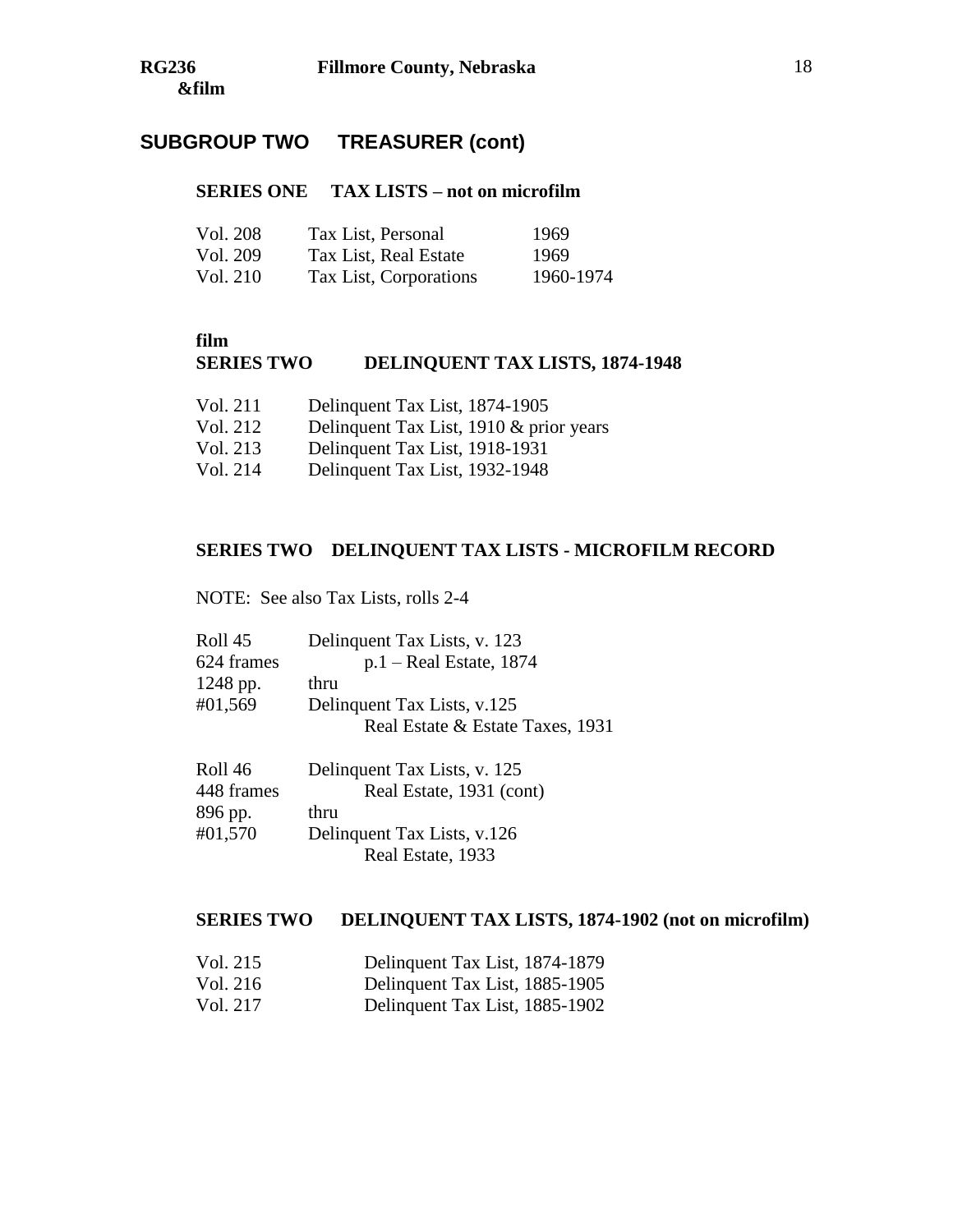## **SUBGROUP TWO COUNTY TREASURER, 1871-1974 (cont)**

## **film SERIES THREE TAX SALE AND REDEMPTION RECORDS, 1875-1880**

Misc. Roll #1 (Old Roll #1, Series Six) #20,128  $+At$  frame #182 Vol. 1 Tax Sale and Redemption Book, 1875-1880 September 9, 1875 thru May 16, 1877 for Tax Years, 1874-1876 redemptions thru July 3, 1880

#### **film SERIES FOUR MOTOR VEHICLE TAX LISTS, 1950-1952**

See Series One Microfilm, roll 43 and Tax List Personal Records 1950, 1951, and 1952.

#### **SERIES FIVE SPECIAL ASSESSMENTS**

The archives holds no records for this series.

### **film SERIES SIX SCHOOL LAND RECORDS, 1872-1896**

Misc. Roll #1 (Old Roll #1, Series Eight) #20,128 Frame #230 Vol. 1 (old Vol. 1, Series Eight) School District Tax List, 1891-1896 Notes value of all personal and real property in each school district, including property owned by railroads and large companies. Frame #309 Vol. 2 (old vol. 3, Series eight) School Land Abstract, 1872-1885 5-1-West thru 8-3-West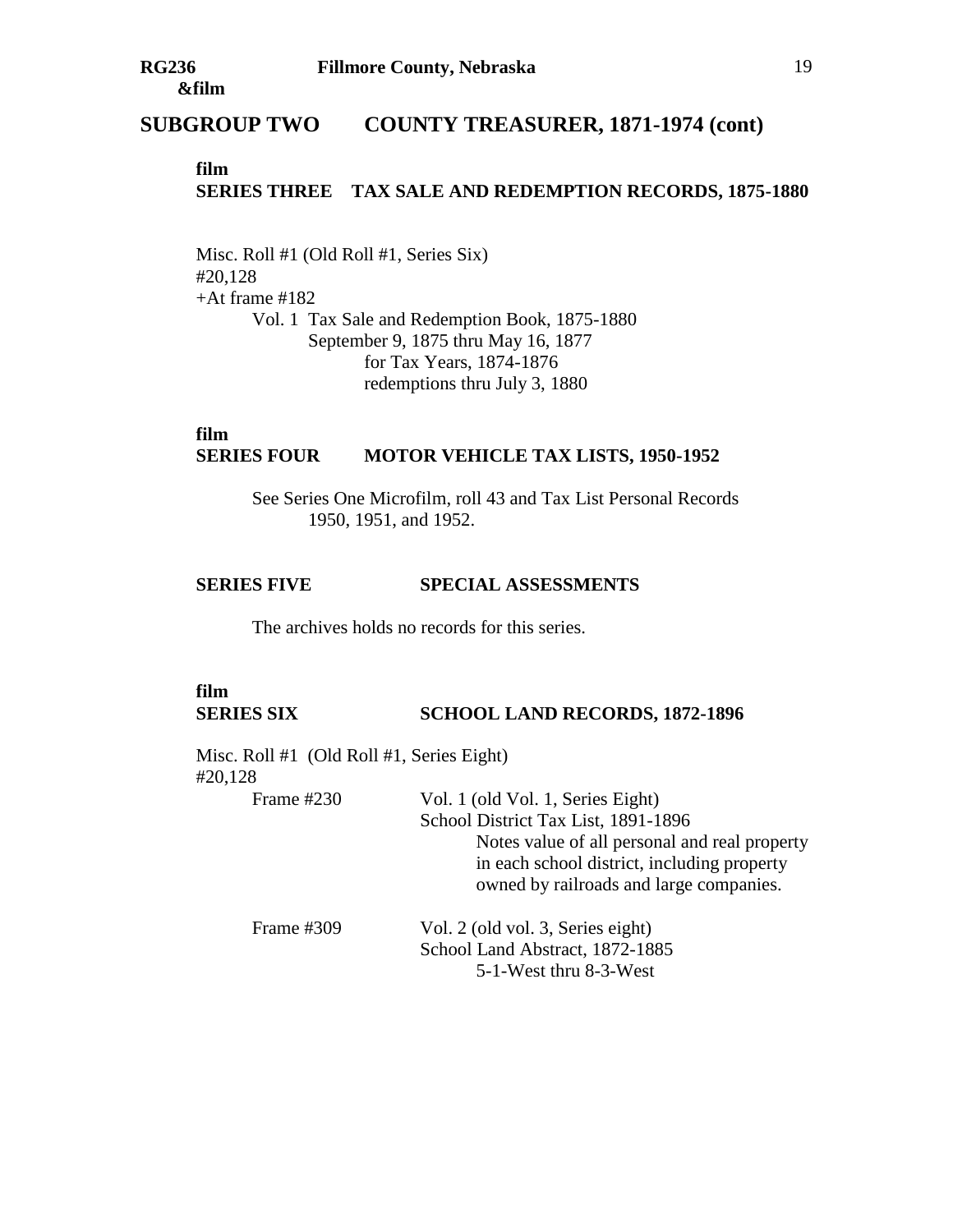# **SUBGROUP THREE BOARD OF COMMISSIONERS, 1884-1969**

NOTE: The Archives does not hold minutes or records of the county board or election Records for Fillmore County.

## **SERIES FOUR BOARD OF INSANITY, 1884-1969**

| Vol. 1   | <b>Insanity Record</b> | 1884-1889 |
|----------|------------------------|-----------|
| Vol. $2$ | Insanity Record (1)    | 1889-1905 |
| Vol. $3$ | Insanity Record (2)    | 1905-1969 |

NOTE: The Archives holds no records for series five, Road Records and series six, paving district records.

#### **SERIES SEVEN COOPERATIVE EXTENSION, 1918-1942**

| Vol. 1   | Annual Reports, 1918-1921       |
|----------|---------------------------------|
| Vol. 2   | Annual Reports, 1922-1923       |
| Vol. $3$ | Annual Reports, 1924-1925       |
| Vol. 4   | Annual Reports, 1926-1927       |
| Vol. $5$ | Annual Reports, 1928-1929       |
| Vol. 6   | Annual Reports, 1930-1931       |
| Vol. 7   | Annual Reports, 1932-1933       |
| Vol. 8   | Annual Reports, 1921, 1934-1935 |
| Vol.9    | Annual Reports, 1936-1938       |
| Vol. 10  | Annual Reports, 1938-1940       |
| Vol. 11  | Annual Reports, 1941-1942       |
|          |                                 |

## **SERIES EIGHT COUNTY RELIEF ASSOCIATION**

The Archives holds no records for Series Eight, County Relief Association.

### **SERIES NINE BOARD OF HEALTH, 1903-1961**

- Vol. 1 Record of Board of Health, 1903-1949
- Vol. 2 Quarantine for 1951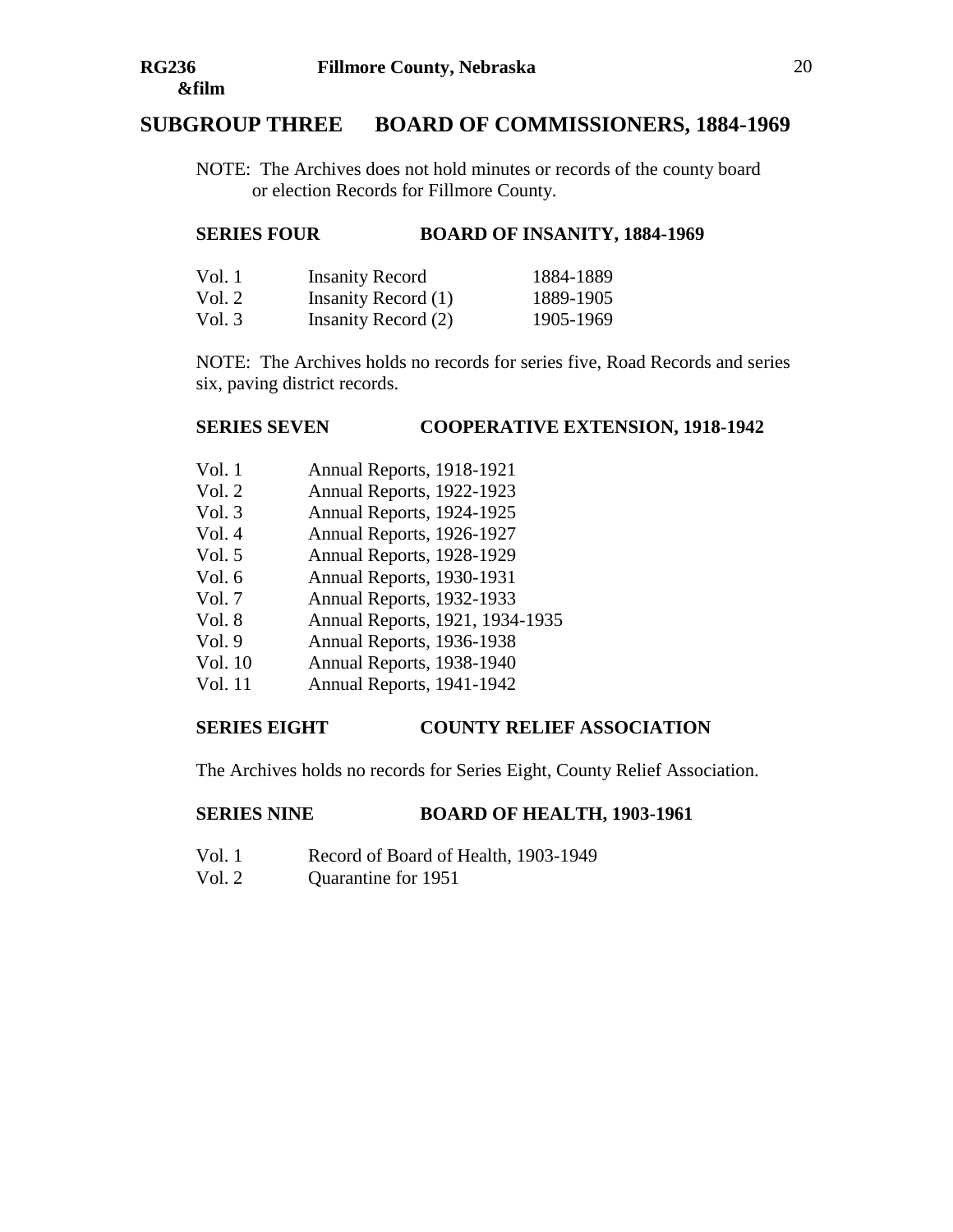# **SUBGROUP FOUR COUNTY CLERK, 1871-1994**

| film<br><b>SERIES ONE</b> | <b>MARRIAGES, 1871-1994</b>                                                                                                                                                                     |
|---------------------------|-------------------------------------------------------------------------------------------------------------------------------------------------------------------------------------------------|
| <b>SUBSERIES ONE</b>      | <b>INDEX TO MARRIAGES, 1871-1994</b>                                                                                                                                                            |
| Vol. 1                    | Index to Marriage Dockets A-10 (1871-1963)<br>ABBOTT thru ZUMWALT, William F.                                                                                                                   |
| Vol. 2                    | Index to Marriage Dockets 11-12 (1963-1986)<br>ABBOTT thru ZUHLKE, Thomas Robert                                                                                                                |
| Item 1                    | Card Index to Marriages, 1987-1994<br>ABBOTT thru Zumpfe, Allank                                                                                                                                |
| <b>SUBSERIES TWO</b>      | MARRIAGE DOCKETS, 1871-1986                                                                                                                                                                     |
| Vol. A                    | Marriage Register, 1871-1878<br>Index, A-Z, and 1 thru 234                                                                                                                                      |
| Vol. 1                    | Marriage Docket (indexed), 1877-1878<br>Register only pp. 1-11<br>p. 12 begins licenses $&$ certificates<br>Evans-Ward, #201, Sept. 6,1877<br>Thru<br>p. 389, Horton Price, #956, Dec. 30, 1855 |
| Vol. 2                    | Marriage Docket (indexed), 1885-1892<br>p. 1, Henner-Borgent, #957, Jan. 4, 1886<br>thru<br>#1816, Moore-Angstead, Oct. 26, 1892                                                                |
| Vol. 3                    | Marriage Docket (indexed), 1903-1911<br>p. 1, #1817, Parry-Folden, Oct. 28, 1892<br>thru<br>p. 583, #2981, Coltrin-Bean, Mar. 12, 1903                                                          |
| Vol.4                     | Marriage Docket (indexed), 1903-1911<br>p. 1, #2982, Griese-Krieg, Mar. 9, 1903<br>thru<br>p. 491, #3961, Barrett-Kelly, Feb. 8, 1911                                                           |
| Vol. $5$                  | Marriage Docket (no index), 1911-1913<br>#1B, Capek-Hramadka, Feb. 14, 1911<br>thru<br>#550B, Gascho-Eichelberger, Dec. 16, 1915                                                                |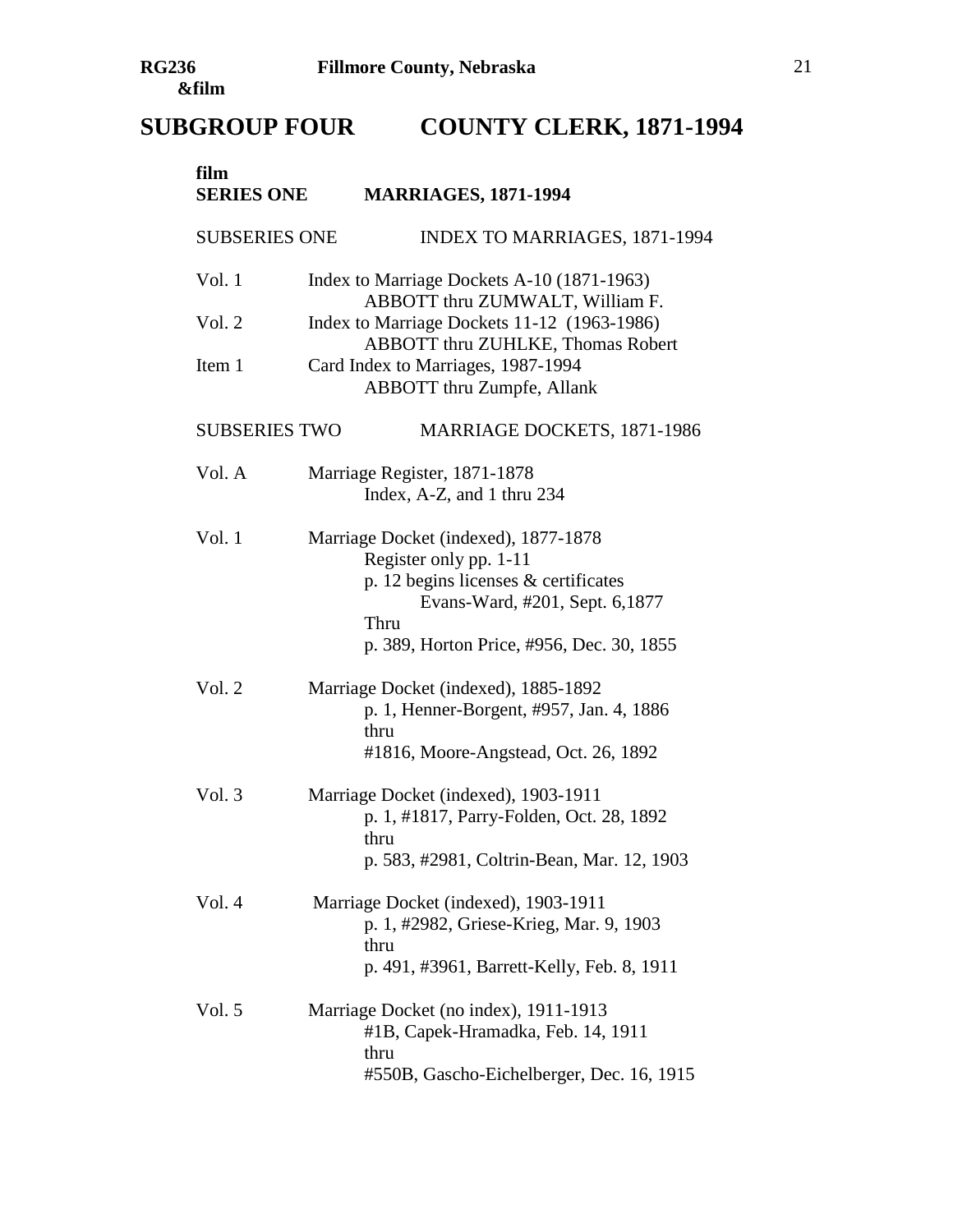# **SUBGROUP FOUR COUNTY CLERK, 1871-1994 (cont)**

| film<br><b>SERIES ONE</b>      | <b>MARRIAGES, 1871-1994 (cont)</b>                                                                                                               |
|--------------------------------|--------------------------------------------------------------------------------------------------------------------------------------------------|
| <b>SUBSERIES TWO</b>           | MARRIAGE DOCKETS, 1871-1986                                                                                                                      |
| Vol. 6                         | Marriage Docket (no index), 1915-1921<br>#551B, Ackles-Hole, Dec. 13, 1915<br>thru<br>#1071B, Curtiss-Hustoin, Sept. 7, 1921                     |
| Vol. 7                         | Marriage Docket (no index), 1921-1932<br>#1072B, Eichelberger-Stutzman, Sept. 10, 1921<br>thru<br>#2451B, Braasch-Wedeking, Apr. 6, 1932         |
| Vol. 8                         | Marriage Docket (indexed), 1932-1942<br>p.1, #2452, Clark-Markey, May 5, 1932<br>thru<br>p. 698, #3148, Langhorst-Franck, Aug. 9, 1942           |
| Vol.9                          | Marriage Docket (indexed), 1942-1951<br>p.1, #3149, McIlnay-Newburn, Aug. 14, 1942<br>thru<br>p. 666, #3816, Schulz-Allgood, Mar. 7, 1951        |
| Vol. 10                        | Marriage Docket (indexed), 1951-1963<br>p.1, #3811, Reinsch-Clinkenbeard, Mar. 24, 1951<br>thru<br>p. 656, #4461, Hoffmaster-Wulf, Oct. 19, 1963 |
| Vol. 11                        | Marriage Docket (indexed), 1963-1974<br>p.1, #4462, Kelch-Anderson, Oct. 21, 1963<br>thru<br>p. 640, #5101, Vavra-Christiancy, Aug. 24, 1974     |
| Vol. 12                        | Marriage Docket (indexed), 1974-1986<br>p. 1, #5102, O'Brien-Schaldecker, Aug. 23, 1974<br>thru<br>p. 632, #5732, Zelenka-Wythers, Dec. 24, 1986 |
| film<br><b>SUBSERIES THREE</b> | LICENSES & CERTIFICATES, 1871-1994                                                                                                               |

Vol. 1 #1A, Whitaker-Brumsey, June 28, 1871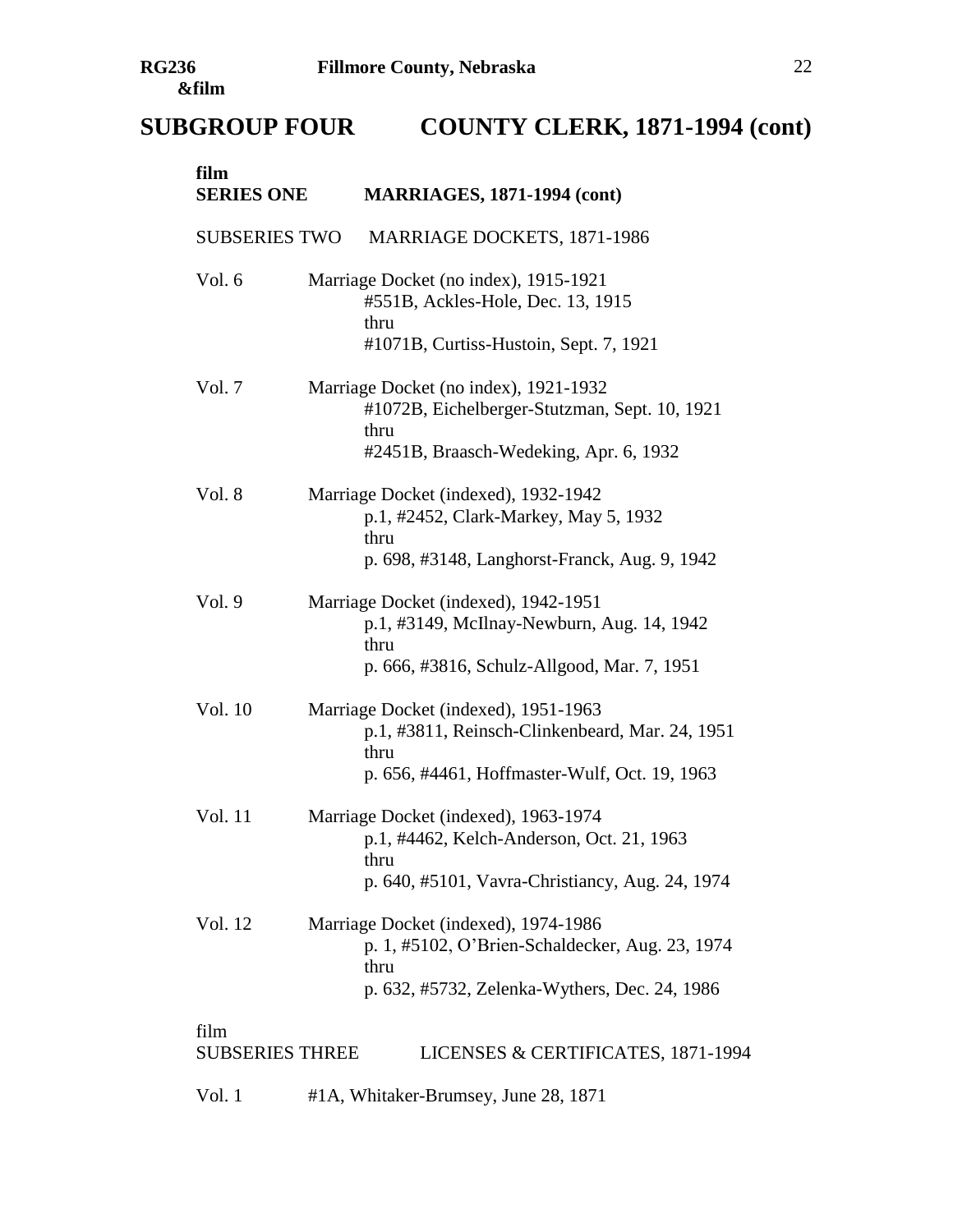thru

#100A, Rose-Wilkinson, Jan. 2, 1875

| film<br><b>SERIES ONE</b><br><b>MARRIAGES, 1871-1994 (cont)</b> |                                                                                              |  |
|-----------------------------------------------------------------|----------------------------------------------------------------------------------------------|--|
| <b>SUBSERIES THREE</b>                                          | LICENSES & CERTIFICATES (cont)                                                               |  |
| Vol. 2                                                          | #101A, Wilson-Williams, Jan. 7, 1875<br>thru<br>#200A, Carrol-Gleason, Aug. 16, 1877         |  |
| Vol. 3                                                          | #201A, Evans-Ward, Sept. 6, 1877<br>Thru<br>#300A, Geggie-Stone, Jan. 2, 1879                |  |
| Vol. 4                                                          | #301A, Ackland-Isley, Jan. 15, 1879<br>Thru<br>#400A, Boynston-Reynolds, Mar. 20, 1880       |  |
| Vol. 5                                                          | #401A, Fritz-Milner, Mar. 23, 1880<br>Thru<br>#500A, Lynn-Hastings, Sept. 2, 1881            |  |
| Vol. 6                                                          | #501A, Hastings-Folden, Aug. 29, 1881<br>Thru<br>#600A, Eis-Brown, July 26, 1882             |  |
| Vol. 7                                                          | #601A, Willimas-Starling, Aug. 8, 1882<br>Thru<br>#700A, Menzie-Harney, Sept. 4, 1883        |  |
| Vol. 8                                                          | #701A, Barnett-White, Sept. 1, 1883<br>Thru<br>#800A, Bohlin-Everts, Dec. 8, 1884            |  |
| Vol. 9                                                          | #801A, Williams-Freeburg, Dec. 8, 1884<br>Thru<br>#900A, Donilson-Olson, Nov. 24, 1885       |  |
| Vol. 10                                                         | #901A, Mohr-Hackelberg, Nov. 27, 1885<br>Thru<br>#100A, Butterfield-Fairbank, April 29, 1886 |  |
| Vol. 11                                                         | $#1001A$ , Sypher-Willis, Apr. 30, 1886                                                      |  |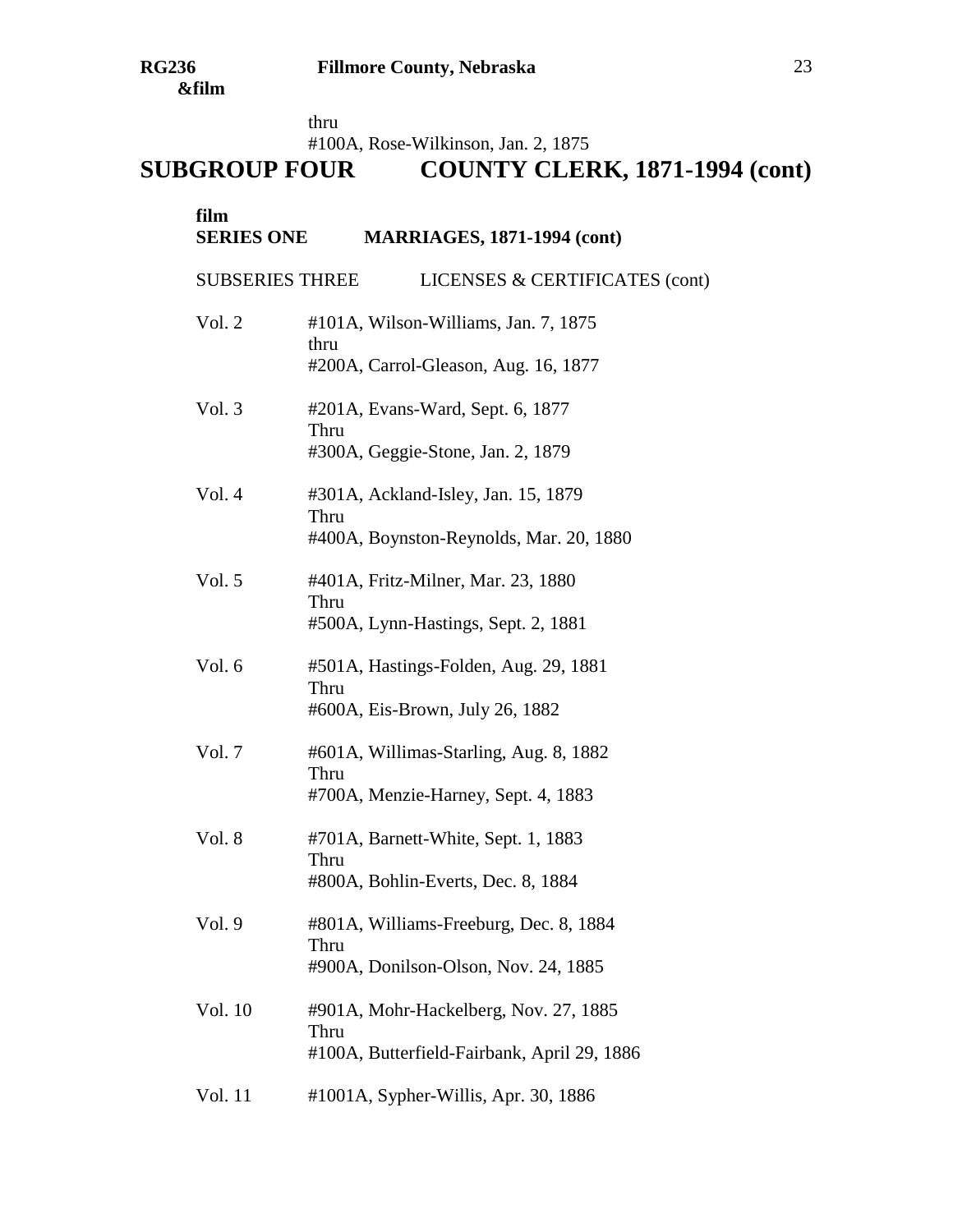Thru

#1100A, Richter-Miller (Rich), Jan. 15, 1887

| film<br><b>SERIES ONE</b> | <b>MARRIAGES, 1871-1994 (cont)</b>                                                               |
|---------------------------|--------------------------------------------------------------------------------------------------|
| <b>SUBSERIES THREE</b>    | LICENSES & CERTIFICATES (cont)                                                                   |
| Vol. 12                   | #1101A, Peters-Zimbelman, Jan. 12, 1887<br>Thru<br>#1200A, Woodward-Christian, May 10, 1888      |
| Vol. 13                   | #1201A, Sims-McDonald, Dec. 24, 1887<br>Thru<br>#1300A, Schilling-Whistler, Dec. 4, 1888         |
| Vol. 14                   | #1301A, Elward-Taylorf, Dec. 5, 1888<br>Thru<br>#1400A, May-Treester, Aug. 22, 1889              |
| Vol. 15                   | #1401A, Tankersly-Smith, Aug. 29, 1889<br>Thru<br>#Burkett-Hager, May 21, 1890                   |
| Vol. 16                   | #1501A, Crain-Ball, May 21, 1890<br>Thru<br>#1600A, Heilmann-Mier, Feb. 10, 1891                 |
| Vol. 17                   | #1601A, Quinn-Alkire, Feb. 11, 1891<br>Thru<br>#1700A, Keil-Renner, Dec. 22, 1891                |
| Vol. 18                   | #1701A, Bruner-Schultz, Dec. 23, 1891<br>Thru<br>#1800A, Andrew-Wythers, Sept. 26, 1892          |
| Vol. 19                   | #1801A, Bruning-Garrels, Sept. 27, 1892<br>Thru<br>#1900A, Urban-Bartu (3-43), May 3, 1893       |
| Vol. 20                   | #1901A, Holmes-Shuck (3-43), May 10, 1893<br>Thru<br>#200A, Horner Shipley (3-93), Feb. 27, 1894 |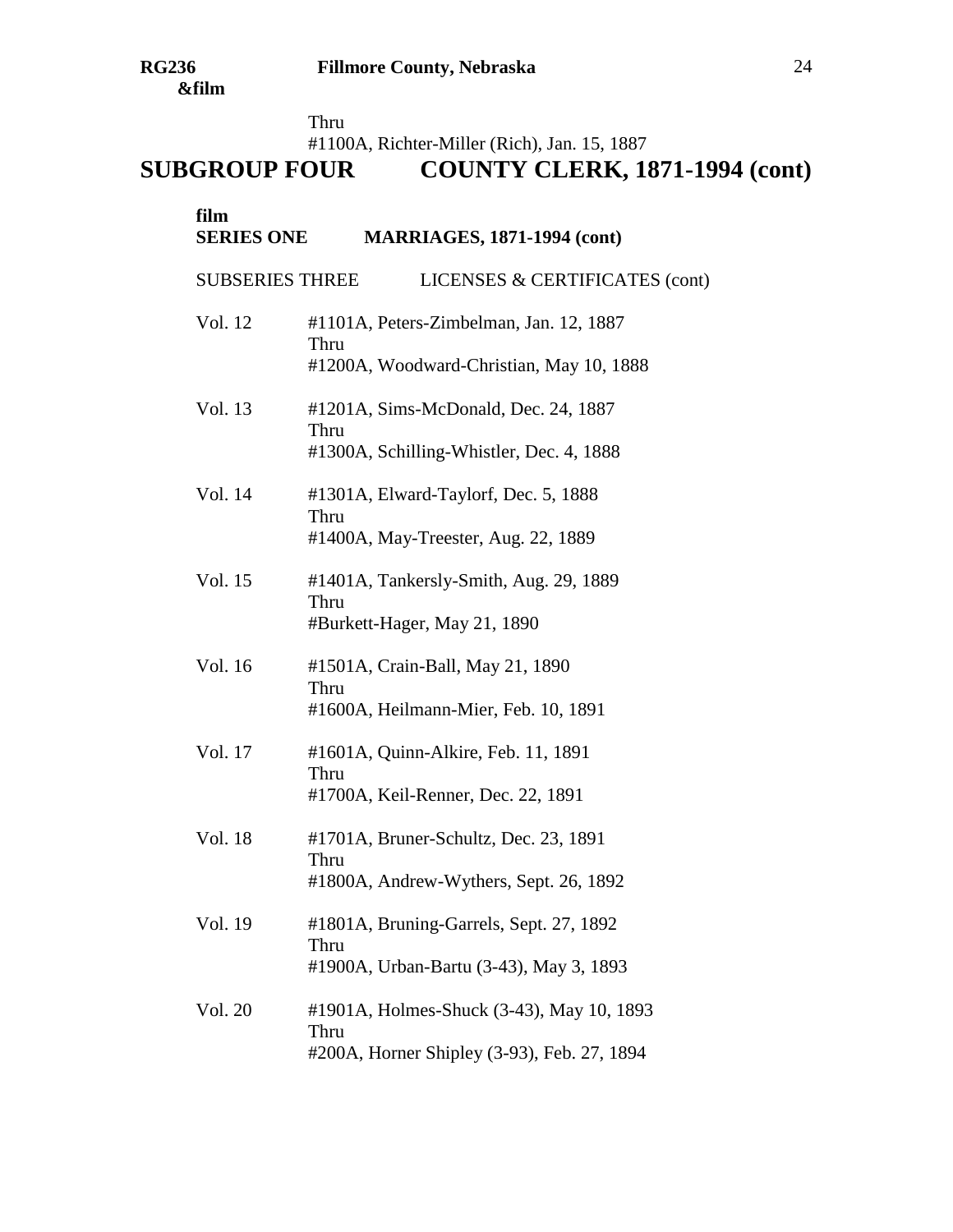| film<br><b>SERIES ONE</b> | <b>MARRIAGES, 1871-1994 (cont)</b>                                                                           |
|---------------------------|--------------------------------------------------------------------------------------------------------------|
| <b>SUBSERIES THREE</b>    | LICENSES & CERTIFICATES (cont)                                                                               |
| Vol. 21                   | #2001A, Noerrlinger-Young (3-93), Feb. 27, 1894<br>Thru<br>#2100A, Ruhle-Wickham (3-143), Feb. 4, 1895       |
| Vol. 22                   | #2101A, Svoboda-Bech (3-144), Feb. 4, 1895<br>Thru<br>#2200A, Moran-Fravert (3-193), Jan. 29, 1896           |
| Vol. 23                   | #2201A, Saylor-Rothrock (3-194), Jan. 31, 1896<br>Thru<br>#2300A, Hennessey-Sieckmann (3-243), Feb. 26, 1897 |
| Vol. 24                   | #2301A, Butler-McDonald (3-244), March 2, 1897<br>Thru<br>#2400A, Dixon-Marble (3-293), Mar. 22, 1898        |
| Vol. 25                   | #2401A, Bott-Smith (3-293), Mar. 26, 1898<br>Thru<br>#2500A, Lumond-Sawyer (3-3434), Jan. 9, 1899            |
| Vol. 26                   | #2501A, Anderson-Brooke (3-343), Jan. 11, 1899<br>Thru<br>#2600A, Merrill, Flick (3-393), Dec. 2, 1899       |
| Vol. 27                   | #2601A, Smith-Clithero (3-393), Dec. 2, 1899<br>Thru<br>#2700A, Griffith-Davis (3-443), Oct. 31, 1900        |
| Vol. 28                   | #2701A, Griffith Davis (3-443), Oct. 31, 1900<br>Thru<br>#2800A, Matthews-Brown (3-493), Sept. 4, 1901       |
| Vol. 29                   | #2801A, Hinkley-Cole (3-493), Sept. 7, 1901<br>Thru<br>#2900A, Boruff-Archer (3-543), June 25, 1902          |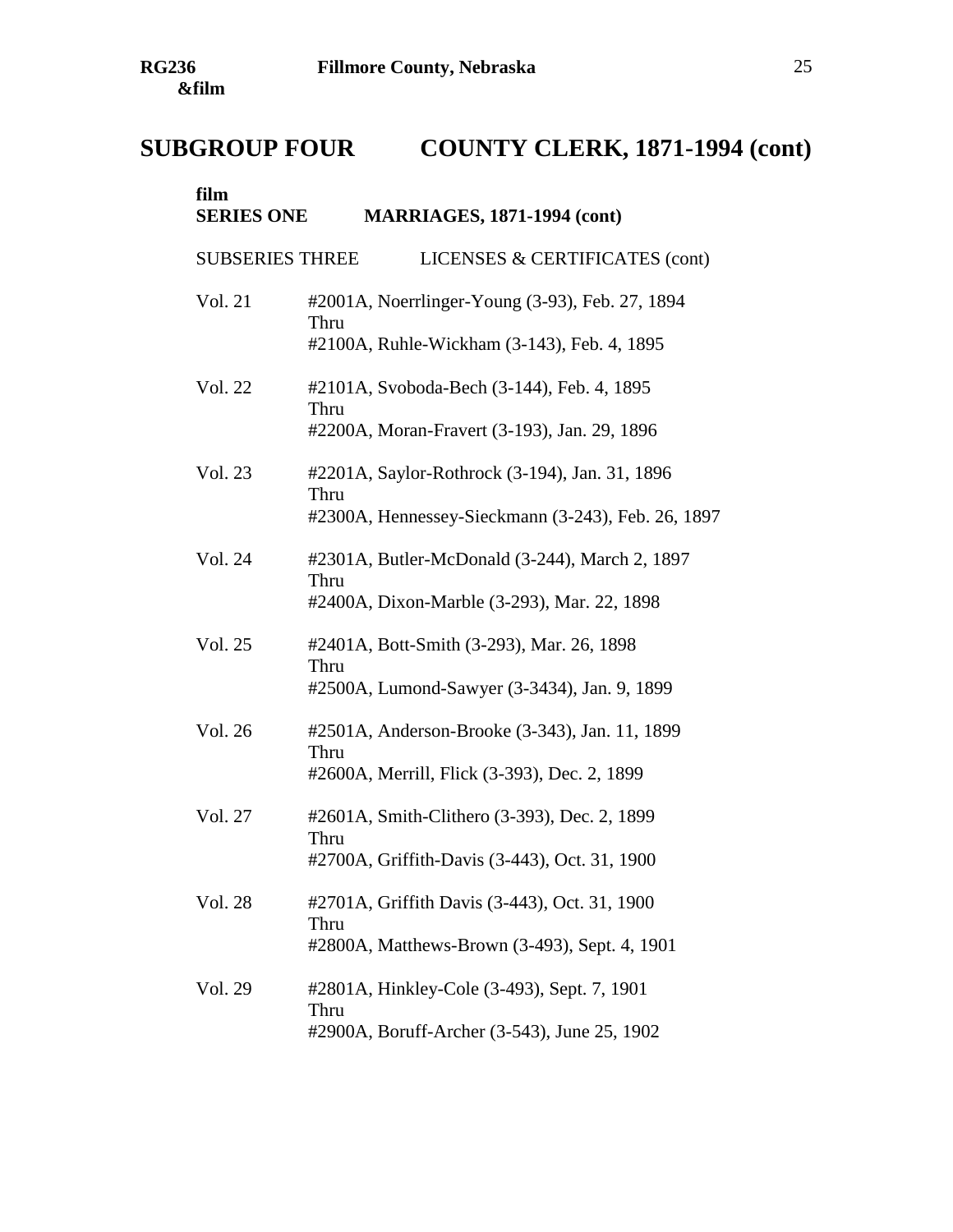| film<br><b>SERIES ONE</b> | <b>MARRIAGES, 1871-1994 (cont)</b>                                                                             |
|---------------------------|----------------------------------------------------------------------------------------------------------------|
| <b>SUBSERIES THREE</b>    | LICENSES & CERTIFICATES (cont)                                                                                 |
| Vol. 30                   | #2901A, O'Brien-Willey (3-543), June 30, 1902<br>Thru<br>#3000A, Acker-Schultz (4-10), May 20, 1903            |
| Vol. 31                   | #3001A, Flack-Cook (4-10), May 25, 1903<br>Thru<br>#3100A, Alloway-Walton (4-60), Mar. 2, 1904                 |
| Vol. 32                   | #3101A, Boo-Anderson (4-61), Mar. 4, 1904<br>Thru<br>#3200A, Hamouz-Koca (4-111), Jan. 17, 1905                |
| Vol. 33                   | #3201A, Kubicek-Stetina (4-111), Jan. 17, 1905<br>Thru<br>#3300A, Brown-Tonkinson (4-161), Dec. 25, 1905       |
| Vol. 34                   | #3301A, Songster-Hanson (4-161), Dec. 19, 1905<br>Thru<br>#3400A, Johnson-Bridgmen (4-211), Nov. 15, 1906      |
| Vol. 35                   | #3401A, Burns-Youngers (4-211), Nov. 20, 1906<br>Thru<br>#3500A, Witt-Hunter (4-261), May 22, 1907             |
| Vol. 36                   | #3502A, Shaffer-Tyson (4-261)<br>Thru<br>#3600A, Groff-Staner (4-311), Mar. 24, 1908                           |
| Vol. 37                   | #3601A, Zimmerk-Cimhalman (4-311), Mar. 26, 1908<br>Thru<br>#3700A, McKelvey-Kreachbaum (4-361), Feb. 17, 1909 |
| Vol. 38                   | #3701A, Sulter-Coleman (4-361), Feb. 16, 1909<br>Thru<br>#3800A, Vennell-Manson (4-411), Dec. 15, 1909         |
| Vol. 39                   | #3108A, Parmenter-Laing (4-411), Dec. 14, 1909<br>Thru<br>#3961A, Barrett-Kelly (4-491), Feb. 8, 1911          |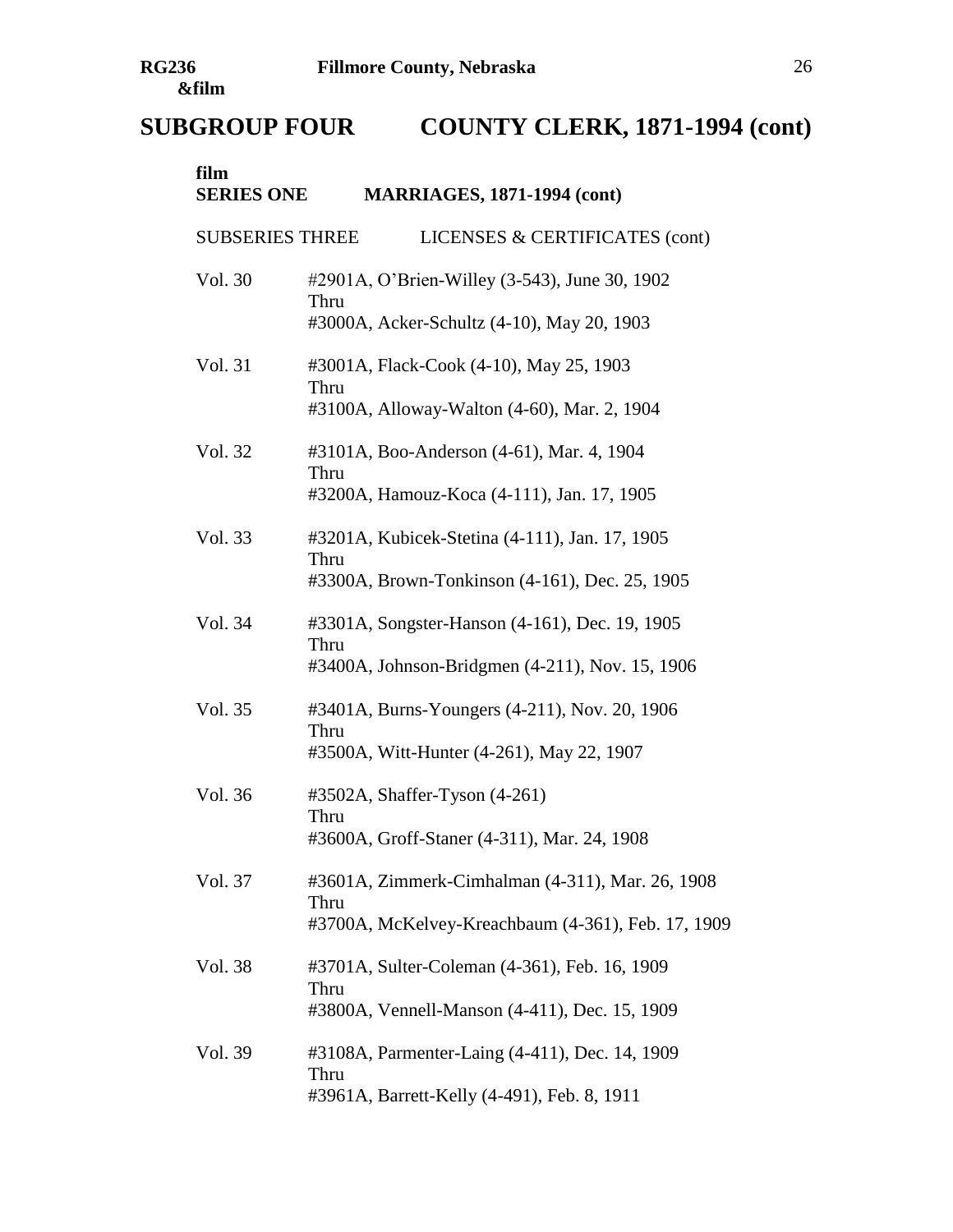| film<br><b>SERIES ONE</b> | <b>MARRIAGES, 1871-1994 (cont)</b>                                                                                                                                                                                                                                                                                                                                                             |
|---------------------------|------------------------------------------------------------------------------------------------------------------------------------------------------------------------------------------------------------------------------------------------------------------------------------------------------------------------------------------------------------------------------------------------|
| <b>SUBSERIES THREE</b>    | LICENSES & CERTIFICATES (cont)                                                                                                                                                                                                                                                                                                                                                                 |
| Vol. 40                   | #1B, Parker-Murrell, Feb. 16, 1911<br>Thru<br>#300B, Keller-Wren, Sept. 23, 1913                                                                                                                                                                                                                                                                                                               |
| Vol. 41                   | #301B, Mares-Betka, Sept. 21, 1913<br>Thru<br>#600B, Otto-Wilson, May 31, 1916                                                                                                                                                                                                                                                                                                                 |
| Vol. 42                   | #602B, NevenSchwander-Taylor, June 6, 1916<br>Thru<br>#897B, Stolldorf-Plants, Sept. 24, 1919                                                                                                                                                                                                                                                                                                  |
| Vol. 43                   | #901V, Ehly-Griess, Sept. 25, 1919<br>Thru<br>#1200B, Griess-Hofmann, Aug. 5, 1923<br>Missing from Volume (See Marriage Dockets):<br>Numbers 940, 944, 946, 958, 961, 986, 997-999, 1030,<br>1035-1036, 1038-1040, 1043, 1045, 1047, 1049, 1051-<br>1054, 1060, 1062-1064, 1070, 1076, 1086-1087, 1091,<br>1094, 1096, 1102, 1108, 1113-1114, 1166, 1179-1180,<br>1188, 1190, 1193, 1195-1197. |
| Vol. 44                   | #1201B, Griess-Griess, July 31, 1923<br>Thru<br>#1299B, Schiffler-Lichti, Oct. 5, 1925<br>Numbering sequence skips #1300-#1999<br>#2000B, Walls-Cane, Oct. 7, 1925 (last page, altered to #1300 on<br>microfilm)                                                                                                                                                                               |
| Vol. 45                   | #2001B, Mulinix-Nicolay, Oct. 15, 1925<br>Thru<br>#2100B, Habel-Olds, Dec. 23, 1926                                                                                                                                                                                                                                                                                                            |
| Vol. 46                   | #2101B, James-Matejka, Jan. 8, 1927<br>Thru<br>#2200B, Kropp-Cox, Apr. 19, 1928                                                                                                                                                                                                                                                                                                                |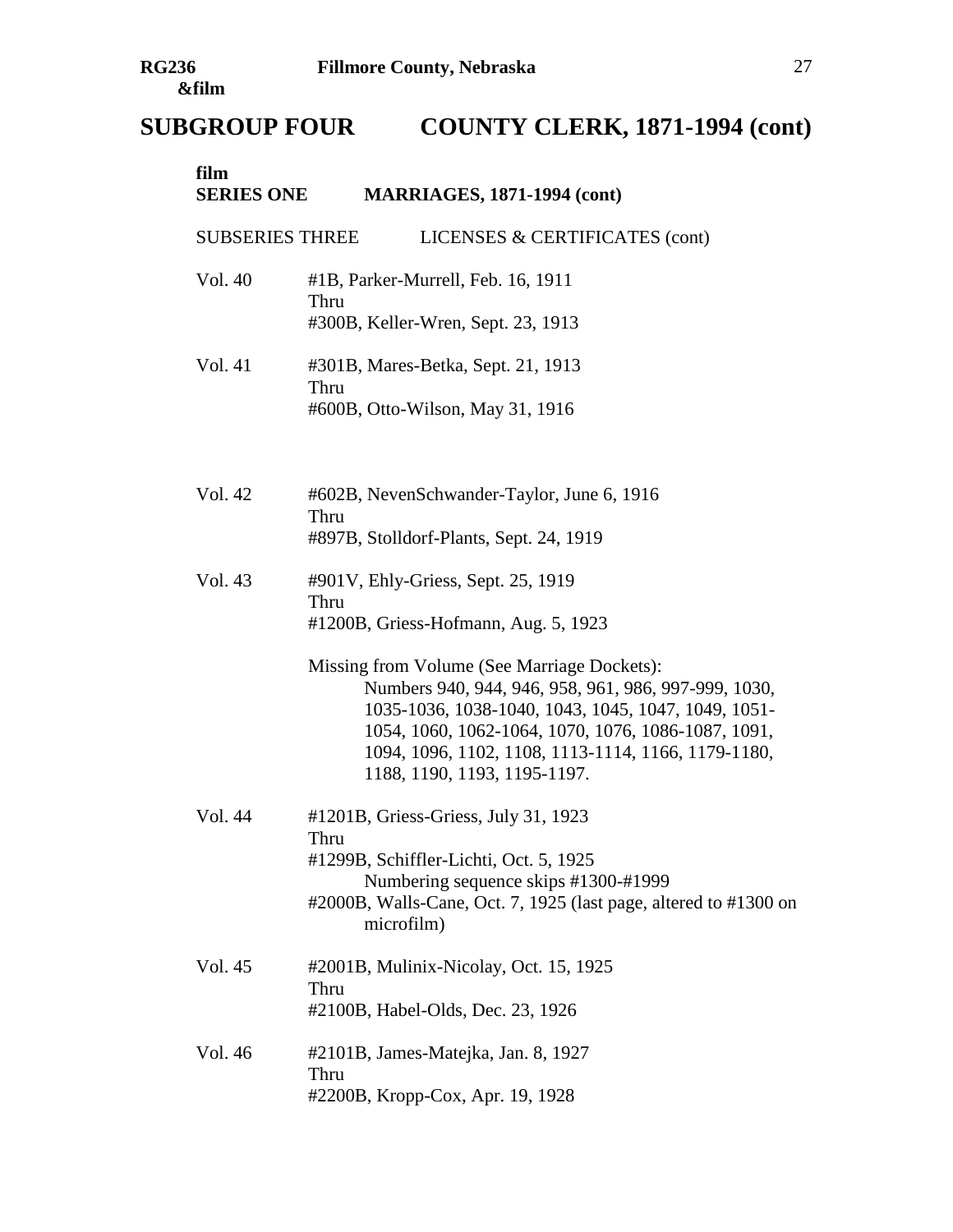| film<br><b>SERIES ONE</b> | <b>MARRIAGES, 1871-1994 (cont)</b>                                                           |
|---------------------------|----------------------------------------------------------------------------------------------|
| <b>SUBSERIES THREE</b>    | LICENSES & CERTIFICATES (cont)                                                               |
| Vol. 47                   | #2201B, Schneider-O'Brien, May 1, 1928<br>Thru<br>#2300B, Sieckmann-Karre, Jan. 14, 1930     |
| Vol. 48                   | #2301B, Clegg-Kincaidf, Jan. 18, 1930<br>Thru<br>#2400B, How-Smith, July 29, 1931            |
| Vol. 49                   | #2401B, Krejci-Lief, July 31, 1931<br>Thru<br>#2500B, Seeber-Buell, March 23, 1933           |
| Vol. 50                   | #2501B, McCroden-Newell, March 30, 1933<br>Thru<br>#2600 Peterson-Harmon, June 13, 1934      |
| Vol. 51                   | #2601B, Kilker-Kinman, June 14, 1934<br>Thru<br>#2700B, Uldrich-Schleis, March 13, 1936      |
| Vol. 52                   | #2701B, Misner-Zeck, Mar. 31, 1936<br>Thru<br>#2800B, Sandberg-McBeth, July 30, 1937         |
| Vol. 53                   | #2801B, Storere-Galloway, July 31, 1937<br>Thru<br>#2900B, Fuqua-Panek, May 8, 1939          |
| Vol. 54                   | #2901B, Koranda-Prokop, May 9, 1939<br>Thru<br>#3000B, Hobbell-Connors, Sept. 10, 1940       |
| Vol. 55                   | #3001B, Johanson-Winston, Sept. 11, 1940<br>Thru<br>#3059B, Nicewonger-Lehrmad, May 31, 1941 |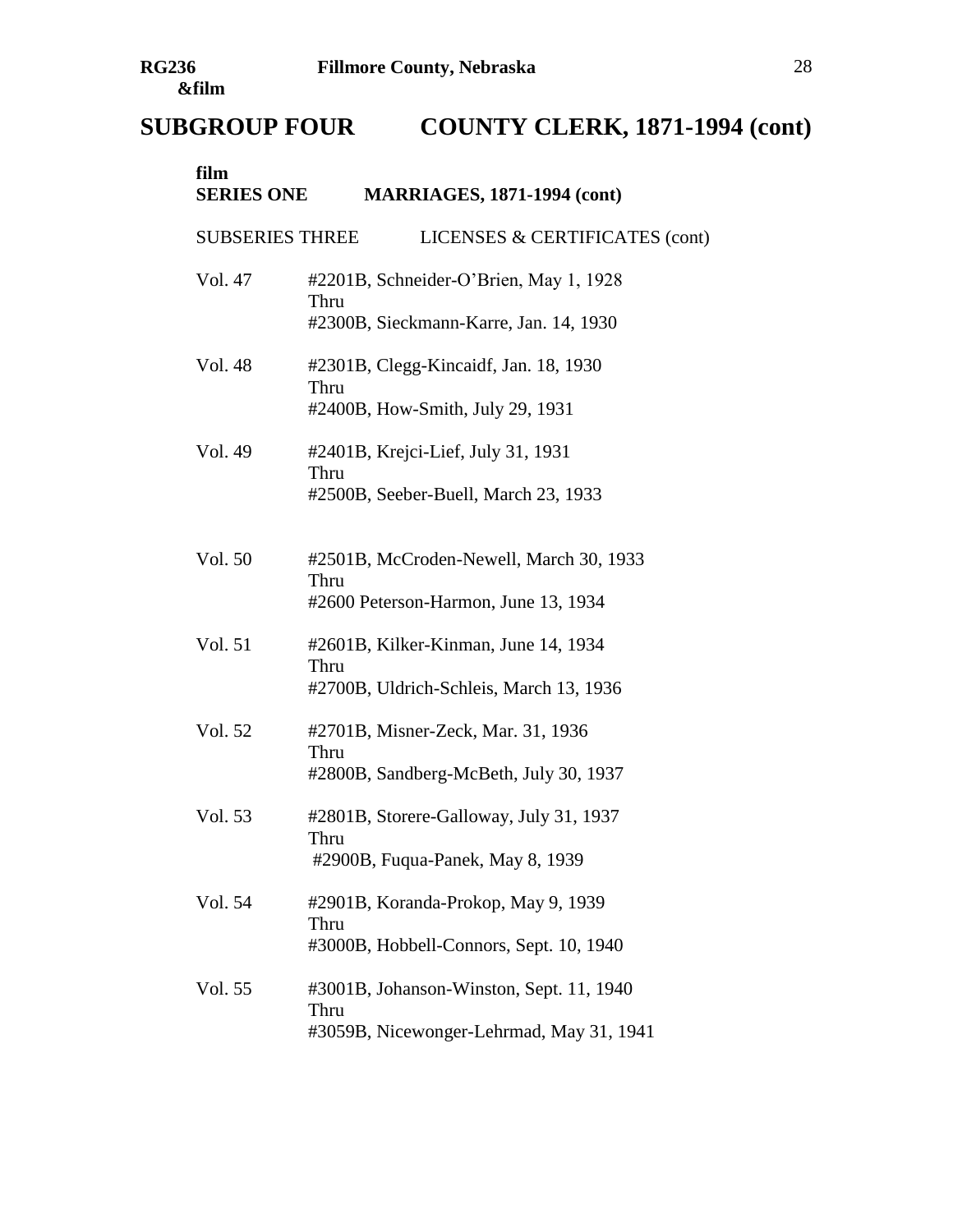| film<br><b>SERIES ONE</b> | <b>MARRIAGES, 1871-1994 (cont)</b>                                                                |
|---------------------------|---------------------------------------------------------------------------------------------------|
| <b>SUBSERIES THREE</b>    | LICENSES & CERTIFICATES (cont)                                                                    |
| Vol. $55$ (cont)          | NOTE: V.55 #3100B (1940) thru V.60, #3600B (1948)<br>missing from microfilm. Unable to inventory. |
|                           | #3060B, 1940<br>Thru<br>#3100B, 1940                                                              |
| Vol. 56                   | #3101B, 1941<br>Thru<br>#3200B, 1943                                                              |
| Vol. 57                   | #3201B, 1943<br>Thru<br>#3300B, 1944                                                              |
| Vol. 58                   | #3301B, 1944<br>Thru<br>#3400B, 1945                                                              |
| Vol. 59                   | #3401B, 1945<br>Thru<br>#3500B, 1947                                                              |
| Vol. 60                   | #3501B, 1947<br>Thru<br>#3600B, 1948                                                              |
| Vol. 61                   | #3601B, Vohnout-Kotas, June 5, 1948<br>Thru<br>#3700B, Erb-Troyer, Aug. 25, 1949                  |
| Vol. 62                   | #3701B, Hafer-Garrison, Aug 22, 1949<br>Thru<br>#3800B, Erdkamp-Christensen, Jan. 20, 1951        |
| Vol. 63                   | #3801B, Dickey-Springer, Jan. 19, 1951<br>Thru<br>#3900B, Schelkopf-Abbott, Feb. 1, 1953          |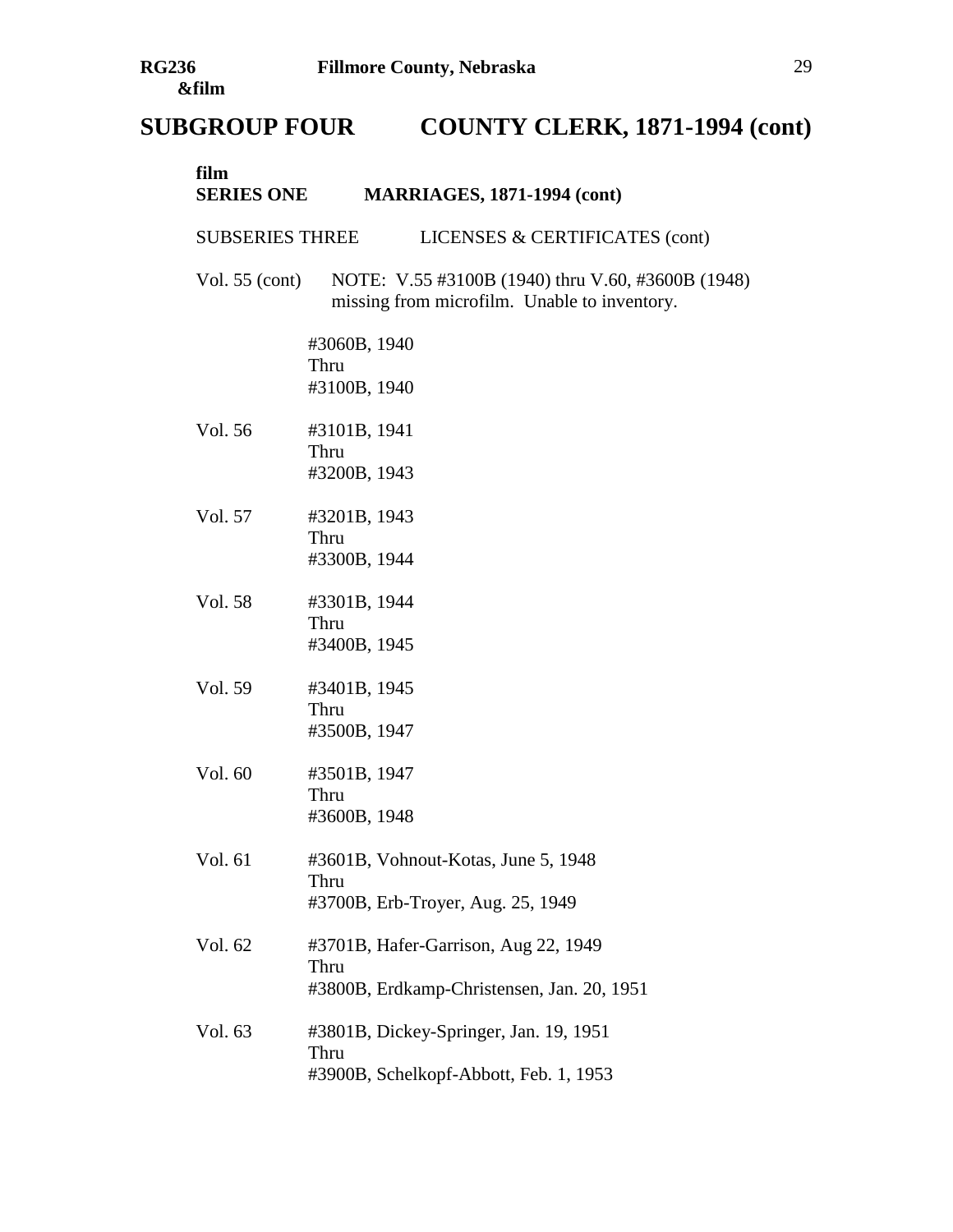| film<br><b>SERIES ONE</b> | <b>MARRIAGES, 1871-1994 (cont)</b>                                                               |
|---------------------------|--------------------------------------------------------------------------------------------------|
| <b>SUBSERIES THREE</b>    | LICENSES & CERTIFICATES (cont)                                                                   |
| Vol. 64                   | #3901B, Chitwood-Volkmer, Feb. 5, 1953<br>Thru<br>#4000B, Olson-Lebsack, Dec. 31, 1954           |
| Vol. 65                   | #4001B, Minich-Kimbrough, Feb. 20, 1955<br>Thru<br>#4100B, Cantrell-Campbell, Aug. 30, 1956      |
| Vol. 66                   | #4101B, Bahe-Carter, Sept. 2, 1956<br>Thru<br>#4200, Fox-Ackerman, June 29, 1958                 |
| Vol. 67                   | #4201B, Smith-Cantrell, July 6, 1958<br>Thru<br>#4300B, Hadsell-Curtiss, Aug. 2, 1960            |
| Vol. 68                   | #4301B, Bartak-Mueller, Aug. 6, 1960<br>Thru<br>#4400B, Swanson-Hiatt, Nov. 23, 1962             |
| Vol. 69                   | #4401B, Schmidt-South, Dec. 14, 1962<br>Thru<br>#4500B, Cellar-Hampton, June 13, 1964            |
| Vol. 70                   | #4501B, Zentz-Manire, June n12, 1964<br>Thru<br>#5101B, Vavra-Christiancy, Aug. 13, 1974         |
| Vol. 71                   | #5102B, O'Brien-Schaldecker, Aug. 23, 1974<br>Thru<br>#5732B, Zelenka-Wythers, Dec. 27, 1986     |
| Vol. 72                   | #348700001 (Bailey-Ruhl), Jan. 30, 1987<br>thru<br>#348800051 (Wiebelhaus-Devine), Jan. 14, 1989 |
| Vol. 73                   | #348900001 (Lusk-Morehead), Jan. 9, 1989<br>Thru<br>#349000039 (Tracy-Bullock), Dec. 28, 1990    |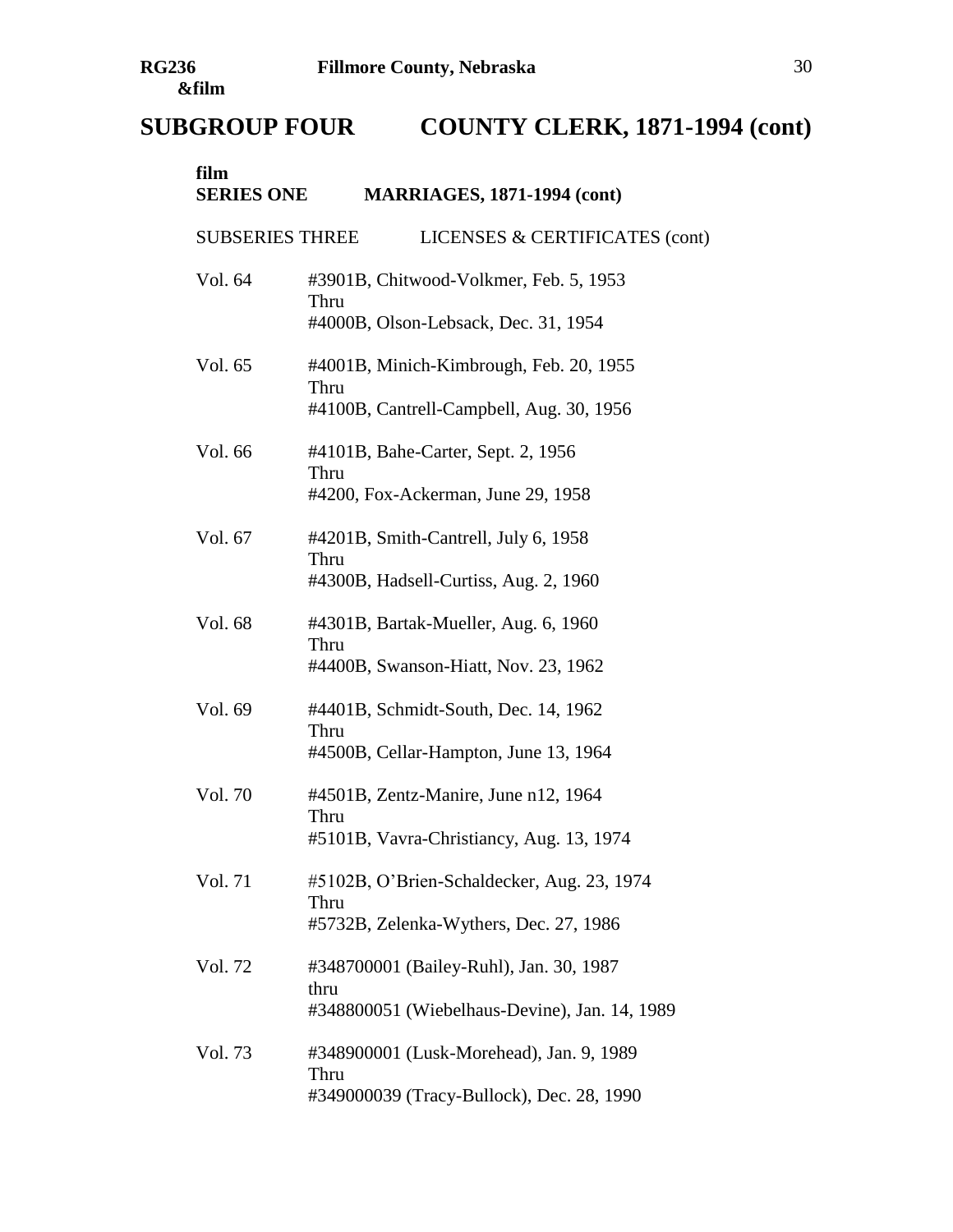#### **film SERIES ONE MARRIAGES, 1871-1994 (cont)**

SUBSERIES THREE LICENSES & CERTIFICATES (cont)

Vol. 74 #349100001 (Schoenholz-Daly), Jan. 11, 1991 Thru #349400053 (Detweiler-Cox), Dec. 30, 1994

#### **film**

# **SERIES ONE MARRIAGE RECORDS MICROFILM RECORD<sup>1</sup>**

Film

 $\overline{a}$ 

SUBSERIES ONE INDEX TO MARRIAGES, 1871-1994

| Roll 1     | Item #1, Marriage Index, v. 1, "A" (Abbott), 1871-1963             |
|------------|--------------------------------------------------------------------|
| 985 frames | thru                                                               |
|            | GSU project Item #2, Marriage Index, v. 2, "Z" (Zuhlke), 1871-1963 |
| #26,614    |                                                                    |
|            | NOTE: Index, v. 1, is targeted 1871-1994 in error. Should read     |
|            | 1871-1963.                                                         |

NOTE: Vol. #2 fr. 650, is restarted at fr. #670. Volume is targeted 1871-1 994 in error. Should read 1871-1986.

Roll 2 Item #1, Index Cards, "A" (Abbott), 1987-1994 826 frames thru GSU project Item #1, Index Cards, "Z" (Zumpfe), 1987-1994 #26,615

SUBSERIES TWO MARRIAGE DOCKETS

| Roll 2     | Item #2, Marriage Register, v. A, Index A-Z and #1, Whitaker- |
|------------|---------------------------------------------------------------|
| 579 frames | Brumsey, July 2, 1871                                         |
| 861 pp.    | thru                                                          |
|            | GSU project Item #4, Marriages, v. 2, (1886-1892)             |
| #26,615    | #1816 (Moore-Angstead) Oct. 26, 1892                          |
|            | NOTE: No frame counter used in filming.                       |
|            | Vol. A is register only.                                      |

<sup>&</sup>lt;sup>1</sup> NOTE: Illegible or Hard to Copy documents, see also Marriage Dockets of Subseries Two. Original records at Fillmore Co. Courthouse.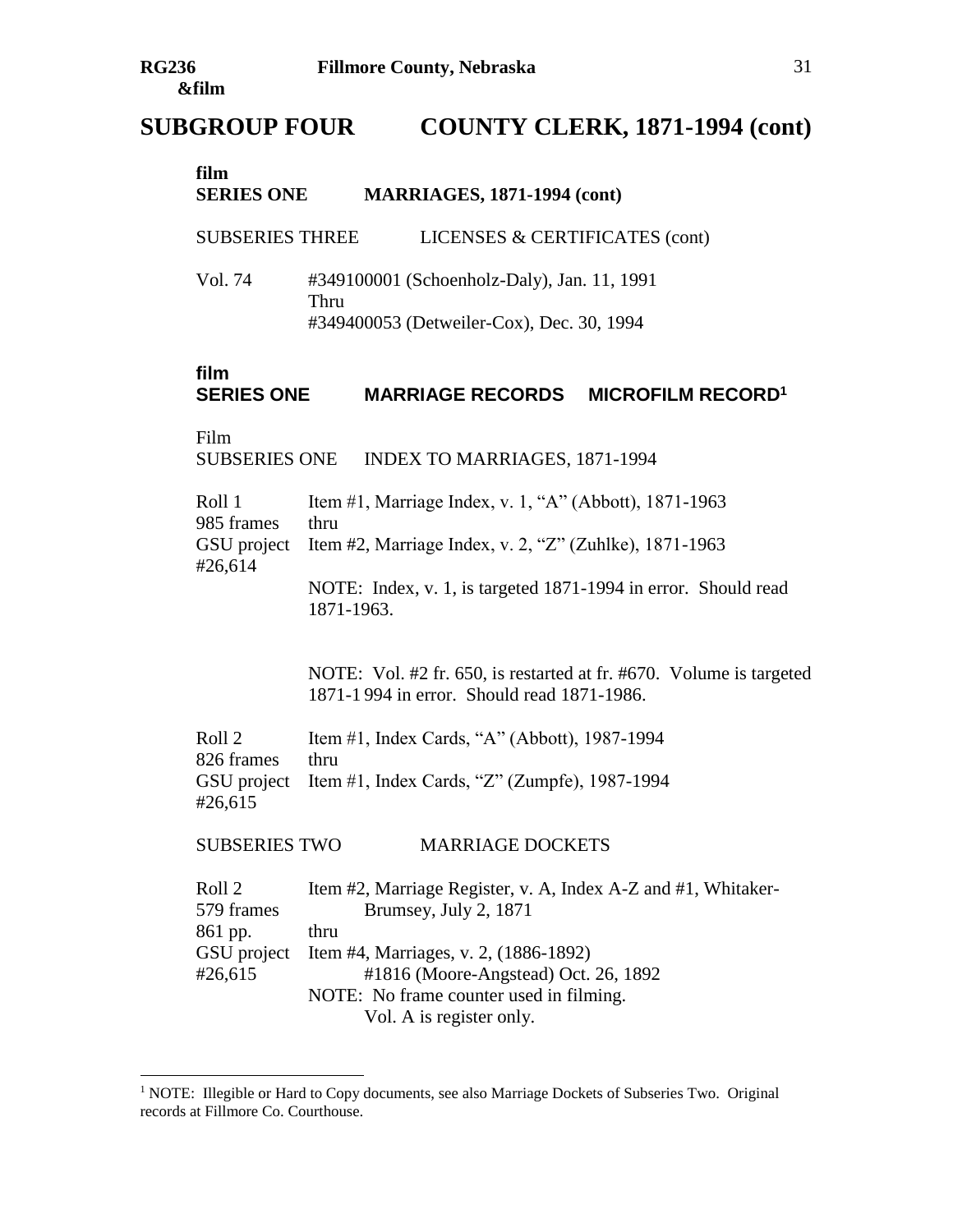| film<br><b>SERIES ONE</b>                                             | <b>MARRIAGES, 1871-1994 (cont)<sup>2</sup></b>                                                                                                                                                                                                                                       |
|-----------------------------------------------------------------------|--------------------------------------------------------------------------------------------------------------------------------------------------------------------------------------------------------------------------------------------------------------------------------------|
| <b>SUBSERIES ONE</b>                                                  | INDEX TO MARRIAGES, 1871-1994 (cont)                                                                                                                                                                                                                                                 |
| Roll 2 (cont)                                                         | Item 3, vol. 1, p. 1-11, incomplete entries, #179-200.<br>Licenses begin on page 12, #201 (Sept. 6, 1877)<br>Illegible or hard to copy documents, see licenses $\&$<br>certificates, SS3. Original records at Fillmore Co.<br>Courthouse.                                            |
| Roll <sub>3</sub><br>991 frames<br>1416 pp.<br>GSU project<br>#26,599 | Item #1, Marriages, v. 3 (1892-1903), Index, "A-Z"<br>p.1, #1817 (Parry-Folden) Oct. 28, 1942<br>thru<br>Item #3, marriages, v. 5 (1911-1913)<br>p. 325 (Parker-Jenkins) Dec. 8, 1913                                                                                                |
| Roll 4<br>1455 frames<br>2066 pp.<br>GSU project<br>#26,601           | Item #1, Marriages, v. 5 (cont.)<br>p. 325 (Parker-Jenkins) Dec. 8, 1913<br>thru<br>Item #3, Marriages, v. 7 (1921-1931)<br>#2390 (Turner-Guthrie), June 13, 1931                                                                                                                    |
| Roll 5<br>900 frames<br>1311 pp.<br>GSU project<br>#26,603            | Item #1, Marriages, v. 7 (cont.)<br>#2390 (Turner-Guthrie), June 13, 1931<br>thru<br>Item #3, Marriages, v. 9 (1942-1951)<br>p. 555, #3700 (Erb-Troyer) Aug. 25, 1949                                                                                                                |
| Roll 6<br>863 frames<br>1545 pp.<br>GSU project<br>#26,603            | Item #1, Marriages, v. 9 (cont.)<br>p. 554, #3699 (Svec-Kovanda), Aug. 16, 1949<br>thru<br>Item #3, Marriages, v. 11 (1963-1974)<br>p. 640, #5101 (Vavra-Christinacy), Aug. 24, 1974<br>NOTE: Item #2, v. 10, begins at frame #121.<br>Item $#3$ , v. $#11$ , begins at frame $#502$ |

<sup>&</sup>lt;sup>2</sup> NOTE: Illegible or Hard to Copy documents, see also Marriage Dockets of Subseries Two. Original records at Fillmore Co. Courthouse.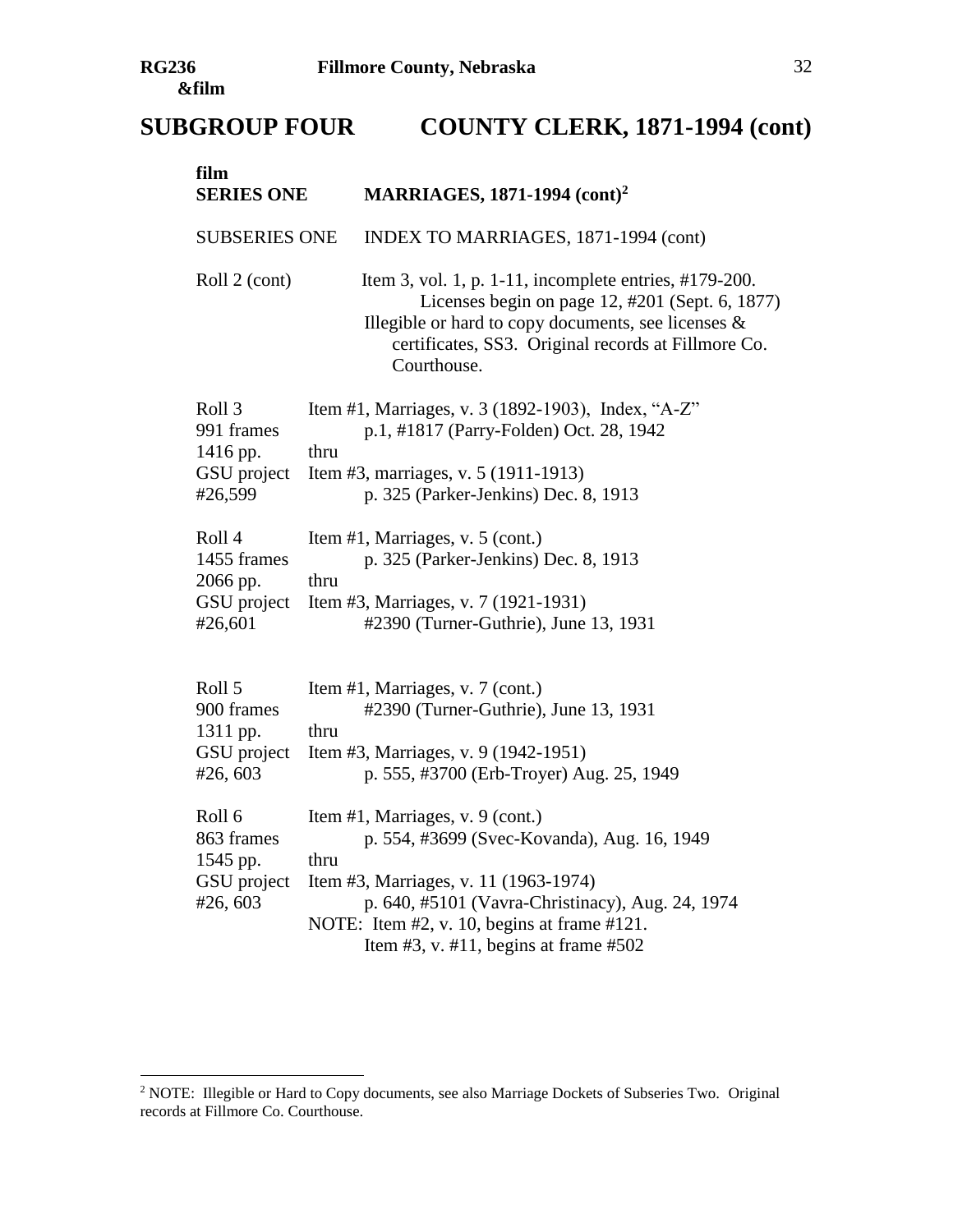| film<br><b>SERIES ONE</b>                                          |      | <b>MARRIAGES, 1871-1994 (cont)<sup>3</sup></b>                                                                                                                                                                                                                                                                                        |  |  |
|--------------------------------------------------------------------|------|---------------------------------------------------------------------------------------------------------------------------------------------------------------------------------------------------------------------------------------------------------------------------------------------------------------------------------------|--|--|
| <b>SUBSERIES ONE</b>                                               |      | INDEX TO MARRIAGES, 1871-1994 (cont)                                                                                                                                                                                                                                                                                                  |  |  |
| Roll 7<br>365 frames<br>632 pp.<br>GSU project<br>#26,604          | thru | Item #1, marriages, v. 12 (1874-1986)<br>p. 1, #5012 (O'Brien-Schaldecker), Aug. 23, 1974<br>Item #1, Marriages, v. 12 (cont)<br>p. 632, (Zelenka-Wythers), Dec. 24, 1986                                                                                                                                                             |  |  |
| Roll 8<br>953 frames<br>1500 pp.<br>GSU project<br>#26,605         | thru | Item #1, Licenses & Certificates, v. 5<br>#401 (Fritz-Milner), Mar. 23, 1880<br>Item #5, Licenses & Certificates, v. 9<br>#900 (Donilson-Olson) Nov. 24, 1885<br>NOTE: Item #2, v. 6 begins at frame #363.<br>Item $#3$ , v. 7 begins at frame $#580$ .<br>Item #4, v. 8 begins at frame #715.<br>Item #5, v. 9 begins at frame #825. |  |  |
|                                                                    |      | NOTE: Info may be illegible on left of document due to tightly<br>bound original.                                                                                                                                                                                                                                                     |  |  |
| Roll 9<br>1063 frames<br>1500 pp.<br><b>GSU</b> Project<br>#26,606 | thru | Item #1, Licenses & Certificates, v. 10<br>#901A (Mohr-Hackelberg) Nov. 27, 1885<br>Item #5, Licenses & Certificates, v. 14<br>#1400A (May-Treester), Aug. 22, 1889                                                                                                                                                                   |  |  |
| Roll 10<br>1054 frames<br>1371 pp.<br>GSU project<br>#26,646       | thru | Item #1, Licenses & Certificates, v. 15<br>#1401 (Tankersly-Smith), Aug. 29, 1889<br>Item #5, Licenses & Certificates, v. 19<br>#1857 (Johnson-Hickey), Jan. 12, 1893<br>NOTE: Item #2, v. 16, #1501 begins fr. #229<br>Item #3, v. 17, #1601 begins fr. #478<br>Item #4, v. 18, #1701 begins fr. #699                                |  |  |
|                                                                    |      | Item #5, v. 19, #1801 begins fr. #930                                                                                                                                                                                                                                                                                                 |  |  |

<sup>&</sup>lt;sup>3</sup> NOTE: Illegible or Hard to Copy documents, see also Marriage Dockets of Subseries Two. Original records at Fillmore Co. Courthouse.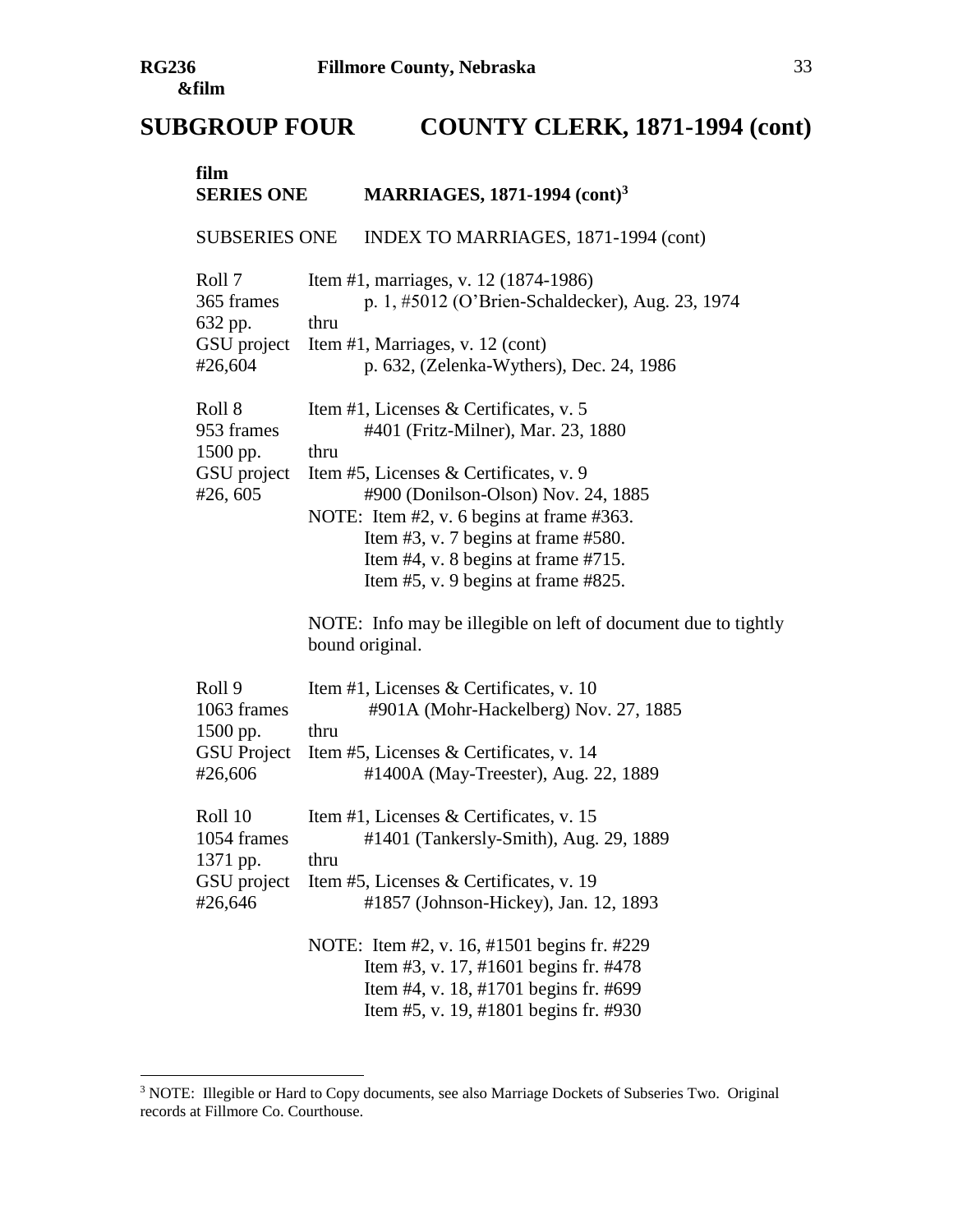| film<br><b>SERIES ONE</b>                                    | <b>MARRIAGES, 1871-1994 (cont)<sup>4</sup></b>                                                                                                                                                                                               |
|--------------------------------------------------------------|----------------------------------------------------------------------------------------------------------------------------------------------------------------------------------------------------------------------------------------------|
| <b>SUBSERIES ONE</b>                                         | INDEX TO MARRIAGES, 1871-1994 (cont)                                                                                                                                                                                                         |
| Roll 11<br>1022 frames<br>1332 pp.<br>GSU project<br>#26,647 | Item #1, Licenses & Certificates, v. 19 (cont)<br>#1257A (Johnson-Hickey), Jan. 12, 1893<br>thru<br>Item #5, Licenses & Certificates, v. 23,<br>#2300A (Hennessey-Sieckmann), Feb. 26, 1897                                                  |
|                                                              | NOTE: Item #2, v. 20, #1901, begins fr. #114<br>Item #3, v. 21, #2001 begins fr. 339<br>Item #4, v. 22, #2101 begins fr. #564<br>Item #5, v. 23, #2201 begins fr. #791                                                                       |
| Roll 12<br>968 frames<br>1011 pp.<br>GSU project<br>#26,648  | Item #1, Licenses & Certificates, v. 24<br>#2301A (Butler-McDonald), Mar. 2, 1897<br>thru<br>Item #5, Licenses & Certificates, v. 28<br>#2736A (Warnke-Waterman), Jan. 23, 1901                                                              |
|                                                              | NOTE: Item #2, v. 25, #2401 begins fr. #221<br>Item #3, v. 26, #2501 begins fr. #435<br>Item #4, v. 27, #2601 begins fr. #655<br>Item #5, v. 28, #2701 begins fr. #880                                                                       |
| Roll 13<br>1025 frames<br>1392 pp.<br>GSU project<br>#26,640 | Item #1, Licenses & Certificates, v. 28 (cont)<br>#2737 (Forbes-Hill), Jan. 26, 1901<br>thru<br>Item #5, Licenses & Certificates, v. 32<br>#3200A (Hamouz-Koca), Jan. 17, 1905<br>CORRECTION: Item #1, v. 28 frame counter reads #1023-#1154 |
|                                                              | in error.<br>NOTE: Item #2, v. 29, #2801 begins fr. #149<br>Item #3, v. 30, #2901 begins fr. #368<br>Item #4, v. 31, #3001 begins fr. #581<br>Item #5, v. 32, #3101 begins fr. #807                                                          |

<sup>&</sup>lt;sup>4</sup> NOTE: Illegible or Hard to Copy documents, see also Marriage Dockets of Subseries Two. Original records at Fillmore Co. Courthouse.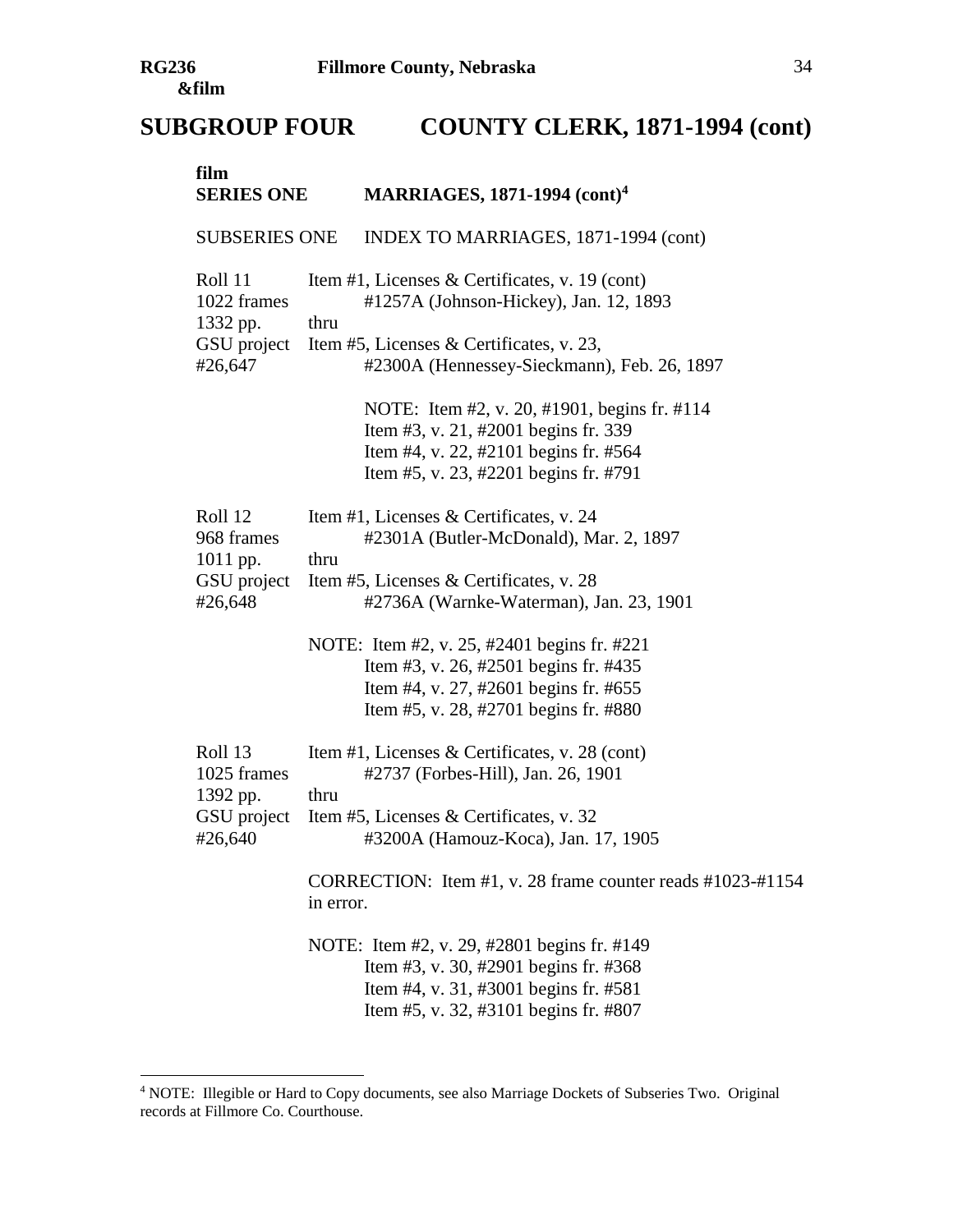| film<br><b>SERIES ONE</b>                                            | <b>MARRIAGES, 1871-1994 (cont)</b> <sup>5</sup>                                                                                                                                                                                                                                                                                                        |
|----------------------------------------------------------------------|--------------------------------------------------------------------------------------------------------------------------------------------------------------------------------------------------------------------------------------------------------------------------------------------------------------------------------------------------------|
| <b>SUBSERIES ONE</b>                                                 | INDEX TO MARRIAGES, 1871-1994 (cont)                                                                                                                                                                                                                                                                                                                   |
| Roll 14<br>1126 frames<br>1500 pp.<br><b>GSU</b> Project<br>#26, 616 | Item #1, Licenses & Certificates, v. 33<br>#3201A (Kubicek-Stetina), Jan. 17, 1905<br>thru<br>Item #5, Licenses & Certificates, v. 37<br>#3700A (Zimmerk-Cimhalman), Mar. 26, 1908                                                                                                                                                                     |
|                                                                      | NOTE: Item #2, v. 34, #3301 begins fr. #231<br>Item #3, v. 35, #3401 begins fr. #456<br>Item #4, v. 36, #3501 begins fr. #680<br>Item #5, v. 37, #3601 begins fr. #906                                                                                                                                                                                 |
|                                                                      | FILMING ERROR: Right end of documents cut off from fr. 400<br>$(\text{\#33798})$ to fr. 1070 ( $\text{\#3677}$ ). See marriage dockets, subseries two.                                                                                                                                                                                                 |
| Roll 14A<br>1175 frames<br>1080 pp.<br>GSU project<br>#26,687        | Item #1, Licenses & Certificates, v. 31<br>#3060A (Scott-Shiells), Dec. 24, 1903<br>thru<br>Item #6, Licenses & Certificates, v. 36<br>#3599A (Oleve-Benda), Mar. 19, 1908                                                                                                                                                                             |
|                                                                      | NOTE: This reel was microfilmed in error as reel #18 and should<br>have contained records dating 1940-1948. This reel has been<br>renumbered 14A and used to replace documents filmed on reels 14<br>and 15 which have been cut off.                                                                                                                   |
| Roll 15<br>1438 frames<br>1247 pp.<br>GSU project<br>#26,617         | Item #1, Licenses & Certificates, v. 38<br>#3701A (Sulter-Coleman), Feb. 16, 1909<br>thru<br>Item #5, Licenses & Certificates, v. 42<br>#825B (Maust-Griffith), Nov. 28, 1918<br>NOTE: Item #2, v. 39, #3801 begins fr. #226<br>Item #3, v. 40, #1B begins fr. #574<br>Item #4, v. 41, #301B begins fr. #892<br>Item #5, v. 42, #602B begins fr. #1210 |

<sup>5</sup> NOTE: Illegible or Hard to Copy documents, see also Marriage Dockets of Subseries Two. Original records at Fillmore Co. Courthouse.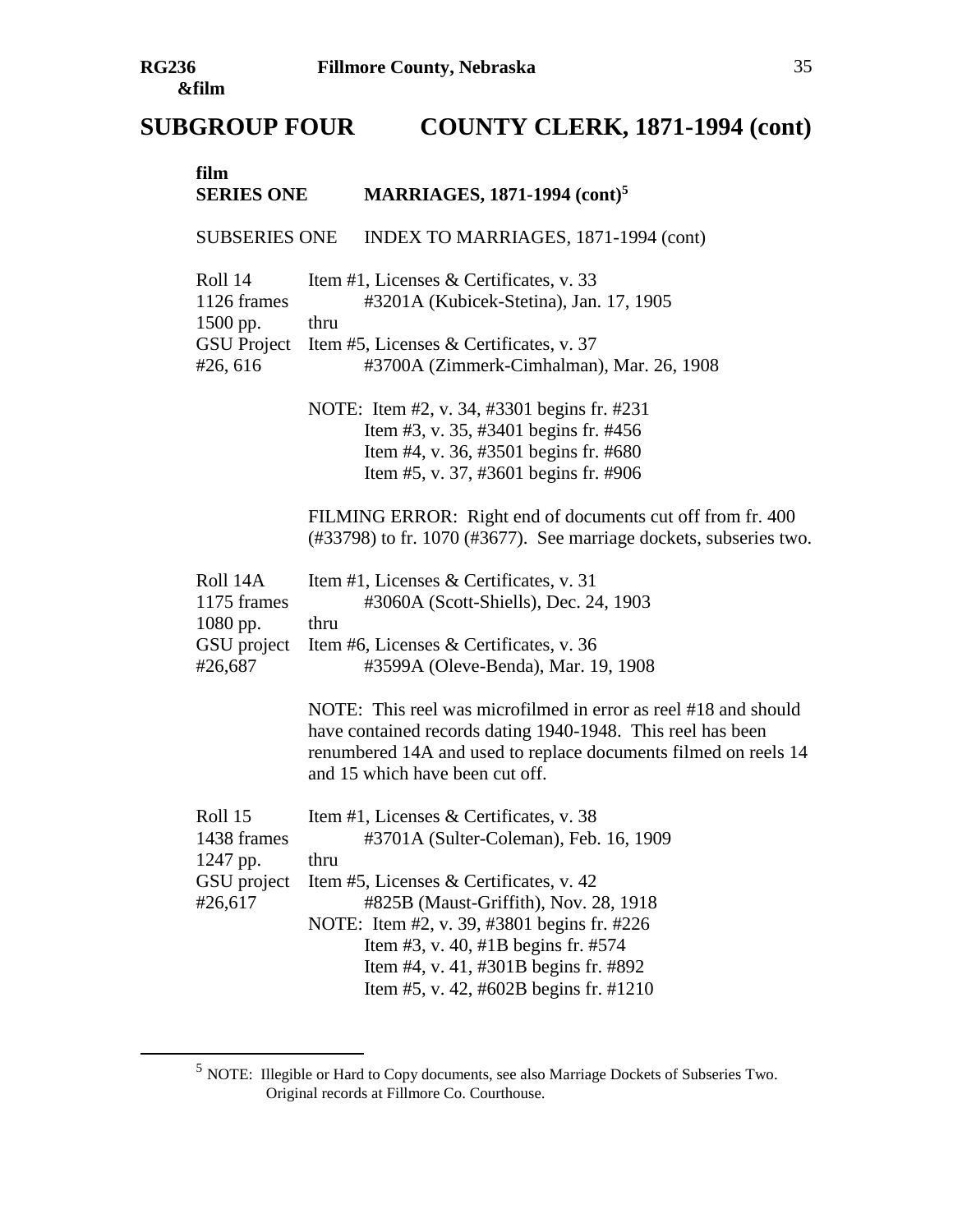| film<br><b>SERIES ONE</b>                         | <b>MARRIAGES, 1871-1994 (cont)<sup>6</sup></b>                                                                                                                                                                                                                                                     |
|---------------------------------------------------|----------------------------------------------------------------------------------------------------------------------------------------------------------------------------------------------------------------------------------------------------------------------------------------------------|
| <b>SUBSERIES ONE</b>                              | INDEX TO MARRIAGES, 1871-1994 (cont)                                                                                                                                                                                                                                                               |
| Roll 15 (cont)                                    | NOTE: Information may be lost on documents due to tightly<br>bound original volume.                                                                                                                                                                                                                |
|                                                   | FILMING ERROR: Right end of documents cut off frames 508-<br>563, #3936-#3961                                                                                                                                                                                                                      |
| Roll 16<br>344 frames                             | Item #1, Licenses & Certificates, v. 42 (cont)<br>#825B (Maust-Griffith), Nov. 27, 1918                                                                                                                                                                                                            |
| 373 pp.<br>GSU project<br>#26,631                 | thru<br>Item #2, Licenses & Certificates, v. 43<br>#1200B (Griess-Hoffmann), Aug. 5, 1923                                                                                                                                                                                                          |
|                                                   | NOTE: Item #2, v. 43 begins fr. #83                                                                                                                                                                                                                                                                |
|                                                   | NOTE: See inventory for missing documents (v.43, #901B-1200B)                                                                                                                                                                                                                                      |
|                                                   | NOTE: Item #1, #898-900 are blank.                                                                                                                                                                                                                                                                 |
|                                                   | NOTE: Item #2, v. 43, #952, fr. #131 is illegible<br>#1003, fr. #250 (Adams-Williams) is faded and blurred<br>#1150, fr. #295 is partially covered by document, no retake<br>#1155, fr. #300 is partially covered by document, no retake                                                           |
| Roll 17                                           | Item #1, Licenses & Certificates, v. 44                                                                                                                                                                                                                                                            |
| 1751 frames<br>2320 pp.<br>GSU project<br>#26,632 | #1201B (Griess-Griess), July 31, 1923<br>thru<br>Item #12, Licenses & Certificates, v. 55<br>#3059B (Nicewonger-Lehrmad), May 31, 1941                                                                                                                                                             |
|                                                   | NOTE: Item #2, v. 44, #2001 begins fr. #293<br>Item #3, v. 45, #2101 begins fr. #417<br>Item #4, v. 46, #2201 begins fr. #534<br>Item #5, v. 47, #2301 begins fr. #654<br>Item #6, v. 48, #2401 begins fr. #778<br>Item #7, v. 49, #2501 begins fr. #891<br>Item #8, v. 50, #2601 begins fr. #1018 |

<sup>&</sup>lt;sup>6</sup> NOTE: Illegible or Hard to Copy documents, see also Marriage Dockets of Subseries Two. Original records at Fillmore Co. Courthouse.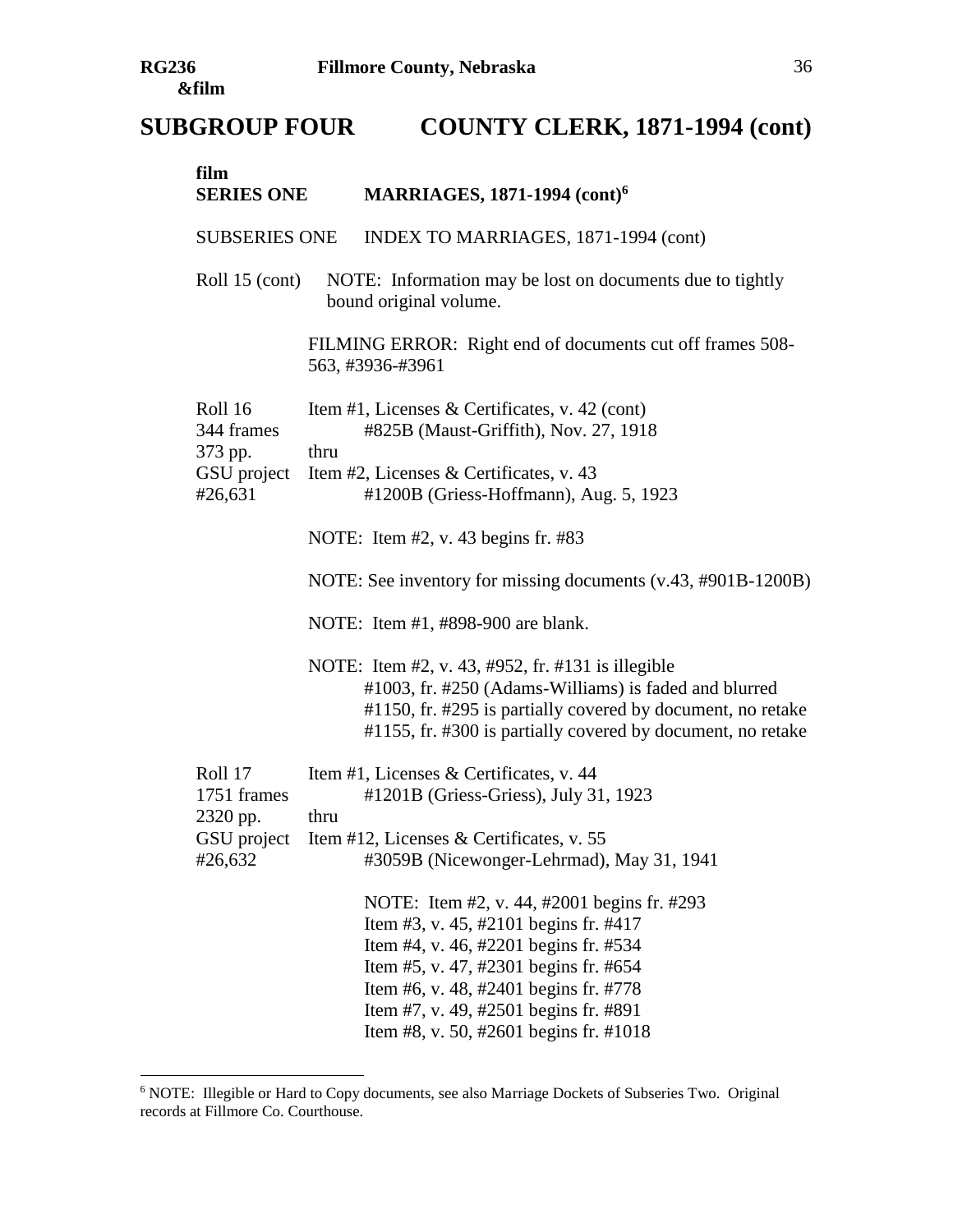| film<br><b>SERIES ONE</b>                                         | <b>MARRIAGES, 1871-1994 (cont)</b> 7                                                                                                                                                                                                                                                          |
|-------------------------------------------------------------------|-----------------------------------------------------------------------------------------------------------------------------------------------------------------------------------------------------------------------------------------------------------------------------------------------|
| <b>SUBSERIES ONE</b>                                              | INDEX TO MARRIAGES, 1871-1994 (cont)                                                                                                                                                                                                                                                          |
| Roll 17 (cont)                                                    | Item #9, v. 51, #2701 begins fr. #1200<br>Item #10, v. 52, #2801 begins fr. #1414<br>Item #11, v. 53, #2901 begins fr. #1532<br>Item #12, v. 54, #3001 begins fr. #1662                                                                                                                       |
| Roll 18                                                           | Item #1, Licenses & Certificates, v. 55 (cont)<br>#3060B, 1940                                                                                                                                                                                                                                |
| 1080 pp.<br>GSU project<br>#26,687                                | thru<br>Item #6, Licenses & Certificates, v. 60,<br>#3600B, 1948                                                                                                                                                                                                                              |
| Roll 19<br>1124 frames<br>2248 pp.<br>GSU project<br>Item #26,641 | Item #1, Licenses & Certificates, v. 61,<br>#3601B, Vohnout-Kotas, June 5, 1948<br>thru<br>Item 6, Licenses & Certificates v. 66<br>#4200B (Fox-Ackerman), June 29, 1958<br>#4101B (Gahe-Carter), Sept. 2, 1956<br>NOTE: Item #4, #3999-4000, filmed in error at start of volume,             |
|                                                                   | frames 570-573, were refilmed in proper order at end of volume.<br>NOTE: Starting at item #5, #4001, vols are filmed in reverse order.<br>NOTE: Information may be blocked due to tight binding of<br>original record.                                                                        |
| Roll 20<br>1256 frames<br>1520 pp.<br>GSU project<br>#26, 642     | Item #1, Licenses & Certificates, v. 67<br>#4300B (Hadsell-Curtiss), Aug. 2, 1960<br>thru<br>Item # 6, Licenses & Certificates, v. 70<br>#4960B, (Geiger-Mohlman), June 16, 1972<br>NOTE: Items #1-#3, #4201-4500 are filmed in reverse order.<br>NOTE: Item #2, v. 68, #4301 begins fr. #225 |

<sup>&</sup>lt;sup>7</sup> NOTE: Illegible or Hard to Copy documents, see also Marriage Dockets of Subseries Two. Original records at Fillmore Co. Courthouse.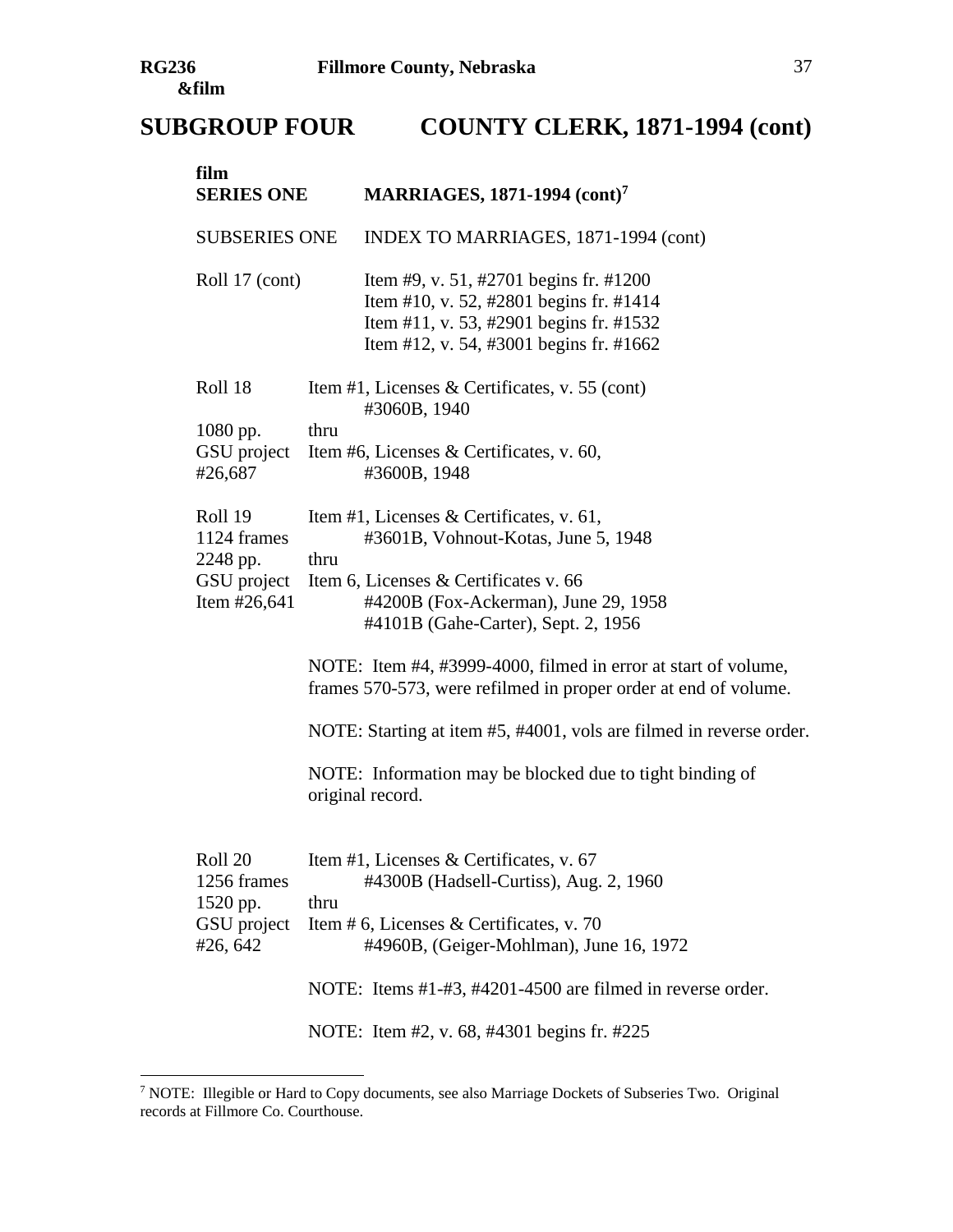$\overline{a}$ 

| film<br><b>SERIES ONE</b>                        |      | <b>MARRIAGES, 1871-1994 (cont)<sup>8</sup></b>                                                                                                                                                                                                                             |
|--------------------------------------------------|------|----------------------------------------------------------------------------------------------------------------------------------------------------------------------------------------------------------------------------------------------------------------------------|
| <b>SUBSERIES ONE</b>                             |      | INDEX TO MARRIAGES, 1871-1994 (cont)                                                                                                                                                                                                                                       |
| Roll 20 (cont)                                   |      | Item #3, v. 69, #4401 begins fr. #444<br>Item #4, v. 70, #4501 begins fr. #655<br>Item #5, v. 70, #4661 begins fr. #852<br>Item #6, v. 70, #4876 begins fr. #1107                                                                                                          |
| Roll 21<br>1711 frames<br>GSU project<br>#26,643 | thru | Item #1, Licenses & Certificates, v. 70 (cont)<br>#4960 B (Geiger-Mohlman), June 2, 1972<br>Item #6, Licenses & Certificates, v. 71<br>#5732B (Zelenka-Wythers), Dec. 27, 1986<br>#5644 (Ruhl-Coffey), Oct. 19, 1984                                                       |
|                                                  |      | NOTE: Item #6, #5644-5732 is filmed in reverse order.<br>NOTE: Item #2, v. 70, #5054 begins fr. #229<br>Item #3, v. 71, #5191 begins fr. #536<br>Item #4, v. 71, #5340 begins fr. #868<br>Item #5, v. 71, #5491 begins fr. #1200<br>Item #6, v. 71, #5732 begins fr. #1522 |
| Roll 22<br>432 frames<br>GSU project<br>#26, 652 | thru | Item #1, Licenses & Certificates, v. 72<br>#348700001 (Bailey-Ruhl), Jan. 30, 1987<br>Item #3, Licenses & Certificates, v. 74<br>#349400053 (Detweiler-Cox), Dec. 30, 1994                                                                                                 |
| <b>SERIES TWO</b>                                |      | <b>ELECTION RECORDS, 1871</b>                                                                                                                                                                                                                                              |
| Roll 22 (cont)                                   |      | NOTE: Item #1, v. 73, #348900001 begins fr. #122<br>Item #2, v. 74, #349100001 begins fr. #226<br>1991 licenses begin fr. #226<br>1992 licenses begin fr. #283<br>1993 licenses begin fr. #322<br>1994 licenses begin fr. #373                                             |

<sup>&</sup>lt;sup>8</sup> NOTE: Illegible or Hard to Copy documents, see also Marriage Dockets of Subseries Two. Original records at Fillmore Co. Courthouse.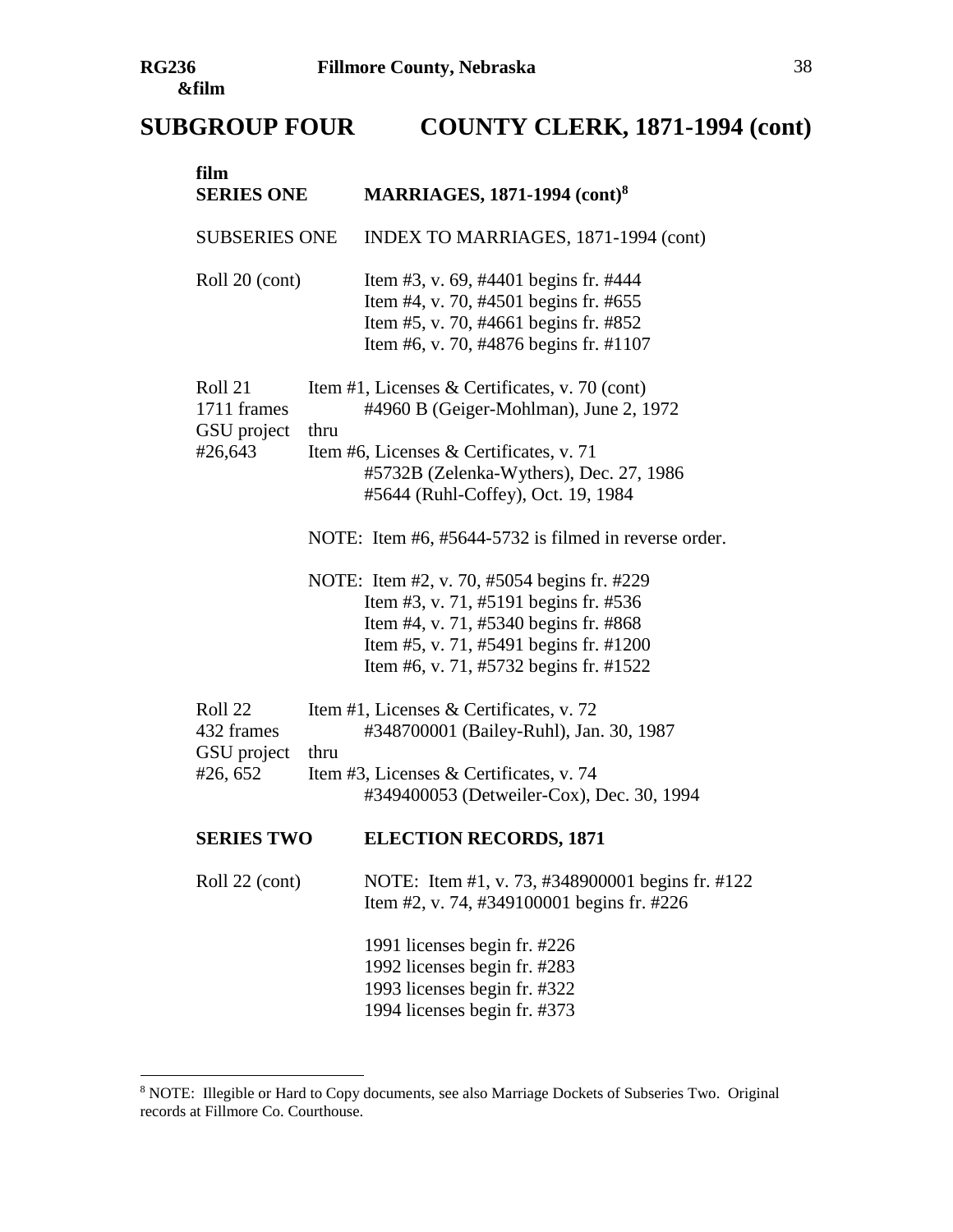# **SUBGROUP FOUR COUNTY CLERK, 1871-1994 (cont)**

#### **SERIES TWO ELECTION RECORDS, 1871**

Misc. Roll 1 (old roll 1, series 7) Voter Registration #20,128 April 21, 1871 Frame 198 (5pp) Vol. 1

Register of voters of Fillmore Co, NE taken previous to the first election held April 21, 1871, for the organization of Fillmore Co. and elections of officers therefore. This election was held at the home of Nathaniel McCalla, a Mexican War veteran.

#### **SERIES TWO ELECTION RECORDS, 1897-1900 (not on microfilm)**

Vol. 1 Election Board Record (1) 1897-1900

## **film SERIES THREE BOND RECORDS, 1872-1883**

Mix. Roll 1 (old roll 1, series 8) School District Bonds, 1872-1883 #20,128 Frame 260 Vol. 1

Registers bonds issued, 1872-1876 and due, 1873-1883 for School Districts 2-69. p. 465 register the precinct bonds for Bryant Precinct, 1875-1880.

#### **SERIES FOUR PROFESSIONAL REGISTERS, 1881-1986**

- Vol. 1 Physicians Record, 1881-1889
- Vol. 2 Physicians Register 2, 1891-1909
- Vol. 3 Dentists Register 1, 1887-1898
- Vol. 4 Dentists Register 2, 1896-1925
- Vol. 5 Embalmers Register 1, 1899-1983
- Vol. 6 Optometry Record, 1908

#### **SERIES FOUR PROFESSIONAL REGISTERS, 1881-1986 (cont)**

- Vol. 7 Physician, Embalmer, Dentist, and Optometry Record, 1912-1942
- Vol. 8 Register of Licentiates to Practice the Healing Arts, 1943-1986
- Vol. 9 Nurses Register 1, 1916-1924
- Vol. 10 Veterinary Register 1, 1916-1983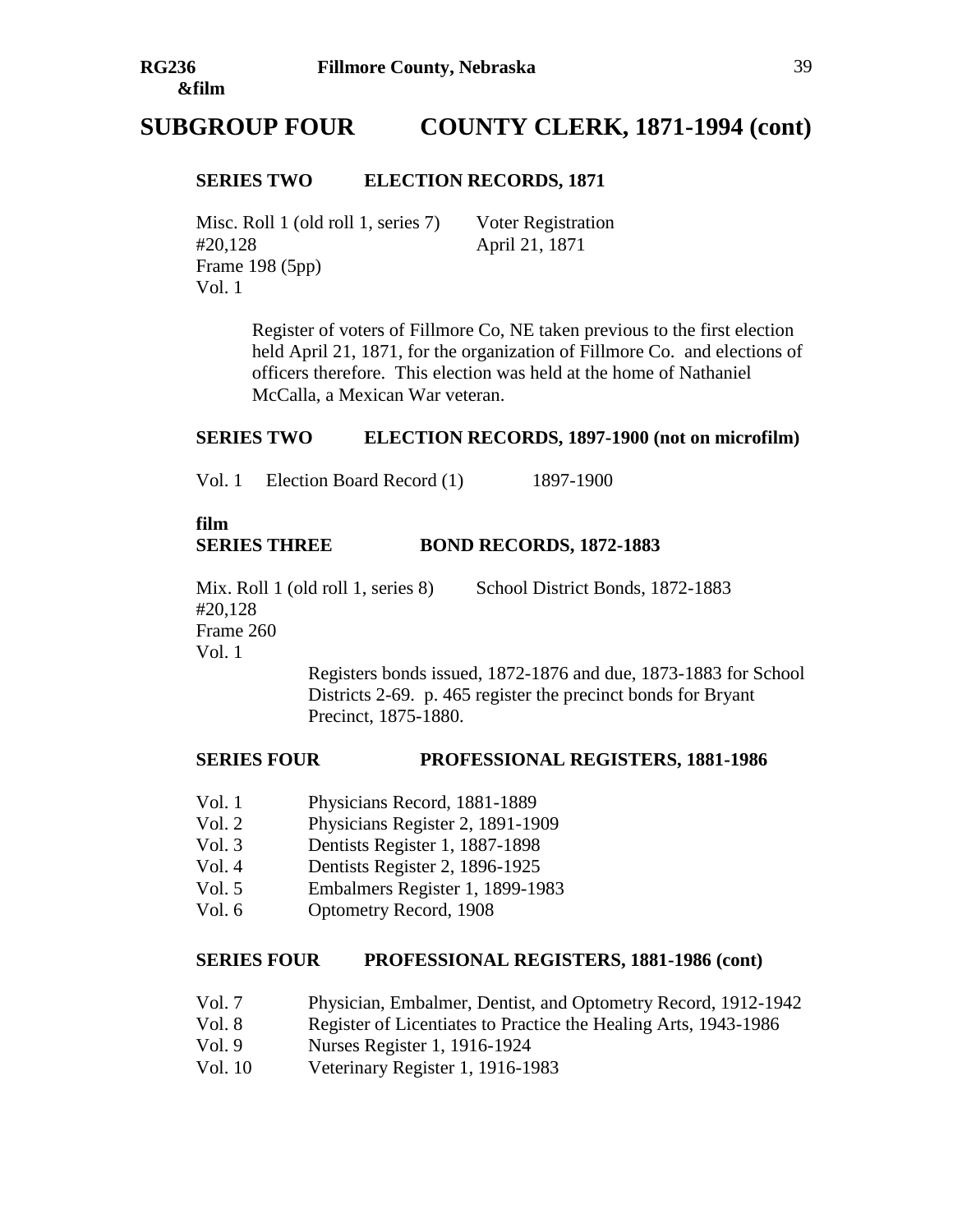# **SUBGROUP FOUR COUNTY CLERK, 1871-1994 (cont)**

#### **SERIES FIVE BRAND AND ESTRAY RECORDS, 1875-1978**

- Vol. 1 Estray Records, 1875-1958
- Vol. 2 Record of Marks and Brands, 1879-1899
- Vol. 3 Certificate of Registry, 1912-1924
- Vol. 4 Bounty Record, 1919-1939

#### **SERIES SIX MISCELLANEOUS VOLUMES, 1960-1972**

Vol. 1 Farm Lease, 1960-1972

## **SUBGROUP FIVE REGISTER OF DEEDS**

The Archives holds no records for Subgroup Five, Register of Deeds, including Patent Records, Deed Records, and Mortgage Records.

# **SUBGROUP SIX COUNTY COURT, 1872-1910**

| <b>SERIES ONE</b>                                                   | PROBATE RECORDS, 1871-1911                                                                                                                                         |                                                                                         |
|---------------------------------------------------------------------|--------------------------------------------------------------------------------------------------------------------------------------------------------------------|-----------------------------------------------------------------------------------------|
| <b>SUBSERIES ONE</b>                                                | FEE BOOKS & INDEXES                                                                                                                                                |                                                                                         |
| Vol. 1 thru Vol. 11                                                 | Fee Books<br>(Alpha indexes in front of the volumes)                                                                                                               | 1878-1970                                                                               |
| Vol. 10                                                             | <b>Probate Calendar</b>                                                                                                                                            | 1906-1911                                                                               |
| <b>SUBSERIES TWO</b>                                                | <b>ENTRY &amp; ESTATE RECORDS</b>                                                                                                                                  |                                                                                         |
| Vol.1<br>Vol. 2<br>Vol. $3$<br>Vol.4<br>Vol. 5                      | <b>Entry Book</b><br>County Judge's Entry Book (2)<br><b>Estate Book</b><br>County Judge's Estate Tax<br>County Judge's Entry Book (3)                             | 1871-1882<br>1887-1896<br>1890-1894<br>1894-1895<br>1894-1902                           |
| <b>SUBSERIES THREE</b>                                              | PROBATE DOCKETS                                                                                                                                                    |                                                                                         |
| Vol.1<br>Vol. 2<br>Vol. $3$<br>Vol. 4<br>Vol. 5<br>Vol. 6<br>Vol. 7 | Probate Judge's Term Docket<br><b>Probate Record</b><br>Probate Record (2)<br>Probate Record (4)<br>Probate Record (5)<br>Probate Record (6)<br>Probate Record (7) | 1871-1876<br>1871-1881<br>1880-1888<br>1884-1889<br>1886-1891<br>1888-1889<br>1889-1892 |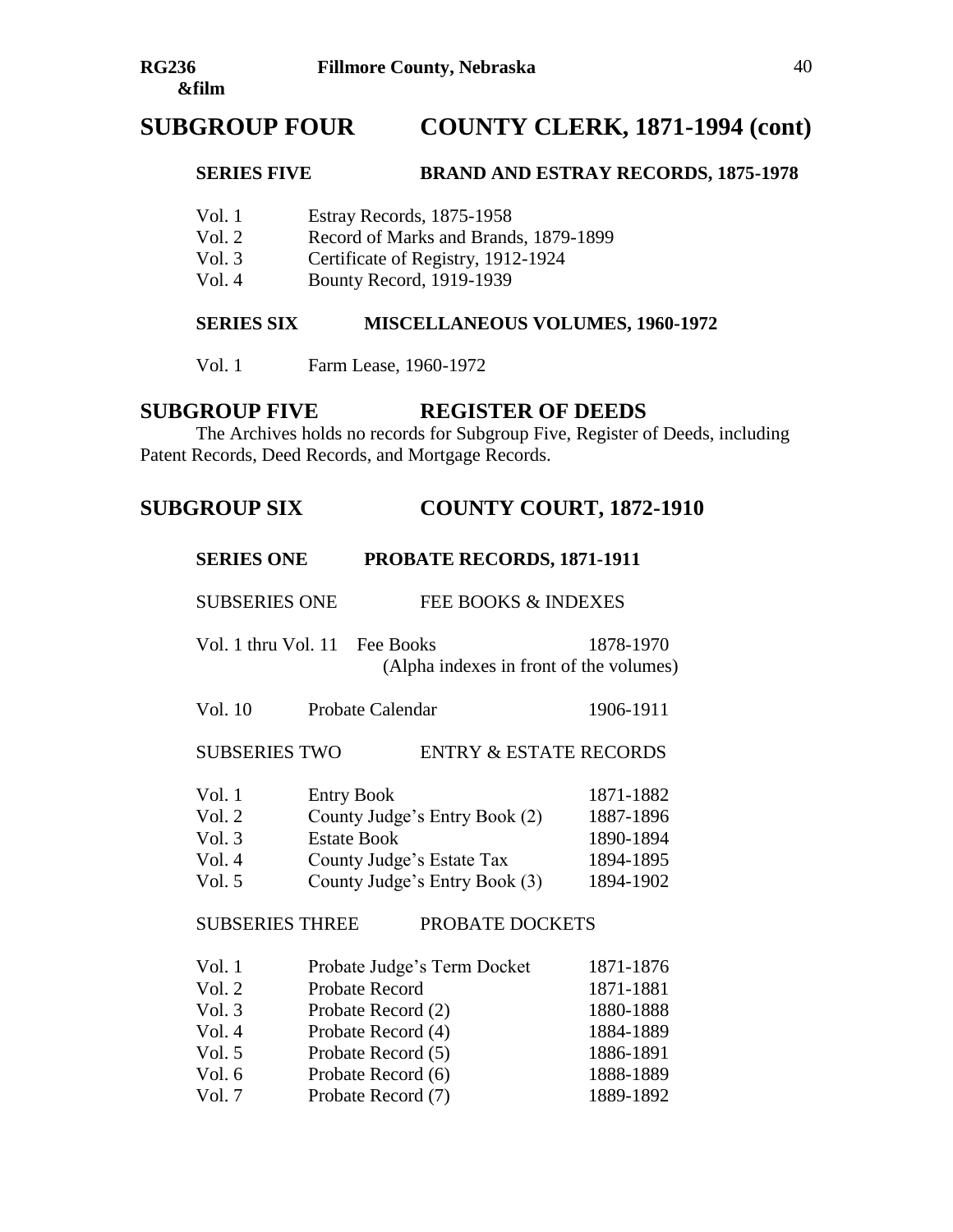| Vol. 8  | Probate Record (8)                                                      | 1890-1901 |
|---------|-------------------------------------------------------------------------|-----------|
| Vol. 9  | Probate Record (10)                                                     | 1892-1894 |
| Vol. 10 | Probate Record (11)                                                     | 1895      |
|         | Vol. 11 thru Vol. 66 Probate Records                                    | 1897-1961 |
|         | NOTE: Probate Docket Volumes are only alpha indexed in front of volumes |           |
|         |                                                                         |           |

thru Vol. 32 (Jan. 1928)

# **SUBGROUP SIX COUNTY COURT, 1872-1910 (cont)**

# **SERIES TWO JUSTICES OF THE PEACE, 1872-1910**

| Vol. 1  | <b>Justice Docket, Stanton Precinct</b> | 1872-1885 |
|---------|-----------------------------------------|-----------|
| Vol. 2  | <b>Justice Docket</b>                   | 1873-1879 |
| Vol. 3  | Justice Docket (1)                      | 1873-1902 |
| Vol. 4  | Justice Docket (1)                      | 1875-1900 |
| Vol. 5  | Justice Docket (2)                      | 1879-1891 |
| Vol. 6  | <b>Justice Docket</b>                   | 1882-1886 |
| Vol. 7  | Justice Docket (2)                      | 1886-1890 |
| Vol. 8  | Justice Docket (3)                      | 1890-1894 |
| Vol. 9  | Justice Docket (3)                      | 1888-1893 |
| Vol. 10 | Justice Docket (4)                      | 1894-1897 |
| Vol. 11 | Justice's Court                         | 1897-1910 |
| Vol. 12 | <b>Justice Docket</b>                   | 1895      |
|         |                                         |           |

## **SERIES THREE CALENDARS & GENERAL INDEXES**

Vol. 1 Index to County Court & Justice Cases, Bks A, 1-9

# **SERIES FOUR CIVIL & CRIMINAL DOCKETS, 1888-1891**

| Vol. 1– | <b>Criminal Trial Docket</b>              | 1888-1891 |
|---------|-------------------------------------------|-----------|
| Vol. 14 | Criminal Trial Docket                     | 1964-1966 |
|         | $\frac{(case \, nos. \, 6221 - 6919)}{2}$ |           |

## **SERIES FIVE JUDGE'S DOCKETS, n.d.**

| Vol. 1   | County Judge's Ledger | 1905 |
|----------|-----------------------|------|
| Vol. $2$ | County Judge's Ledger | n.d. |

Case #1012-1357 and Estate Cases #273-670

# **SUBGROUP SEVEN DISTRICT COURT, 1872-1977**

The Archives holds no records for series one, Naturalization Records, and series two, General Index to the District Court.

# **SERIES THREE COURT CALENDAR & JUDGE'S DOCKETS**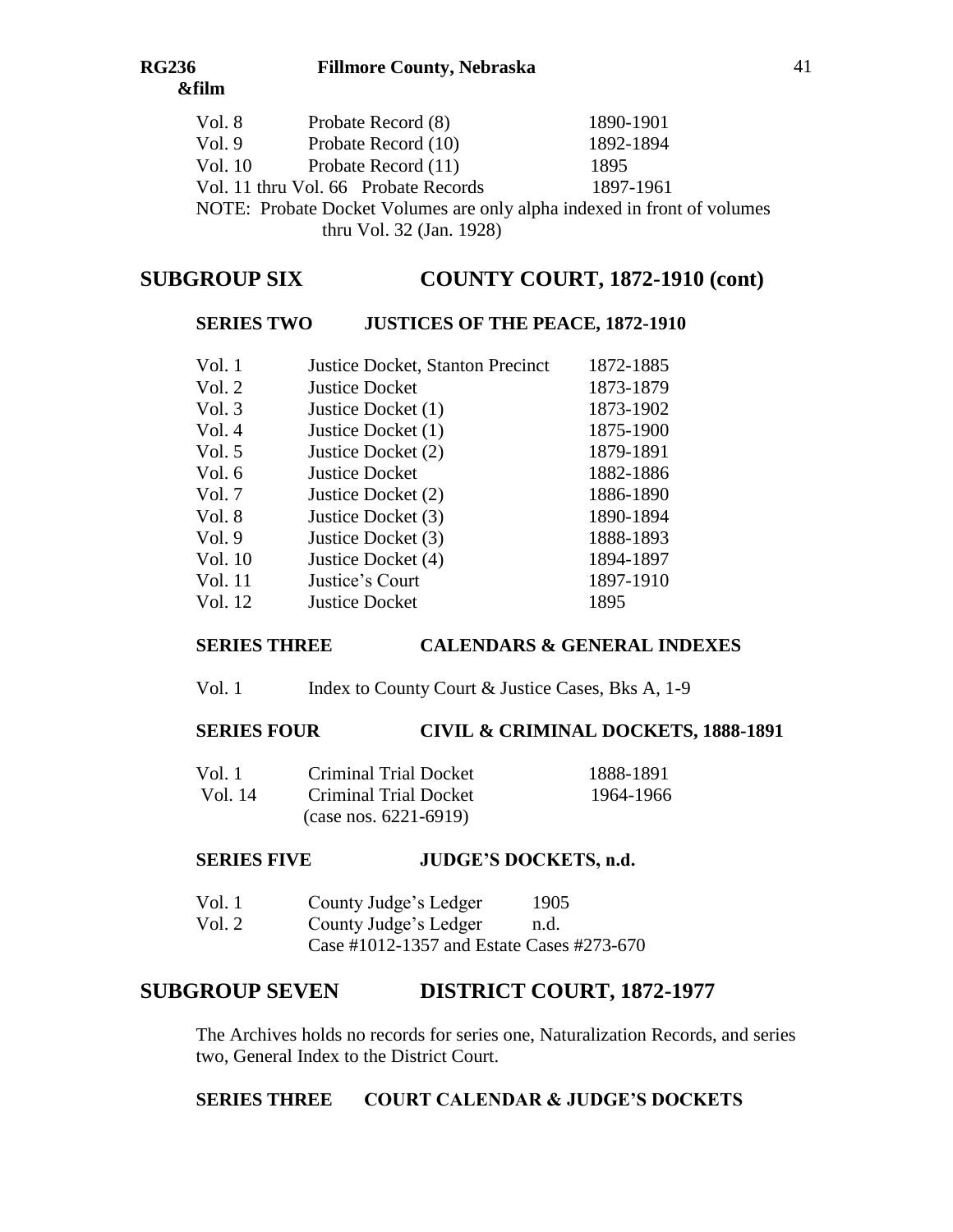Vol. 1 Trial Docket (1) 1890-1891

The Archives holds no records for series four, appearance dockets, series five, daily journals, series six, civil  $\&$  criminal dockets, and series seven, civil  $\&$  criminal case files.

## **SUBGROUP SEVEN DISTRICT COURT, 1872-1977 (cont)**

#### **SERIES EIGHT BILLS OF EXCEPTION, 1892-1977**

B. 1 1892-1917

Carsen v. Solmen, Aug. 1892 Grime Dry Goods v. Hp P. Lau, 1893 Charles Summers v. Frank White, Nov. 1893 W. A. Simms v. Charles E. Summers, Jan, 1896 Frank Thompson v. Evaline La Rue, Dec. 1896 Hartwig C. Schultz v. B. B > Ogg, Dec. 1896 James Murray v. John F. Rock, May 1897 Mary Webber v. John W. Hafer, July 1897 State of NE, Ida Gibson v. George Gutherie, May 1898 City of Fairmont v. John Garder (liquor application), Aug. 1899 Anna Anderson v. Modern Woodmen of America, Oct. 1900 Lydia Spade v. City of Fairmont, Nov. 1900 Mary Burnett v. Cely of Geneva, Feb. 1901 Amanda Johnson v. Germen Mutual Insurance Co., June 1902 John W. Andrews v. Robert and Josephine Hastings, July 1908 Walters v. Village of Exeter, March 1909 D. F. Walker v. Chris Mattson, April 1909 Peter Youngers v. Exeter Cemetery Association, March 1910 Shoft v. Ash, April 1912 John Murton v. Albert Garbe, June 1913 Clara Fort v. Peter Lawson, Jan. 1917

B. 2 1919-1921

Estate of Wm. A. Stuckey, July 1919 Estate of Andreas Schropfer, Jan. 1920 Myers v. Myers, Jan. 1922 State of NE v. Walter Christiancy, March 1921

B. 3 (labeled b. 1 of 6) 1909-1950 Murteen v. Garbe, Nov. 1909 Supreme Ct. #16676 Kline et al v. Talmadge, Jan. 1922 Larson v. Larson, March 1926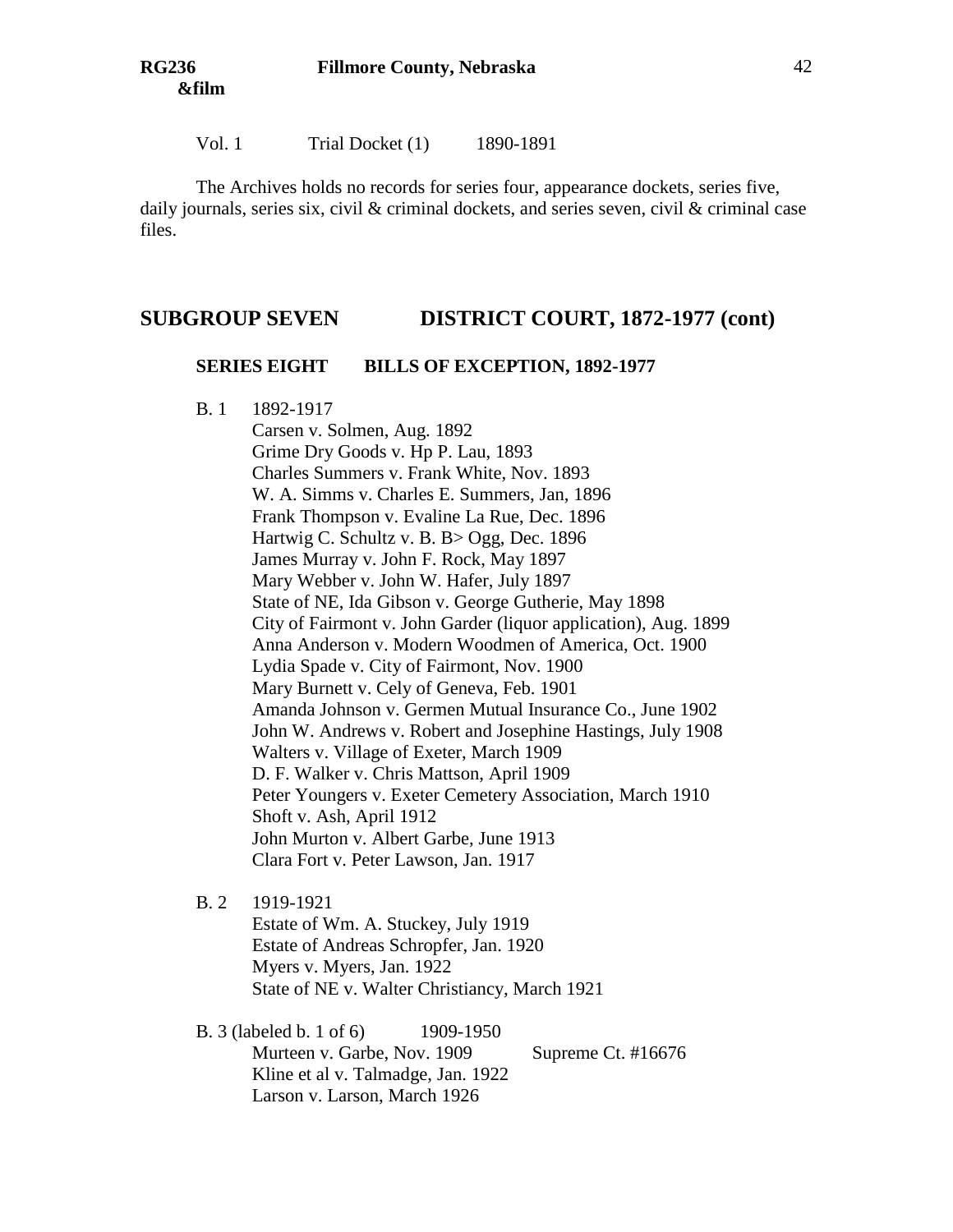Estate of Hiran L. Smith, May 1927 Sloan v. Sherrard, 1927 Supreme Ct. #26173 State v. Davis, v. 2, Oct. 1930 Supreme Ct. #27775 Mutual Benefit Live v. McGraw et al, Feb. 1934 Howarth v. Becker (see also b. 5), May 1935Supreme Ct. #29690 Jones v. Ewart et al, Sept. 1942 Supreme Ct. #31541 Dumond v. Dumond et al, Oct. 1950 Supreme Ct. #33057

## **SUBGROUP SEVEN DISTRICT COURT, 1872-1977 (cont)**

#### **SERIES EIGHT BILLS OF EXCEPTION, 1892-1977 (cont)**

B. 4 (labeled b. 2 of 6) 1922-1972 Mower v. Schaldecher, Feb. 1922 Supreme Ct. #22763 Burr v. Bixiby, April 1927 Boetner v. Woman's Home Society of Methodist Church, May 1933 Ladman v. Ladman, Oct. 1933 Supreme Ct. #29688 Spicha v. Wilson, Oct. 1935 Kusha estate exhibits, 1940 Schneider v. Shickley, #6519, April 1952 Johnsen v. Johnsen, #6761, July 1958 Hochman, Ernest Willard v. NE unemployment Ins., July 1962 Thoman v. Lichti Bros. Oil Co., June 1966 Wolfteich v. Matthies, Nov. 1969 State v. Kelch, July 1972 Gill v. Hassler, Nov. 1972 Petersen v. Petersen, #7589, June 1973 Seybold v. Seybold, (See also b. 6), #7342, Sept. 1973 B. 5 (labeled b. 3 of 6) 1924-1975 Hodpodsky v. Updike Grain Co. v. 3, 1924 Supreme Ct. #25712 State v. Turek, Oct. 1924 Estate of Frank Sloan, v. 1, Feb. 1928 Howarth v. Becker (see also b. 3), June 1934 Supreme Ct. #29207 Scholl v. Cranen, Oct. 1937 Loukota v. Loukota, #7652, Oct. 1974 Krejci v. Economy Products Co. Inc., #7653, Oct. 1974 Loti v. Economy Products Co, Inc., #6574, Oct. 1974 Nunns v. Economy Products Co., Inc., #7655, Oct. 1974 Stoldorf v. Economy Products Co. Inc., #7651-7653, March 1975 Sertz v. Nuss, 2 vols. Dec. 1974 Cantrell v. Cantrell, #7087, Jan. 1975 Supreme Ct. #39867

B. 6 (labeled b. 4 of 6) 1905-1977 Pistole v. Pistole, 2 vols., Sept. 1905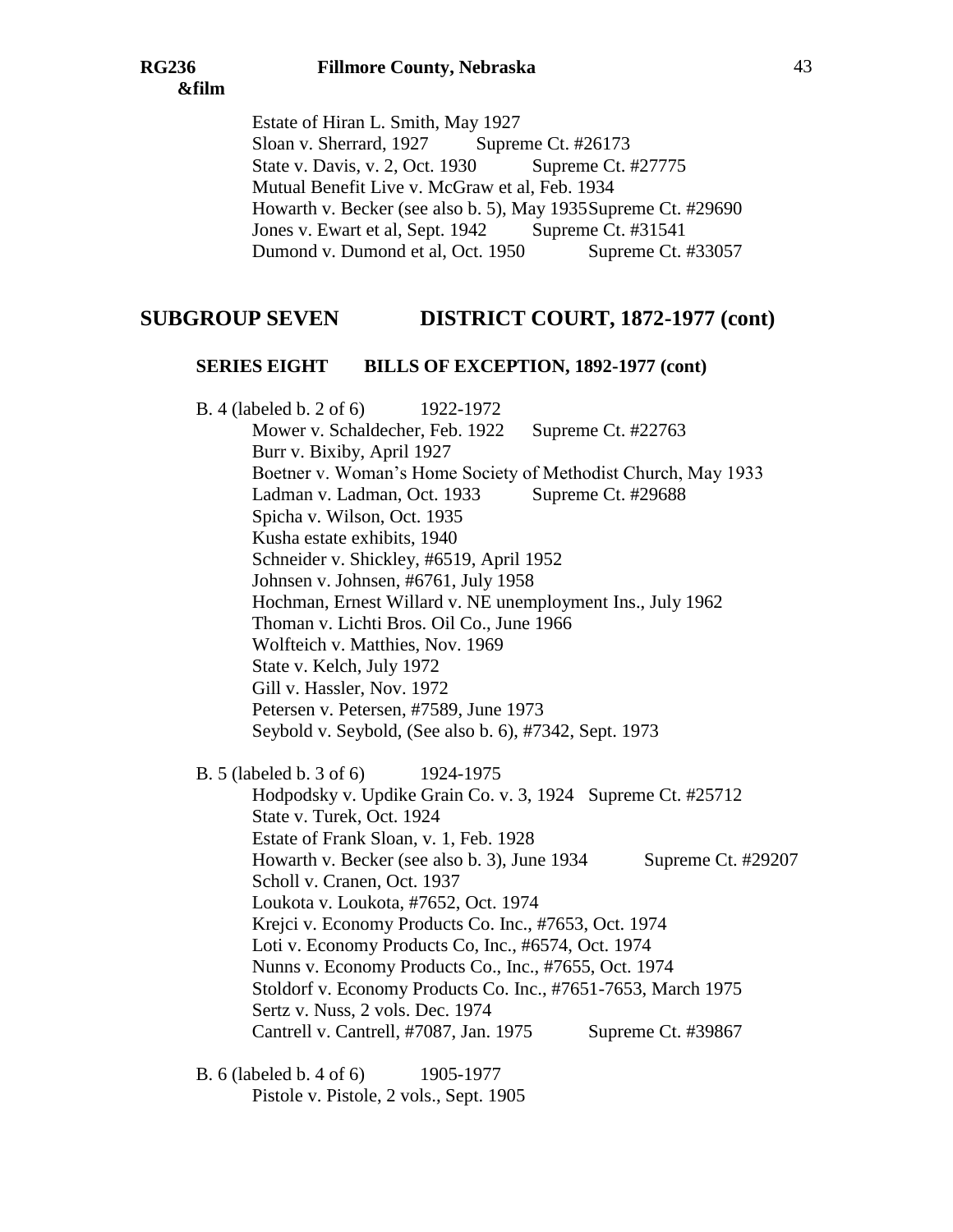Kalberg v. Bixley, Sept. 1920 Internate Milling Co. v. DeBus, 2 vols., Oct. 1921 State v. Paul, 1926 Turk v. Sladic, June 1926 Supreme Ct. # 25469 State v. Slezak, Oct. 1927 Supreme Ct. # 26292 State v. Havel, May 1930 Supreme Ct. # 27627 Knapp v. Sarpy Co., April 1931 Supreme Ct. #28071 State v. Cocheran, April 1931 State v. Picard, Dec. 1937 Supreme Ct. #30372 **SUBGROUP SEVEN DISTRICT COURT, 1872-1977 (cont)**

# **SERIES EIGHT BILLS OF EXCEPTION, 1892-1977 (cont)**

B. 6 (cont) Myer v. City of Geneva, 1939 Jones v. Jones, Jan. 1943 Sole v. Sole, March 1945 Schoenfeld v. Barstow Grain Co., #6941, Oct. 1961 Trautman v. Trautman, Aug. 1968 Supreme Ct. #36983 Johnsons et al v. Consumers PPD, Jan. 1972 Seybold v. Seybold, 2 vols., July 1972 (see also b. 4) Estate of Maude Lewis v. Amer Christian College, #78100 Sept. 1977

B. 7 (labeled b. 5 of 6), 1922-1961

Burheu et al v. Hastings, Sept. 1922 Stollar v. Garbe, July 1923 Supreme Ct. #23540 Owens v. Guengerice, July 1925 Supreme Ct. #24920 Estate of Sherman Ashley v. Goodrich, Oct. 1925 State Bank of Geneva v. Hustin et al, Nov. 1928 Landgren v. Bolten et al, Feb. 1933 Supreme Ct. #28892 State v. Bulwan, 2 vols., Feb. 1934 Miller v. Jones, Oct. 1938 Supreme Ct. #30731 State v. Prokoy, #6261, Sept. 1946 Supreme Ct. #32228 Est. of Ella Benson v. Hofer et al, #6417, Aug.1950 Supreme Ct. #32882 Hamilton v. Foster, #6468, July 1951 State v. Henggler, #6903, March 1961 Supreme Ct. #35071 Applic of Everts for Change in SD boundary, #6980-81, Sept. 1962

B. 8 (labeled b. 6 of 6), 1921-1972

Audit Reports, 1921-1939 State v. Pfingston, #6433, May 1950 Estate of Clarence Madison v. Danner, March 1955 Johnston v. Moore et al, #7029, Dec. 1963 Cecrle v. Cellen Distribution Co, #7078, July 1965 Sttate v. Gilchrist, #7319, April 1969 Johnson v. NPPD, #7361, 6 vols., 1970 Veisemann v. Veisemann, #7371, 3 vols., Nov. 1970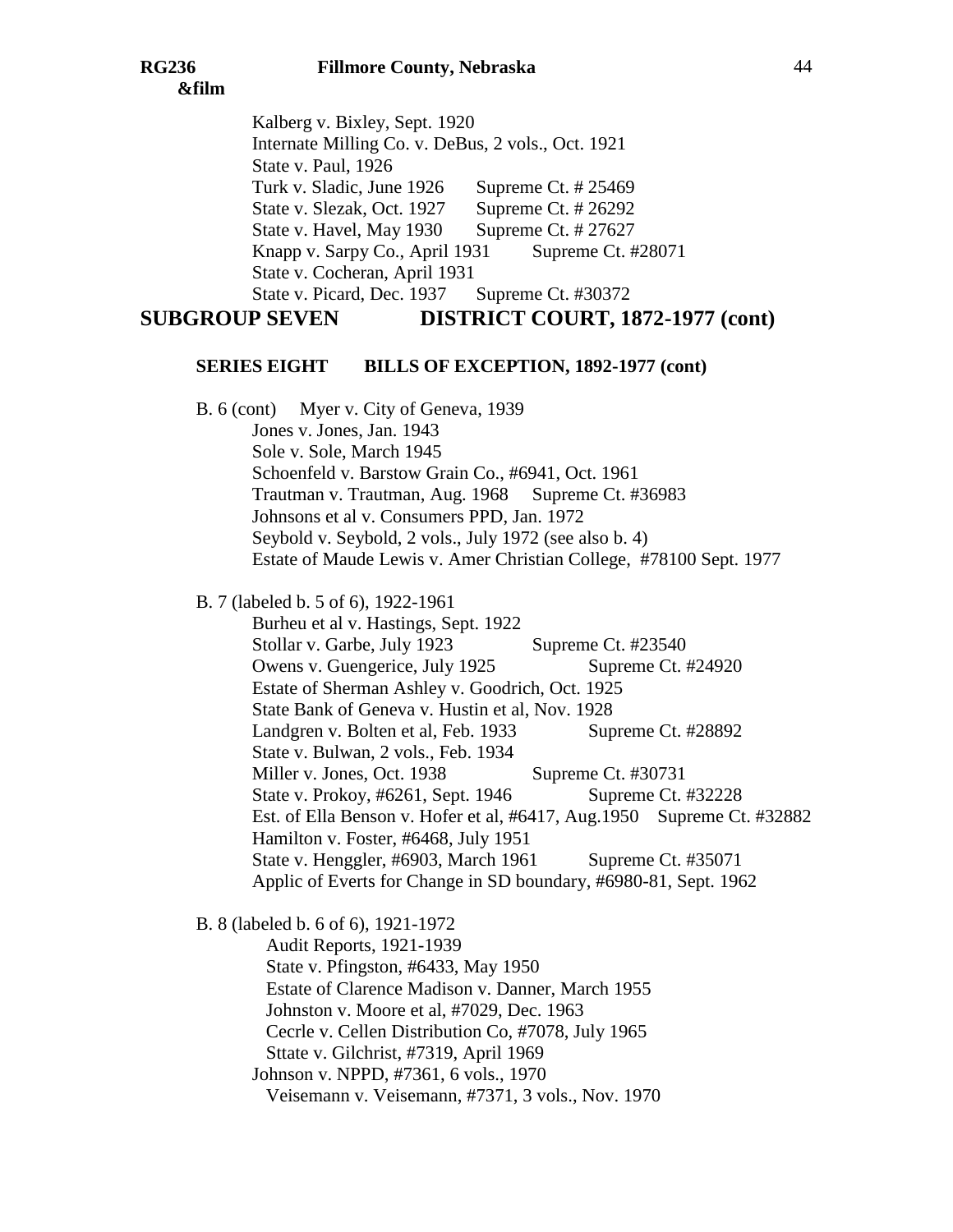Lichti v. Tureck, #7449, Aug. 1971 Turek v. Lichti, #7459, 3 vols., Aug. 1971 Steiger, v. Steiger, March 1972 Ackland v. Ackland et al, #7319, June 1973

# **SUBGROUP SEVEN DISTRICT COURT, 1872-1977 (cont)**

### **SERIES NINE JUDGMENT & EXECUTION DOCKETS, 1872-1936**

| Vol.1    | Judgment Docket (3)                | 1872-1888 |
|----------|------------------------------------|-----------|
| Vol. 2   | Execution Docket (1)               | 1873-1889 |
| Vol. 3   | <b>Judgment Docket</b>             | 1873-1877 |
| Vol. 4   | Judgment Docket (2)                | 1878-1901 |
| Vol. $5$ | Judgment Docket (3)                | 1894-1902 |
| Vol. $6$ | Execution Docket (2)               | 1889-1900 |
| Vol. 7   | Execution Docket $(2 \frac{1}{2})$ | 1896-1900 |
| Vol. 8   | Execution Docket (3)               | 1901-1936 |

### **SERIES TEN MISCELLANEOUS, 1872-1946**

| Vol. 1 | <b>Grand Jury Book</b>    | 1872-1885 |
|--------|---------------------------|-----------|
| Vol. 2 | <b>Stay Bond Record</b>   | 1876-1882 |
| Vol. 3 | <b>Encumbrance Record</b> | 1895-1922 |
| Vol. 4 | Jury List $(2)$           | 1921-1943 |
| Vol. 5 | Jurors Record             | 1929-1946 |
|        |                           |           |

## **SUBGROUP EIGHT SUPERINTENDENT OF SCHOOLS,1904-1979**

#### **SERIES ONE SCHOOL CENSUS, 1904-1956**

B. 1 School Censuses- closed schools Dist. 6- Dist. 8 1904-1956

### **SERIES TWO SUPERINTENDENT'S RECORD, 1902-1908**

- Vol. 1 Attendance Register, Schools, 1902-1908
- Vol. 2 Grafton  $8<sup>th</sup>$  grade exam register

#### **SERIES THREE REDISTRICTING RECORDS, 1957-1979**

- B. 1 Administrative, 1957-1979
- B. 2 Districts 2-40
- B. 3 Districts 40-94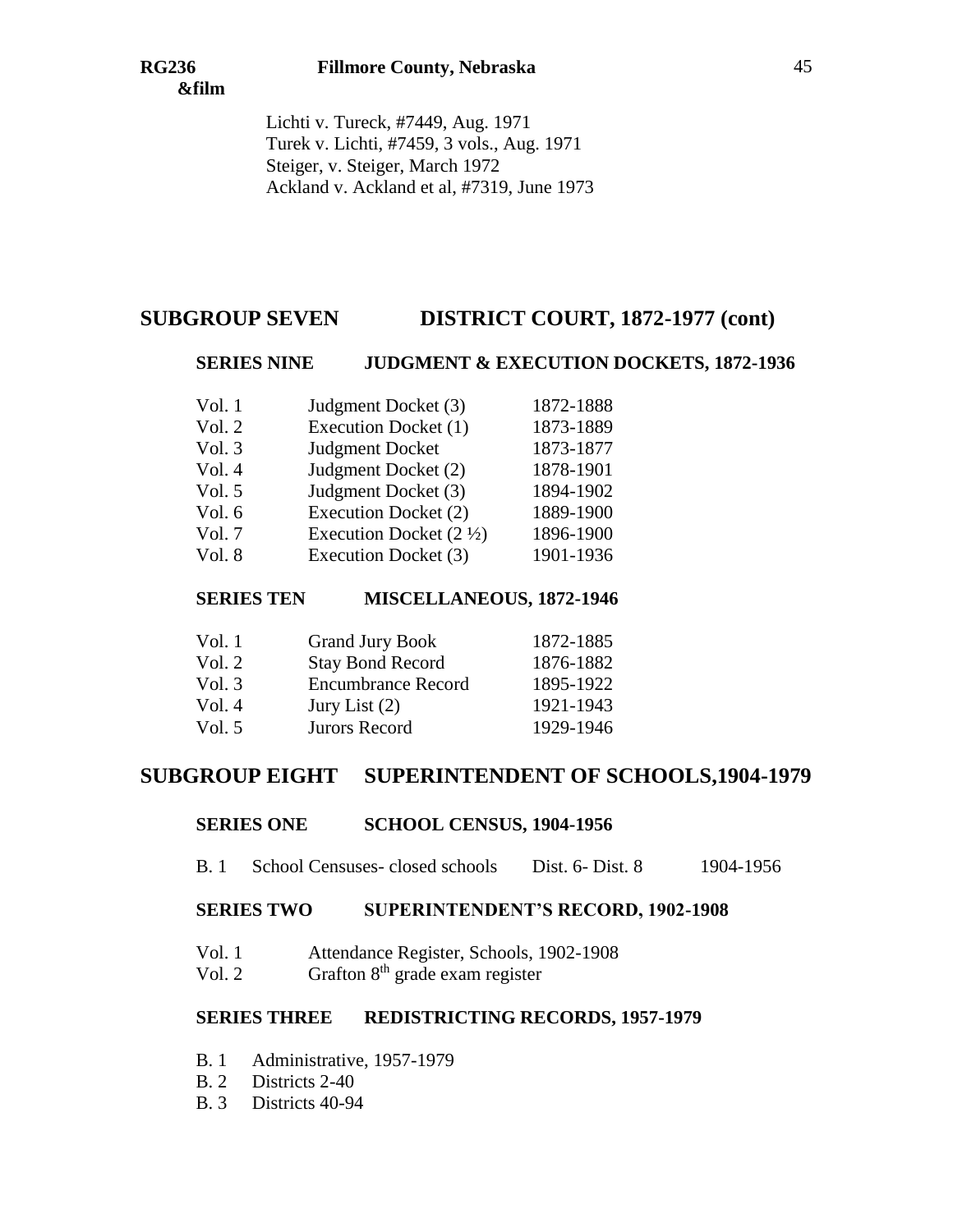NOTE: Redistricting Records organized by district receiving land.

# **SERIES FOUR REPORTS, 1897-1969**

- B. 1 School Districts to County Superintendent, 1897-1944
- B. 2 School Districts to County Superintendent, dist. 2-84, 1945-1954
- B. 3 School Districts to County Superintendent, dist. 2-84, 1955-1969
- B. 4 County Superintendent to State Superintendent, 1945/46-1967/68
- B. 5 Report of Approved High School Districts, 1926-1951

# **SUBGROUP EIGHT SUPERINTENDENT OF SCHOOLS,1904-1979**

## **SERIES FOUR REPORTS, 1897-1969 (cont)**

- B. 6 Report of High School Districts, 1935-1942
- B. 7 Report of High School Districts, 1942-1952
- B. 8 Report of Private, Denominational, and Parochial Schools, 1930-1950

# **SERIES FIVE MISCELLANEOUS**

Vol. 1 Scrapbook of News Clippings

# **SUBGROUP NINE SCHOOL DISTRICT RECORDS, 1873-1961**

# **SERIES ONE DISTRICT TWO, 1873-1961**

| B.1    | Vol. 1  | Treasurer's Record, 1873-1914  |
|--------|---------|--------------------------------|
|        | Vol. 2  | Treasurer's Record, 1873-1894  |
|        | Vol. 3  | Director's Record, 1923-1924   |
|        | Vol. 4  | Director's Record, 1928-1934   |
|        | Vol. 5  | Director's Record, 1933-1939   |
|        | Vol. 6  | Director's Record, 1939-1944   |
|        | Vol. 7  | Director's Record, 1944-1948   |
|        | Vol. 8  | Director's Record, 1949-1952   |
|        | Vol. 9  | Secretary's Record, 1953-1956  |
|        | Vol. 10 | Secretary's Record, 1956-1958  |
|        | Vol. 11 | Secretary's Record, 1958-1961  |
|        | Vol. 12 | Secretary's Record, 1961-1964  |
|        | Vol. 13 | Secretary's Record, 1964-1966  |
|        | Vol. 14 | Insurance Papers, 1936-1965    |
| $\ast$ | Vol. 15 | Attendance Register, 1920-1926 |
| $\ast$ | Vol. 16 | Attendance Register, 1927-1930 |
| $\ast$ | Vol. 17 | Attendance Register, 1948-1949 |
| $\ast$ | Vol. 18 | Attendance Register, 1953-1955 |
| $\ast$ | Vol. 19 | Attendance Register, 1955-1956 |
| $\ast$ | Vol. 20 | Attendance Register, 1956-1960 |
| ∗      | Vol. 21 | Attendance Register, 1960-1961 |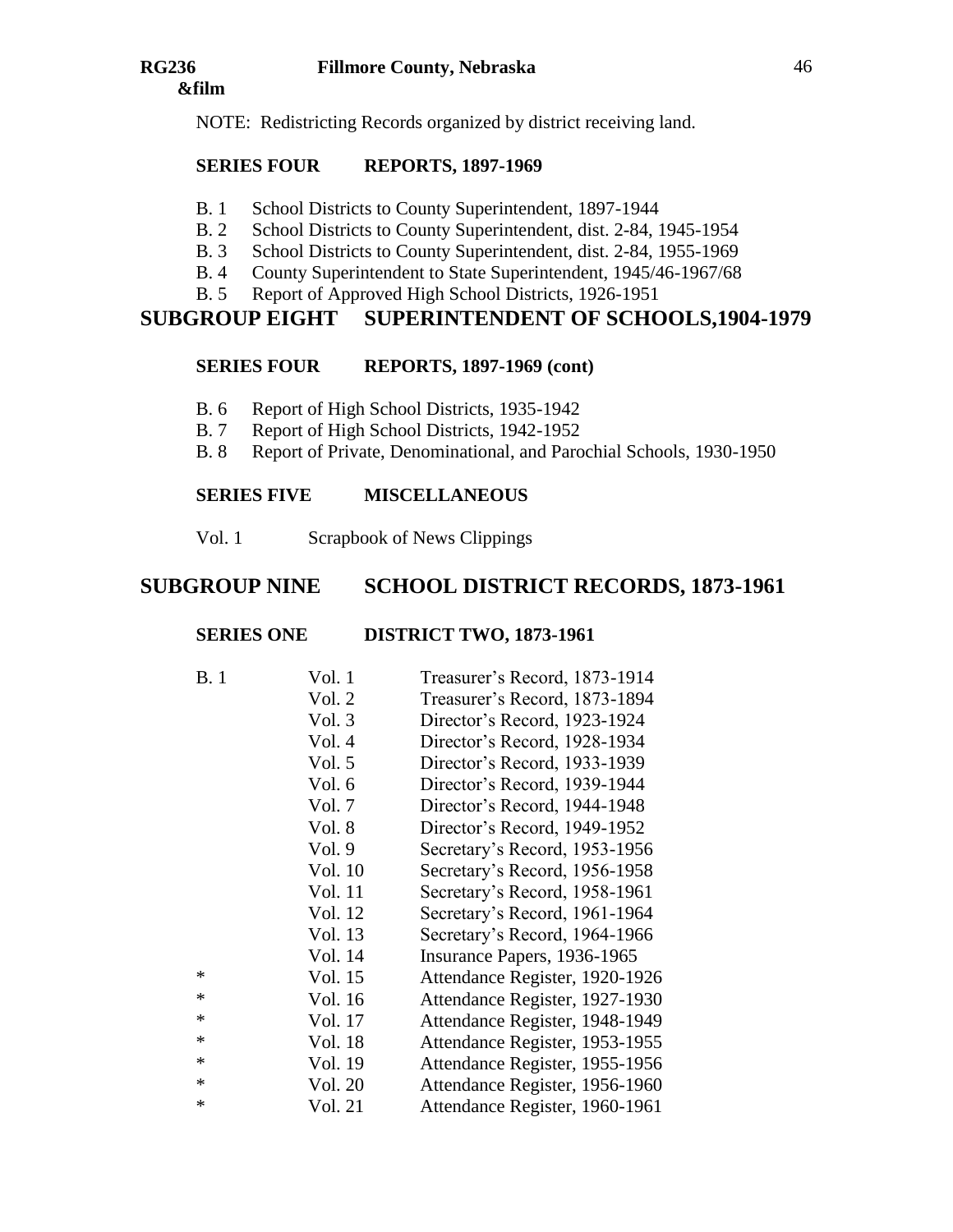# **SUBGROUP NINE SCHOOL DISTRICT RECORDS, 1873-1961**

# **SERIES TWO DISTRICT THREE, 1877-1961**

| B. 1  | Vol. 1  | Director's Record, 1888-1894               |
|-------|---------|--------------------------------------------|
| cont. | Vol. 2  | Director's Record, 1894-1901               |
|       | Vol. 3  | Secretary's Record, 1954-1955              |
|       | Vol. 4  | Secretary's Records, 1955-1958             |
| B. 2  | Vol. 5  | Teacher's Daily Register, 1877-1883        |
|       | Vol. 6  | Teacher's Daily Register, 1882-1883        |
|       | Vol. 7  | Teacher's Daily Register, 1884-1885        |
|       | Vol. 8  | Teacher's Daily Register, 1886-1888        |
|       | Vol. 9  | Teacher's Daily Register, 1888-1889        |
|       | Vol. 10 | Teacher's Daily Register, 1889-1890        |
|       | Vol. 11 | Teacher's Daily Register, 1892-1895        |
|       | Vol. 12 | Teacher's Daily Register, 1896-1899        |
|       | Vol. 13 | Teacher's Daily Register, 1899-1902        |
|       | Vol. 14 | Treasurer's Records, 1898-1902             |
|       | Vol. 15 | Census Records, 1879-1899                  |
|       | Vol. 16 | Term Register, 1909-1914                   |
|       | Vol. 17 | Classification and Term Summary, 1892-1899 |
| ∗     | Vol. 18 | Classification and Term Summary, 1924-1928 |
| ∗     | Vol. 19 | Classification and Term Summary, 1928-1934 |
| *     | Vol. 20 | Attendance Register, 1934-1939             |
| *     | Vol. 21 | Classification and Term Summary, 1941-1943 |
| *     | Vol. 22 | Classification and Term Summary, 1944-1949 |
| *     | Vol. 23 | Attendance and Class Register, 1950-1953   |
| *     | Vol. 24 | Attendance and Class Register, 1953-1955   |
| ∗     | Vol. 25 | Attendance and Class Register, 1955-1956   |
| ∗     | Vol. 26 | Attendance and Class Register, 1957-1959   |
| *     | Vol. 27 | Attendance and Class Register, 1959-1960   |
| ∗     | Vol. 28 | Attendance and Class Register, 1960-1961   |
|       | Vol. 29 | Secretary's Report, 1958-1959              |
|       | Vol. 30 | Census Records, 1947-1957                  |
|       | Vol. 31 | Class and Term Summary Cards, 1936-1961    |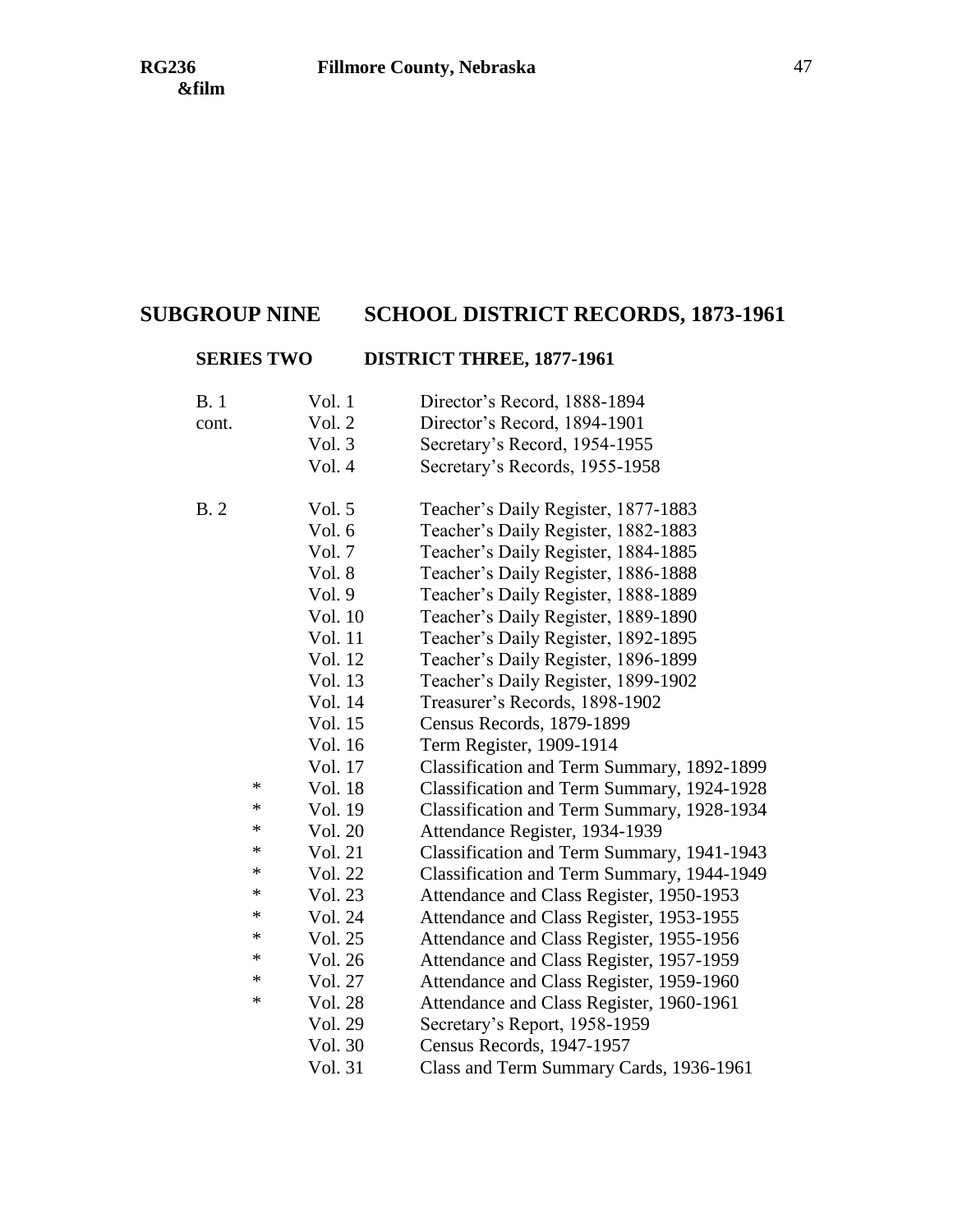# **film SERIES THREE DISTRICT FOUR, 1899-1917**

Misc. Roll 1 (old roll 1, series 8) #20,128 Frame 331

Vol. 1 Moderator's Record Register of Orders drawn of District Treasurer Sept. 1899-March 31, 1917

# **SUBGROUP NINE SCHOOL DISTRICT RECORDS, 1873-1961**

# **SERIES FOUR DISTRICT SIX, 1881-1964**

- B. 3 Vol. 1 Director's Record, 1881-1916 Vol. 2 Director's Record, 1917-1955 Vol. 3 Moderator's Record, 1905-1915 Vol. 4 Moderator's Record 1958-1961 Vol. 5 Secretary's Record, 1961-1964 Vol. 6 Secretary's Record, 1955-1958 Vol. 7 Director's Record, 1950-1959 Vol. 8 Director's Record, 1944-1950 Vol. 9 Director's Record, 1938-1944 Vol. 10 Director's Record, 1933-1938 Vol. 11 Director's Record, 1928-1934 Vol. 12 Director's Record, 1923-1928 Vol. 13 Treasurer's Record, 1962-1964 Vol. 14 Text Book Register, 1900-1907 Vol. 15 Teacher's Register, 1894-1901 Vol. 16 Class & Term Summary, 1904-1922 Vol. 17 Attendance & Term Register, 1902-1907 \* Vol. 18 Class & Daily Register, 1926-1932 \* Vol. 19 Attendance Register, 1938-1944 \* Vol. 20 Attendance & Class Register, 1938-1944 \* Vol. 21 Attendance & Class Register, 1944-1948 \* Vol. 22 Teacher's Register, 1949-1952 \* Vol. 23 Teacher's Register, 1949-1952 `\* Vol. 24 Attendance & Term Summary, 1953-1955 \* Vol. 25 Attendance & Term Summary, 1962-1964 **SERIES FIVE DISTRICT SEVEN, 1952-1959**
- B. 4 Vol. 1 Secretary's Records, 1952-1957 Vol. 2 President's Records, 1958-1959

**SERIES SIX DISTRICT EIGHT, 1944-1965**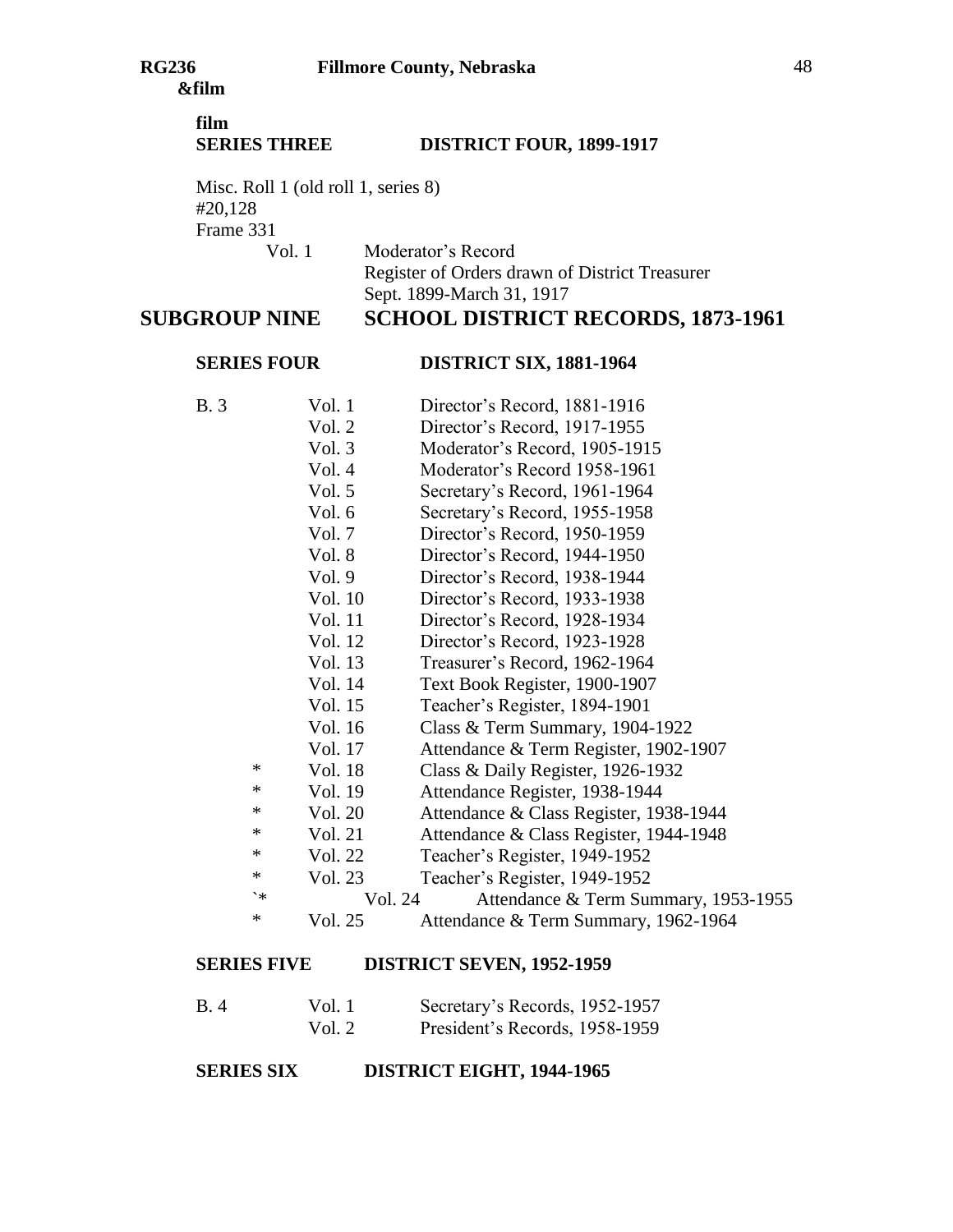| B. 4 | Vol. 1   | Secretary's Records, 1962-1965 |
|------|----------|--------------------------------|
|      | Vol. $2$ | Treasurer's Records, 1944-1948 |
|      | Vol. $3$ | Treasurer's Records, 1948-1955 |
|      | Vol. $4$ | Treasurer's Records, 1955-1964 |

## **SUBGROUP NINE SCHOOL DISTRICT RECORDS, 1873-1961**

#### **SERIES SEVEN DISTRICT NINE, 1914-1963**

| B.4 | Vol. 1 | Director's Records, 1914-1923 |
|-----|--------|-------------------------------|
|     | Vol. 2 | Director's Records, 1924-1928 |
|     | Vol. 3 | Director's Records, 1928-1933 |
|     | Vol. 4 | Director's Records, 1933-1938 |
|     | Vol. 5 | Director's Records, 1938-1943 |

- Vol. 6 Director's Records, 1943-1948
- Vol. 7 Director's Records, 1949-1954
- Vol. 8 Secretary's Records, 1953-1955
- Vol. 9 Secretary's Records, 1955-1958
- Vol. 10 Secretary's Records, 1959-1961
- Vol. 11 Secretary's Records, 1961-1963
- \* Vol. 12 Attendance Register, 1926-1931
- \* Vol. 13 Attendance Register, 1938-1944
- \* Vol. 14 Attendance Register, 1944-1949
- \* Vol. 15 Attendance Register, 1949-1953
- \* Vol. 16 Attendance Register, 1962-1963

## **SERIES EIGHT DISTRICT TWELVE, 1883-1956**

- B. 5 Vol. 1 Director's Records, 1883-1886
	- Vol. 2 Director's Records, 1890-1901
		- Vol. 3 Director's Records, 1902-1907
		- Vol. 4 Daily Attendance & Term Register, 1902-1907
		- Vol. 5 Daily Attendance & Term Register, 1905-1909
		- Vol. 6 Term Register, 1907-1915
		- Vol. 7 Attendance Register, 1910-1915
		- Vol. 8 Daily Register, 1897-1901
	- Vol. 9 Daily Register, 1909-1921
	- Vol. 10 Term Summary, 1902-1907
	- \* Vol. 11 Attendance & Class Register, 1921-1930
	- \* Vol. 12 Attendance & Class Register, 1930-1936
	- \* Vol. 13 Attendance & Class Register, 1942-1948
	- \* Vol. 14 Attendance & Class Register, 1948-1949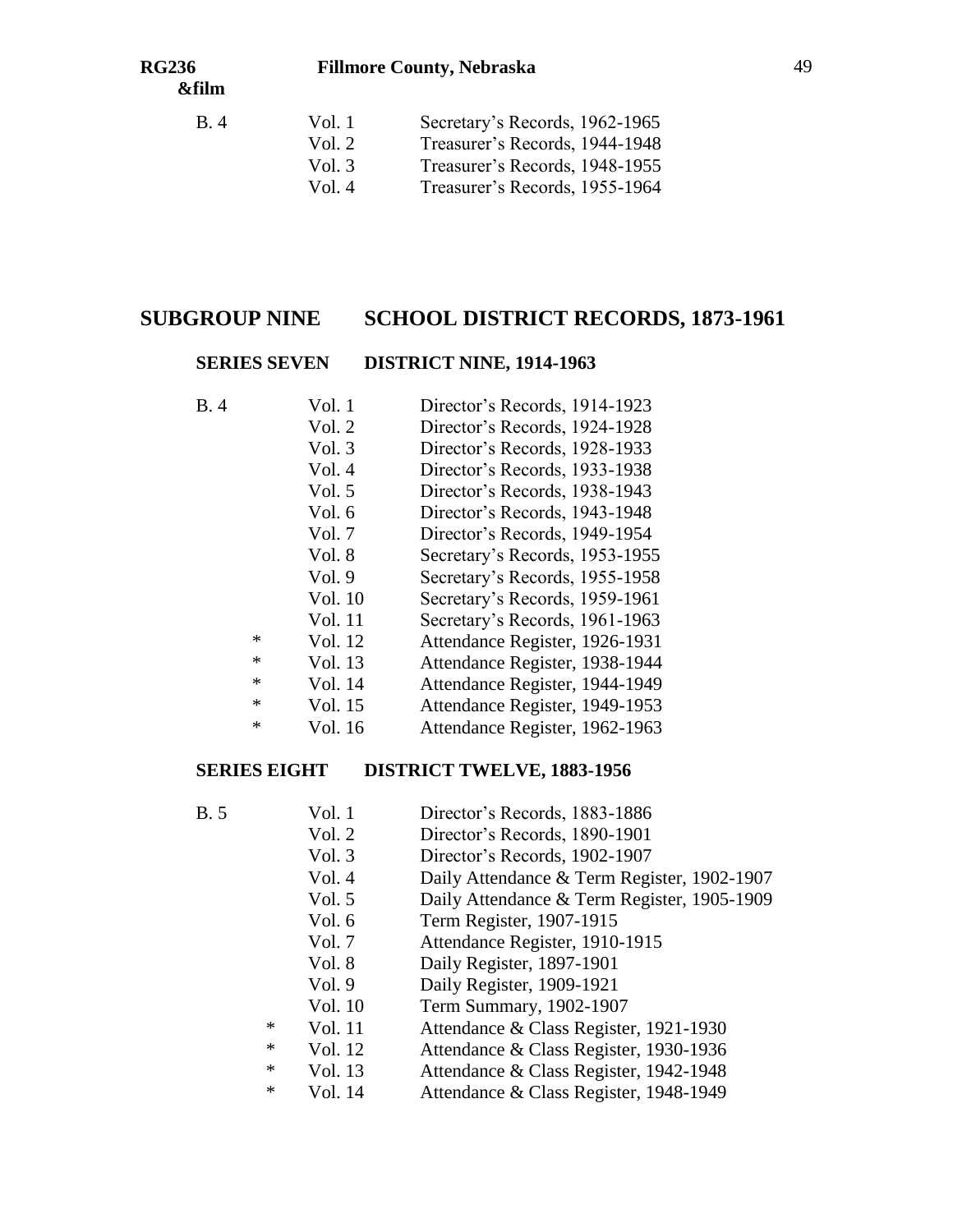\* Vol. 17 Attendance & Class Register, 1955-1956

## **SERIES NINE DISTRICT THIRTEEN, 1957-1959**

B. 5 Vol. 1 Secretary's Record, 1957-1959 OV

# **SUBGROUP NINE SCHOOL DISTRICT RECORDS, 1873-1961**

## **SERIES TEN DISTRICT SIXTEEN, 1900-1908**

B. 4

\* Vol. 1 Grafton High School Grade Book, 1900-1908

## **SERIES ELEVEN DISTRICT SEVENTEEN, 1889-1942**

- B. 6 Vol. 1 Director's Record, 1889-1895
	- Vol. 2 Director's Record, 1897-1904
		- Vol. 3 Director's Record, 1905-1914
		- Vol. 4 Director's Record, 1915-1923
		- Vol. 5 Director's Record, 1924-1927
		- Vol. 6 Director's Record, 1927-1932
		- Vol. 7 Director's Record, 1932-1937
		- Vol. 8 Director's Record, 1937-1942
		- Vol. 9 Treasurer's Record, 1925-1931
		- Vol. 10 Teacher's Register, 1889
		- Vol. 11 Teacher's Register, 1891
		- Vol. 12 Teacher's Register, 1895
		- Vol. 13 Teacher's Register, 1896
		- Vol. 14 Teacher's Register, 1903
		- Vol. 15 Class &Term Summary, 1900-1910
		- Vol. 16 Term Register, 1908-1914
	- Vol. 17 Attendance Register, 1908-1917
	- \* Vol. 18 Attendance Register, 1928-1932
	- \* Vol. 19 Attendance Register, 1932-1938
	- \* Vol. 20 Attendance Register, 1939-1942
	- f. 1 misc. loose papers, 1890-1914

## **SERIES TWELVE DISTRICT TWENTY ONE, 1918-1951**

| B. 6 (cont) | Vol. 1   | Treasurer's Records, 1918-1929 |
|-------------|----------|--------------------------------|
|             | Vol. $2$ | Treasurer's Records, 1929-1935 |
|             | Vol. $3$ | Treasurer's Records, 1935-1940 |
|             | Vol. 4   | Treasurer's Records, 1946-1949 |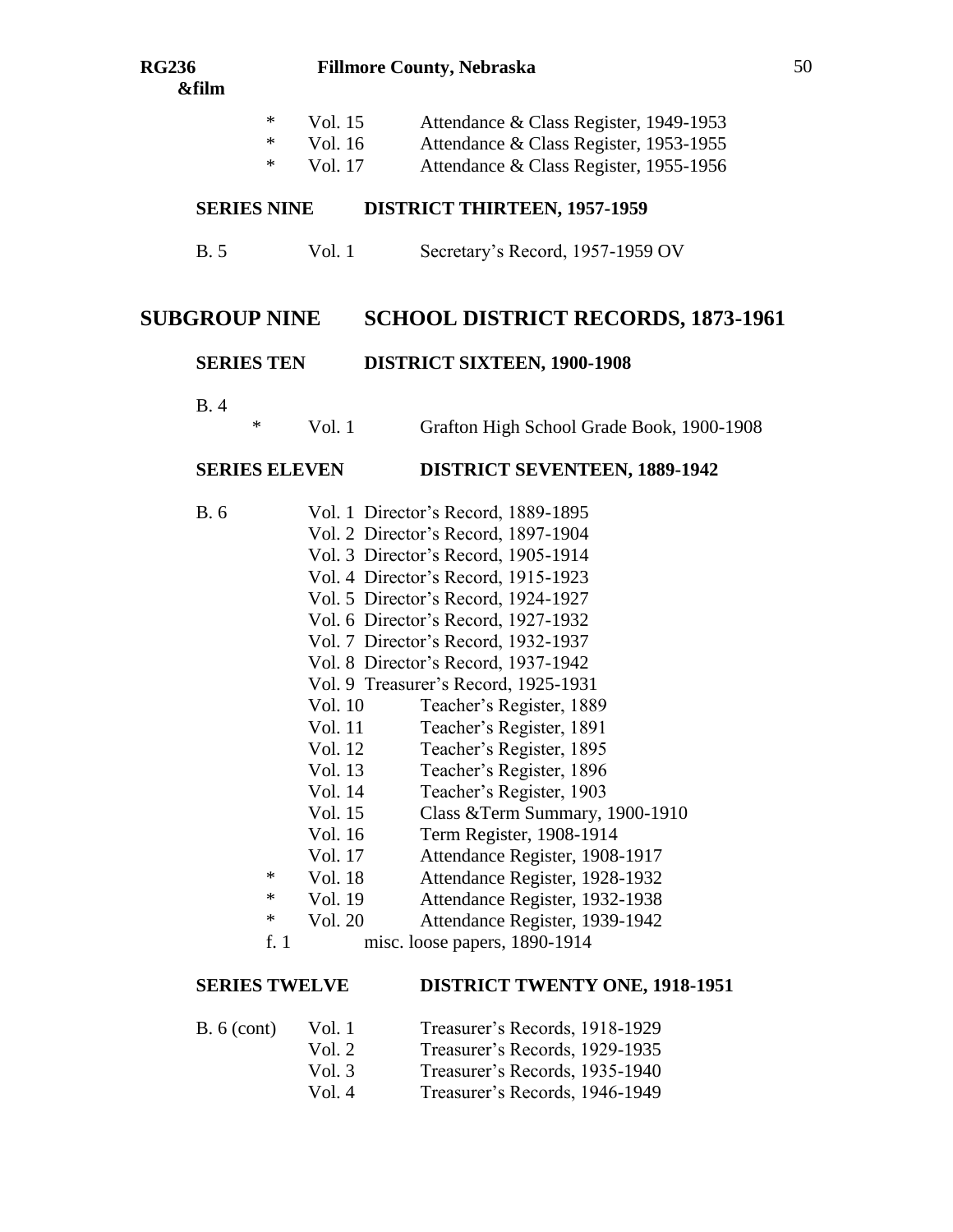## **SERIES THIRTEEN DISTRICT TWENTY TWO**

- B. 6 (cont) Vol. 1 Treasurer's Records, 1918-1936
	- Vol. 2 Treasurer's Records, 1936-1942
		- Vol. 3 Treasurer's Records, 1942-1946
		- Vol. 4 Treasurer's Records, 1946-1952
		- Vol. 5 Treasurer's Records, 1952-1955

## **SUBGROUP NINE SCHOOL DISTRICT RECORDS, 1873-1961**

#### **SERIES THIRTEEN DISTRICT TWENTY TWO (cont)**

- Vol. 6 Treasurer's Records, 1955-1959
- Vol. 7 Treasurer's Records, 1959-1962
- Vol. 8 Class & Term Schedule, 1922-1926

## **SERIES FOURTEEN DISTRICT TWENTY FOUR, 1872-1950**

- B. 7 Vol. 1 Director's Records, 1872-1895
	- Vol. 2 Director's Records, 1884-1892
		- Vol. 3 Director's Records, 1895-1905
	- Vol. 4 Director's Records, 1905-1910
	- Vol. 5 Director's Records, 1913-1923
	- Vol. 6 Director's Records, 1924-1928
	- Vol. 7 Director's Records, 1928-1933
	- Vol. 8 Director's Records, 1933-1938
	- Vol. 9 Director's Records, 1938-1942
	- Vol. 10 Director's Records, 1942-1946
	- Vol. 11 Director's Records, 1946-1950
	- Vol. 12 Director's Records, 1950-1951
	- Vol. 13 Census Records, 1874-1894
	- Vol. 14 Moderator's Record, 1883-1935
	- Vol. 15 Teacher's Daily Register, 1894-1896
	- Vol. 16 Teacher's Daily Register, 1896-1899
	- Vol. 17 Teacher's Daily Register, 1899-1901
	- Vol. 18 Text Book Register, 1896
	- \* Vol. 19 Attendance Register, 1909-1916
	- \* Vol. 20 Attendance Register, 1915-1920
	- \* Vol. 21 Attendance Register, 1947-1949
		- Vol. 22 Term Register, 1910-1916

## **SERIES FIFTEEN DISTRICT TWENTY SEVEN**

- B. 8 Vol. 1 Director's Records, 1890-1897
	- Vol. 2 Director's Records, 1897-1901
	- Vol. 3 Director's Records, 1904-1915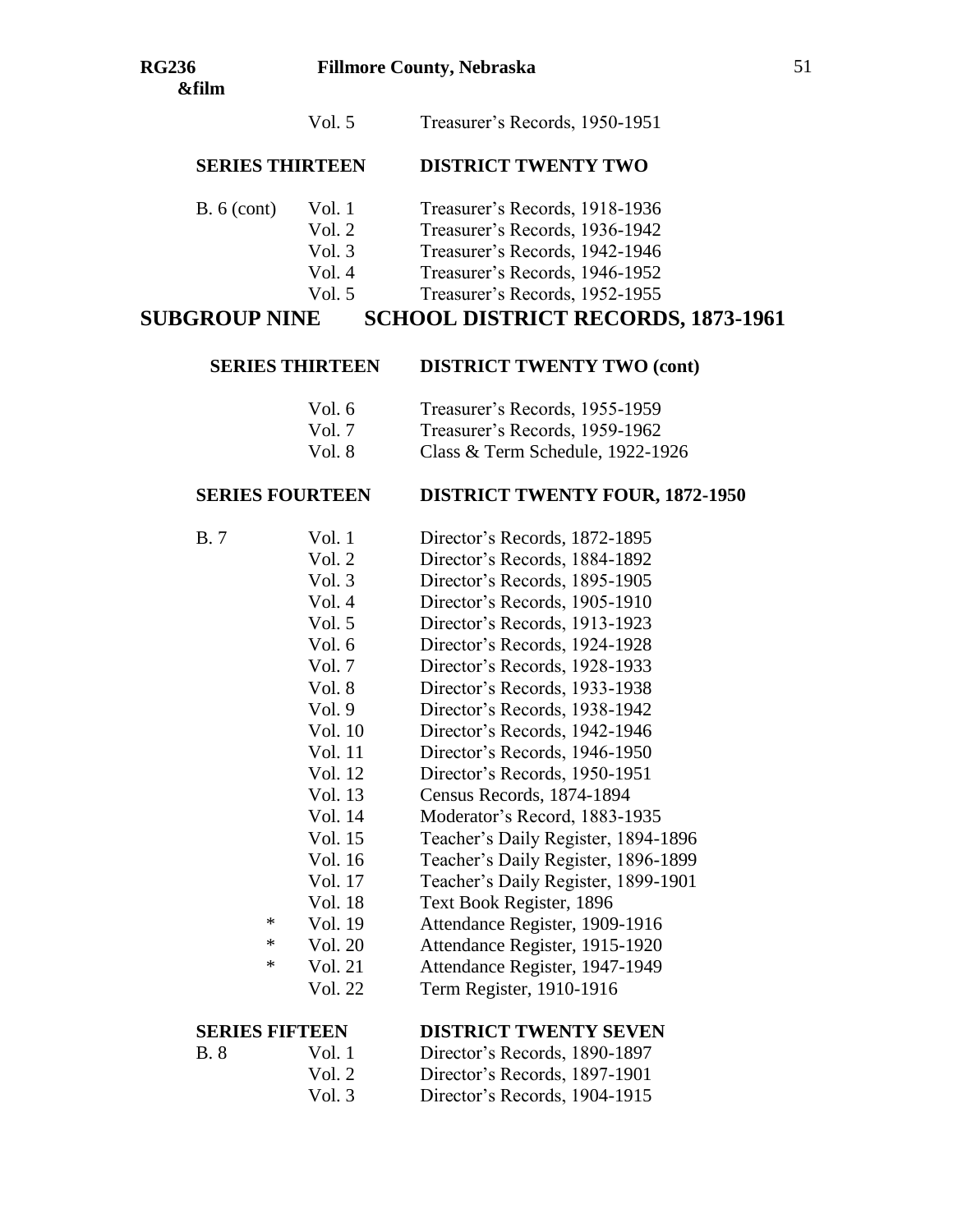- Vol. 5 Director's Records, 1923-1928
- Vol. 6 Director's Records, 1928-1933
- Vol. 7 Treasurer's Records, 1904-1924
- Vol. 8 Attendance Register, 1907-1920
- \* Vol. 9 Class& Term Summary, 1921-1926
- \* Vol. 10 Attendance and Class Register, 1926-1930
- \* Vol. 11 Attendance and Class Register, 1930-1936
	- Vol. 12 Attendance and Class Register, 1936-1939

# **SUBGROUP NINE SCHOOL DISTRICT RECORDS, 1873-1961**

#### **SERIES SIXTEEN DISTRICT THIRTY, 1880-1958**

- B. 8 (cont) Vol. 1 Census Record, 1881-1892
	- Vol. 2 Director's Records, 1880-1892
	- Vol. 3 Director's Records, 1894-1899
	- Vol. 4 Director's Records, 1902-1906 Vol. 5 Director's Records, 1913-1914
	- Vol. 6 Director's Records, 1921-1923
	- Vol. 7 Director's Records, 1923-1928
	-
	- Vol. 8 Director's Records, 1933-1938
	- Vol. 9 Director's Records, 1938-1942
	- Vol. 10 Director's Records, 1942-1948 Vol. 11 Director's Records, 1948-1954
	-
	- Vol. 12 Director's Records, 1954-1958
	- Vol. 13 Daily Register, 1881-1890
	- \* Vol. 14 Attendance Register, 1927-1933
	- \* Vol. 15 Attendance Register, 1933-1939
	- \* Vol. 16 Attendance Register, 1939-1945
	- \* Vol. 17 Attendance Register, 1945-1949 \* Vol. 18 Attendance Register, 1949-1952

## **SERIES SEVENTEEN DISTRICT THIRTY ONE, 1939-1968**

B. 9 Vol. 1 Secretary's Records, 1955-1958 Vol. 2 Secretary's Records, 1959-1961 Vol. 3 Secretary's Records, 1962-1964 \* Vol. 4 Attendance & Class Register, 1939-1945 \* Vol. 5 Attendance & Class Register, 1945-1949 \* Vol. 6 Attendance & Class Register, 1949-1953 \* Vol. 7 Attendance & Class Register, 1960-1961 \* Vol. 8 Attendance & Class Register, 1962<br>\* Vol. 9 Attendance & Class Register 1962 Vol. 9 Attendance & Class Register, 1962-1964 \* Vol. 10 Attendance & Class Register, 1964-1965 \* Vol. 11 Attendance & Class Register, 1967-1968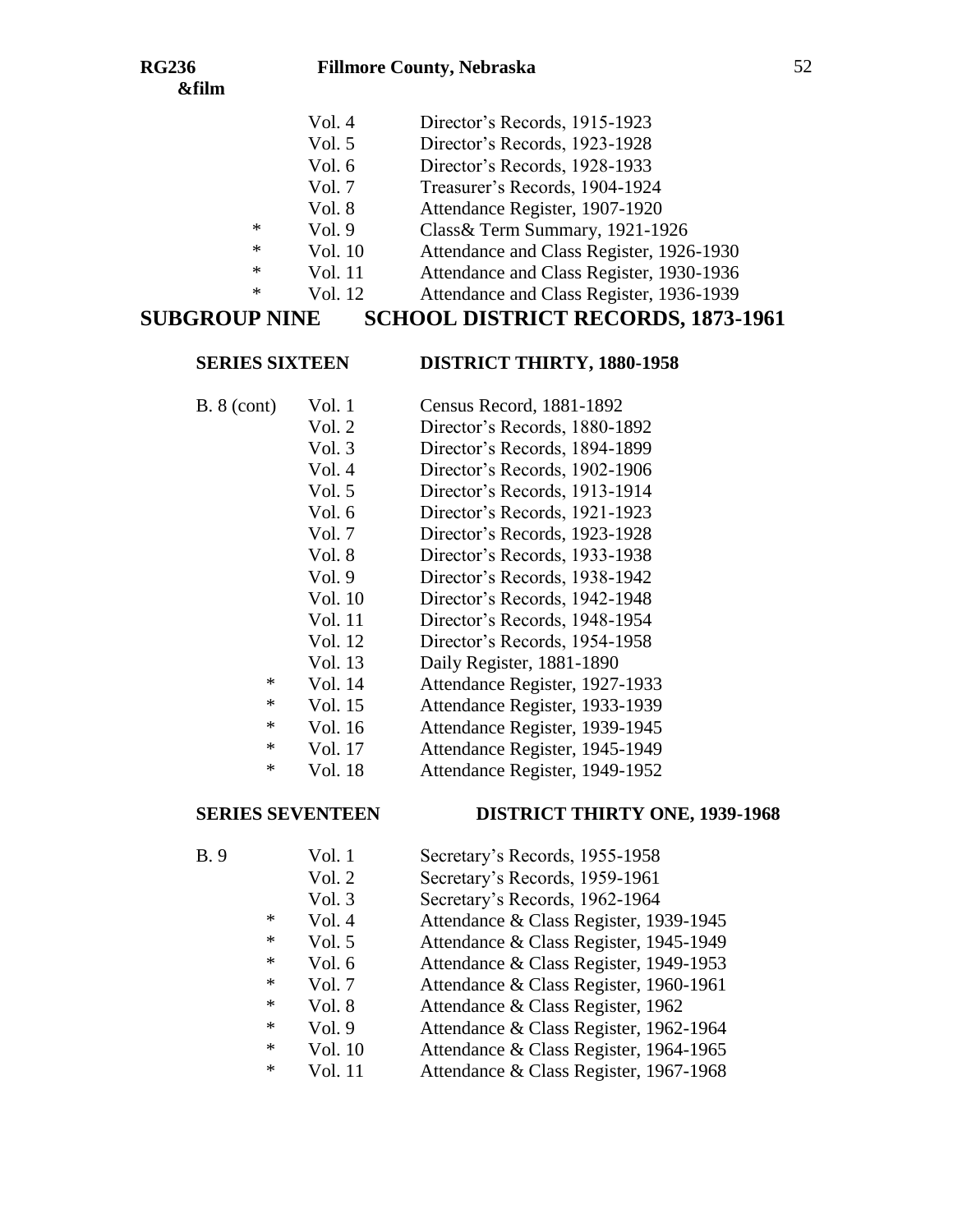### **SERIES EIGHTEEN DISTRICT THIRTY THREE, 1927-1966**

| B.9 (cont) | Vol. 1 | Secretary's Records, 1960-1963         |
|------------|--------|----------------------------------------|
|            | Vol. 2 | Secretary's Records, 1963-1966         |
| *          | Vol. 3 | Attendance & Class Register, 1927-1933 |
| *          | Vol. 4 | Attendance & Class Register, 1939-1943 |
| ∗          | Vol. 5 | Attendance & Class Register, 1943-1949 |
| *          | Vol. 6 | Attendance & Class Register, 1949-1953 |

- 
- \* Vol. 7 Attendance & Class Register, 1953-1955

# **SUBGROUP NINE SCHOOL DISTRICT RECORDS, 1873-1961**

#### **SERIES EIGHTEEN DISTRICT THIRTY THREE, 1927-1966 (cont)**

| ∗ | Vol. 8 | Attendance & Class Register, 1955-1956 |
|---|--------|----------------------------------------|
| ∗ | Vol. 9 | Attendance & Class Register, 1963-1965 |

\* Vol. 10 Attendance & Class Register, 1965-1966

#### **SERIES NINTEEN DISTRICT THIRTY FOUR**

| B.9 (cont) | Vol. 1   | Director's Records, 1923-1928 |
|------------|----------|-------------------------------|
|            | Vol. $2$ | Director's Records, 1928-1933 |
|            | Vol. $3$ | Director's Records, 1933-1938 |
|            | TT 1 4   | $D' = 2D - 1$ 1.020.1010      |

- Vol. 4 Director's Records, 1938-1942
- Vol. 5 Director's Records, 1942-1946
- Vol. 6 Director's Records, 1946-1952
- Vol. 7 Director's Records, 1955-1958
- Vol. 8 Director's Records, 1958-1959
- Vol. 9 Treasurer's Records, 1951-1955
- Vol. 10 Treasurer's Records, 1955-1959
- \* Vol. 11 Class and Term Schedules, 1936-1952

### **SERIES TWENTY DISTRICT FORTY TWO, 1872-1959**

- B. 10 Vol. 1 Text Book Register, 1891-1908
	- Vol. 2 Census Records, 1873-1874
	- Vol. 3 Director's Record, 1911-1917
	- Vol. 4 Director's Records, 1923-1928
	- Vol. 5 Director's Records, 1928-1933
	- Vol. 6 Director's Records, 1933-1938
	- Vol. 7 Director's Records, 1938-1941
	- Vol. 8 Director's Records, 1943-1948
	- Vol. 9 Director's Records, 1948-1954
	- Vol. 10 Secretary's Records, 1954-1955
	-
	- Vol. 11 Secretary's Records, 1955-1958
	- Vol. 12 Secretary's Records, 1958-1959
	- Vol. 13 Teacher's Daily Register, 1872-1879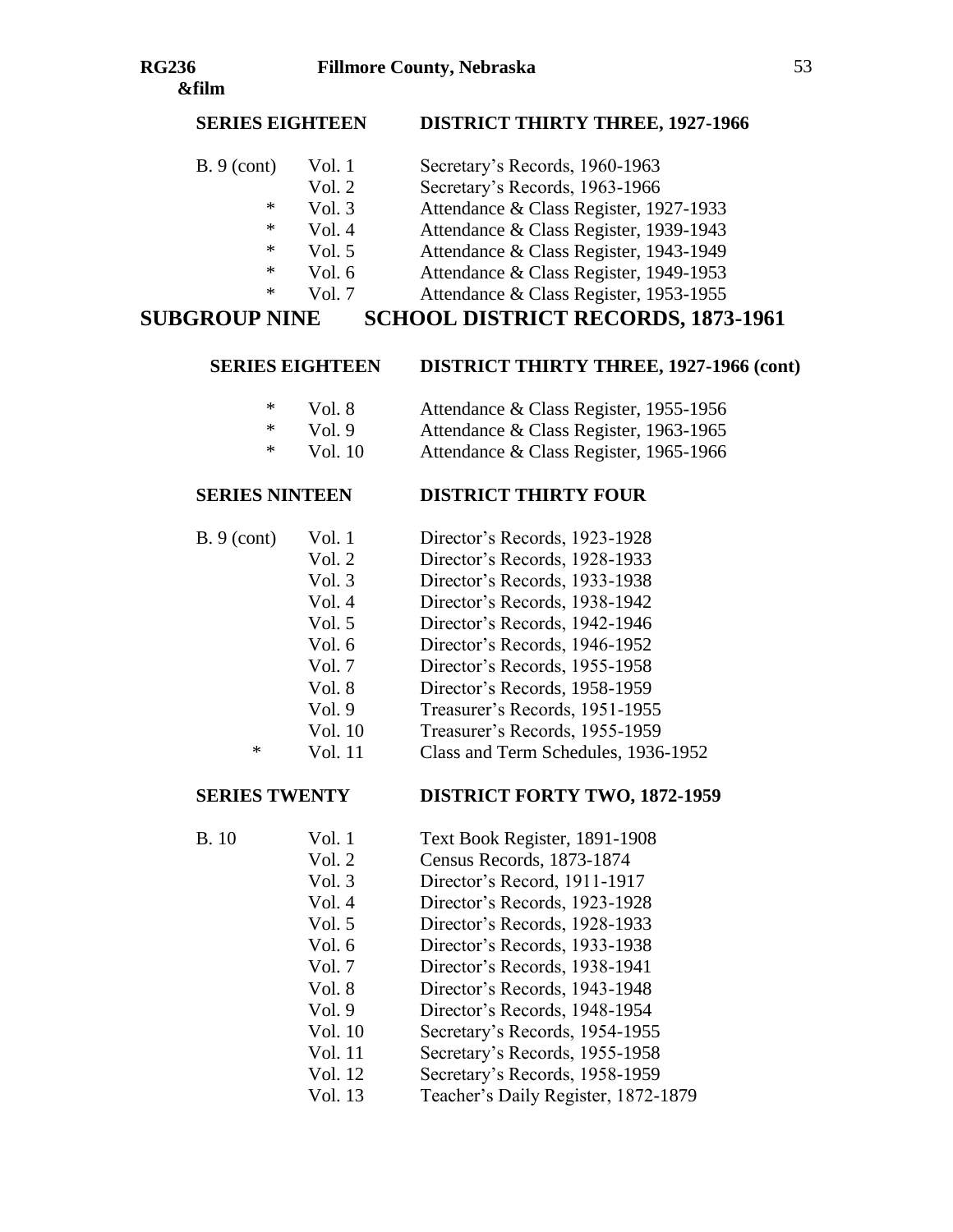#### **RG236 Fillmore County, Nebraska**

## Vol. 14 Teacher's Daily Register, 1891-1892 Vol. 15 Teacher's Daily Register, 1892-1897 Vol. 16 Teacher's Daily Register, 1902-1909 Vol. 17 Teacher's Daily Register, 1904-1906 Vol. 18 Teacher's Daily Register, 1911-1926 \* Vol. 19 Class and Term Schedule, 1934-1957

## **SUBGROUP NINE SCHOOL DISTRICT RECORDS, 1873-1961**

#### **SERIES TWENTY ONE DISTRICT FORTY THREE, 1943-1960**

| <b>B.</b> 10 (cont) | Vol. 1   | Moderator's Record, 1943-1960 |
|---------------------|----------|-------------------------------|
|                     | Vol. $2$ | Secretary's Record, 1958-1959 |
|                     | Vol. $3$ | Treasurer's Record, 1958-1959 |
| ∗                   | Vol. $4$ | Class & Term Schedule, 1949   |

## **SERIES TWENTY TWO DISTRICT FORTY FIVE, 1943-1952**

| B. $10$ (cont) Vol. 1 |        | Director's Records, 1945-1952          |
|-----------------------|--------|----------------------------------------|
|                       | Vol. 2 | Attendance & Class Register, 1943-1947 |

#### **SERIES TWENTY THREE DISTRICT FORTY SEVEN, 1956-1959**

| <b>B.</b> 10 (cont) | Vol. 1   | President's Records, 1956-1959 |
|---------------------|----------|--------------------------------|
|                     | Vol. 2   | Secretary's Records, 1956-1959 |
|                     | Vol. $3$ | Treasurer's Records, 1953-1958 |

#### **SERIES TWENTY FOUR DISTRICT FORTY EIGHT, 1923-1958**

- B. 10 (cont) Vol. 1 Director's Record, 1923-1929
	- Vol. 2 Director's Record, 1943-1955
	- Vol. 3 Treasurer's Record, 1943-1955
	- Vol. 4 Secretary's Record, 1953-1956
	- Vol. 5 Secretary's Record, 1957-1958

#### **SERIES TWENTY FIVE DISTRICT FIFTY SIX, 1892-1949**

- B. 11 Vol. 1 Class & Term Schedule, 1892-1897 & 1902-1908
	- Vol. 2 Class & Term Schedule, 1908
	- Vol. 3 Class & Term Schedule, 1907-1922
	- \* Vol. 4 Attendance Register, 1930-1931
	- \* Vol. 5 Attendance Register, 1931-1937
	- \* Vol. 6 Attendance Register, 1937-1938
	- \* Vol. 7 Attendance Register, 1939-1942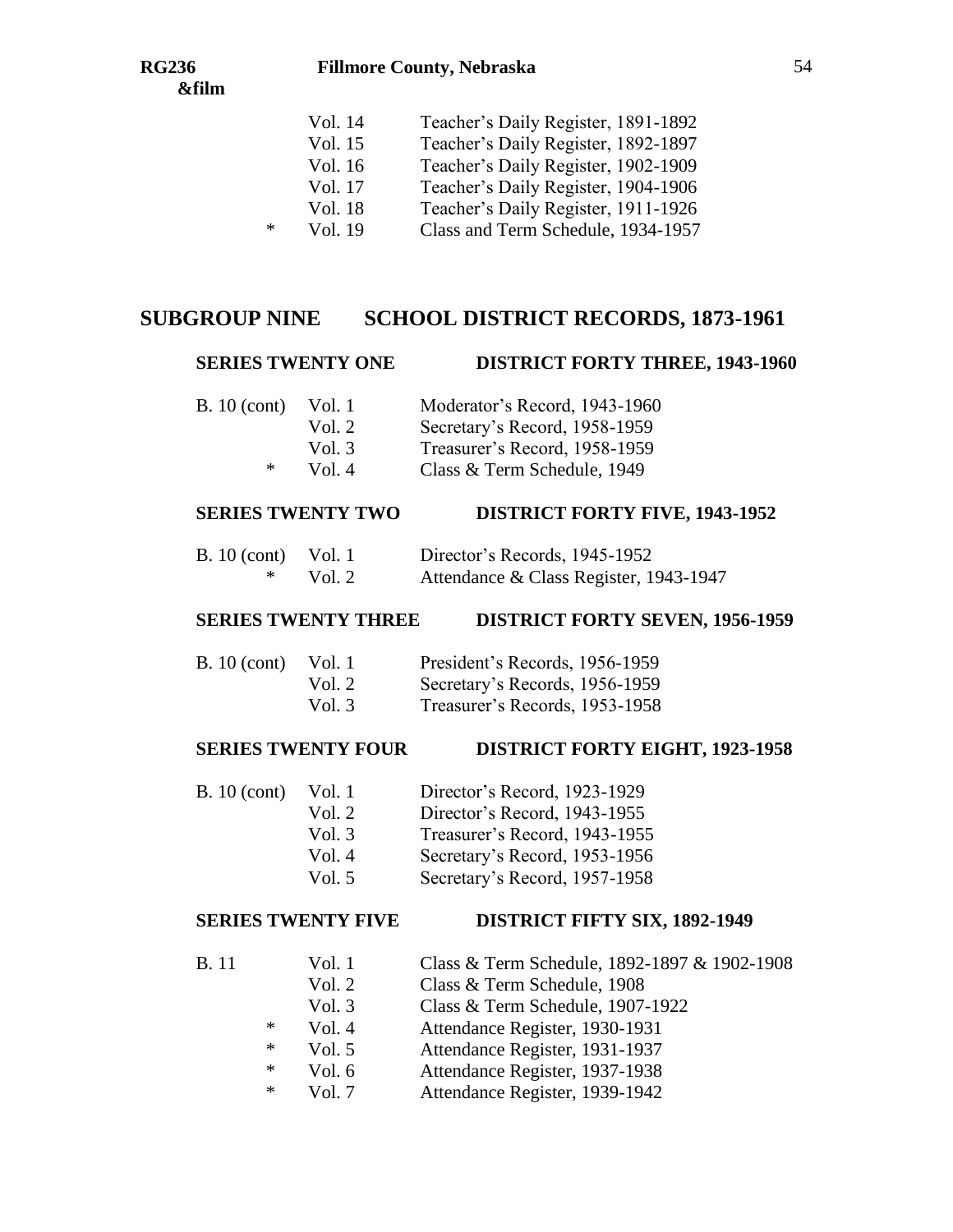\* Vol. 8 Attendance Register, 1946-1949

### **SERIES TWENTY SIX DISTRICT SIXTY ONE, 1949-1958**

| <b>B.</b> 11 (cont) | Vol. 1   | Secretary's Records, 1949-1958    |
|---------------------|----------|-----------------------------------|
|                     | Vol. $2$ | Secretary's Records, 1957-1958    |
| ∗                   | Vol. $3$ | Class & Term Schedules, 1956-1958 |

## **SUBGROUP NINE SCHOOL DISTRICT RECORDS, 1873-1961**

#### **film**

## **SERIES TWENTY SEVEN DISTRICT SIXTY FOUR, 1872-1901**

Misc. Roll 1 (old roll 1, Series eight) #20,128 Frame 206 Vol. 1 Minutes of Annual Meeting

Oct. 10, 1872-June 24, 1901 Vol. Ends, Treasurer's reports, p. 69+ 1876-1883

#### **SERIES TWENTY EIGHT DISTRICT SIXTY FIVE, 1909-1959**

B. 11 (cont) Vol. 1 Treasurer's Record, 1909-1927

(contains deed of Pumphrey and wife to school district, 1925)

- Vol. 2 Treasurer's Record, 1957-1959
- Vol. 3 Director's Record, 1941-1948
- Vol. 4 Director's Record, 1948-1953
- Vol. 5 Secretary's Record, 1953-1957
- Vol. 6 Secretary's Record, 1956-1959
- \* Vol. 7 Attendance & Class Register, 1949-1953

### **SERIES TWENTY NINE DISTRICT SIXTY EIGHT, 1908-1960**

B. 11 (cont) Vol. 1 Attendance & Class Register, 1908 \* Vol. 2 Attendance & Class Register, 1921-1924 \* Vol. 3 Attendance & Class Register, 1924-1930<br> $*$  Vol. 4 Attendance & Class Register, 1930-1936 Vol. 4 Attendance & Class Register, 1930-1936 \* Vol. 5 Attendance & Class Register, 1937-1942 \* Vol. 6 Attendance & Class Register, 1942-1948 \* Vol. 7 Attendance & Class Register, 1948-1954 \* Vol. 8 Attendance & Class Register, 1954-1955 \* Vol. 9 Attendance & Class Register, 1955-1956 \* Vol. 10 Attendance & Class Register, 1956-1960

#### **SERIES THIRTY DISTRICT SEVENTY, 1907-1960**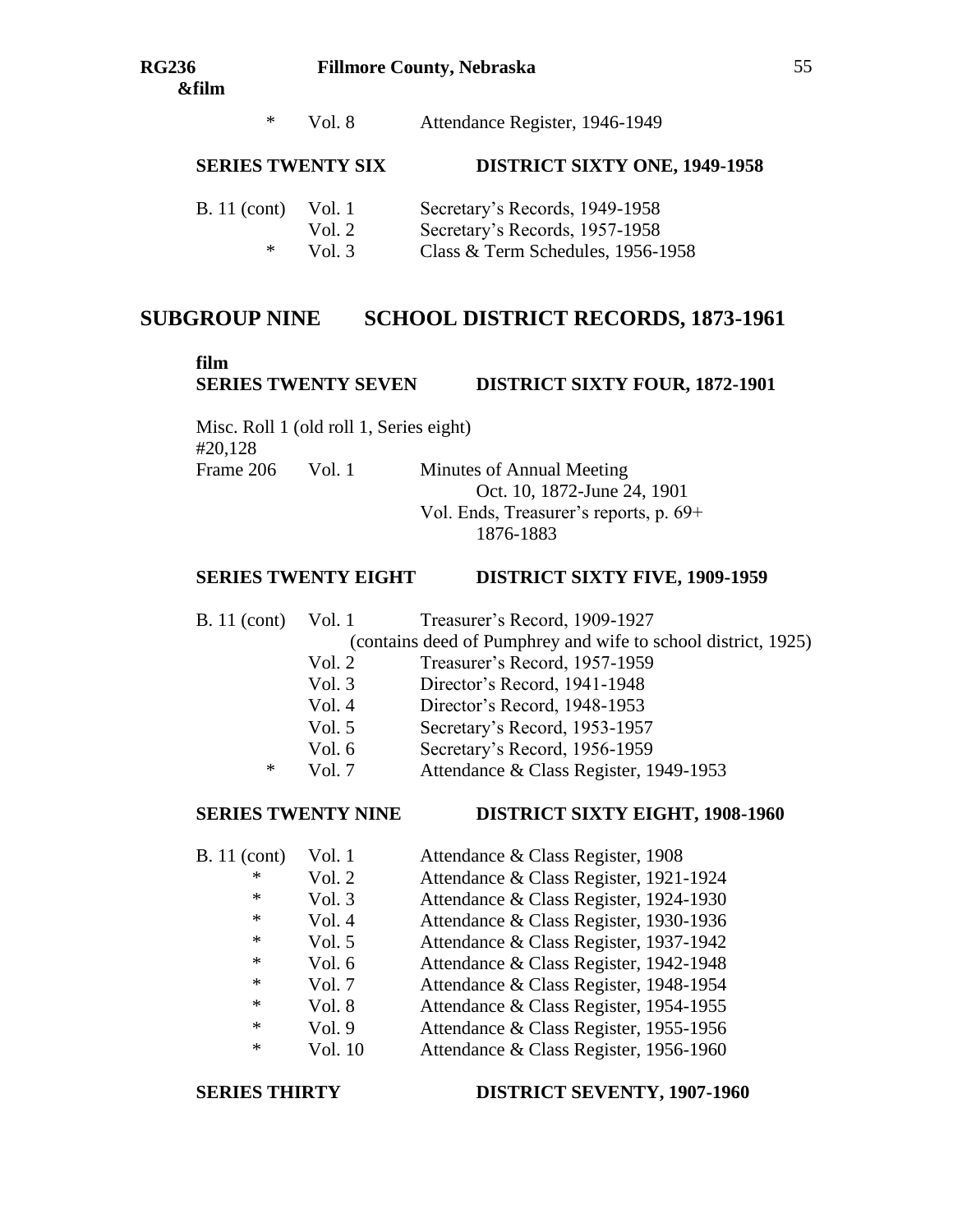#### **RG236 Fillmore County, Nebraska**

| B.12 | Vol. 1   | Director's Records, 1955-1956       |
|------|----------|-------------------------------------|
|      | Vol. $2$ | Director's Records, 1956-1960       |
|      | Vol. $3$ | Treasurer's Receipt Book, 1944-1955 |
|      | Vol. $4$ | Attendance Record, 1907-1913        |

#### **SERIES THIRTY ONE DISTRICT SEVENTY FOUR, 1875-1905**

| B. 12 (cont) Vol. 1  | Director's Records, 1875-1905             |
|----------------------|-------------------------------------------|
| <b>SUBGROUP NINE</b> | <b>SCHOOL DISTRICT RECORDS, 1873-1961</b> |

#### **SERIES THIRTY TWO DISTRICT SEVENTY SIX, 1933-1950**

- B. 12 (cont) Vol. 1 Moderator's Record, 1933-1953 Vol. 2 Director's Record, 1940-1945
	- Vol. 3 Director's Record, 1946-1961
	- Vol. 4 Secretary's Record, 1952-1956
	- Vol. 5 Secretary's Record, 1957-1959
	- \* Vol. 6 Attendance Record, 1942-1944
	- \* Vol. 7 Class & Term Schedule, 1943-1950

### **SERIES THIRTY THREE SEVENTY SIX TO EIGHTY THREE**

- B. 12 (cont) Vol. 1 Moderator's Record, 1885-1953
	- Vol. 2 Director's Record, 1923-1928
	- Vol. 3 Director's Record, 1928-1934
	- Vol. 4 Director's Record, 1934-1939
	- Vol. 5 Director's Record, 1940-1945
	- Vol. 6 Secretary's Report, 1945-1951
	- Vol. 7 Secretary's Report, 1951-1953
	- \* Vol. 8 Attendance Register, 1932-1938
	- \* Vol. 9 Attendance Register, 1938-1942
	- \* Vol. 10 Attendance Register, 1942-1946
	- \* Vol. 11 Attendance Register, 1946-1950
	- \* Vol. 12 Class & Term Schedule, 1929-1951

## **SERIES THIRTY FOUR DISTRICT EIGHT ONE, 1902-1960**

- B. 12 (cont) Vol. 1 Attendance Register, 1902-1915 Vol. 2 Treasurer's Records, 1919-1925
	- Vol. 3 Treasurer's Records, 1926-1945
	- Vol. 4 Treasurer's Records, 1944-1949
	- Vol. 5 Treasurer's Records, 1950-1956
	- Vol. 5 Secretary's Records, 1957-1960

### **SERIES THIRTY FIVE DISTRICT EIGHTY FOUR, 1915-1956**

56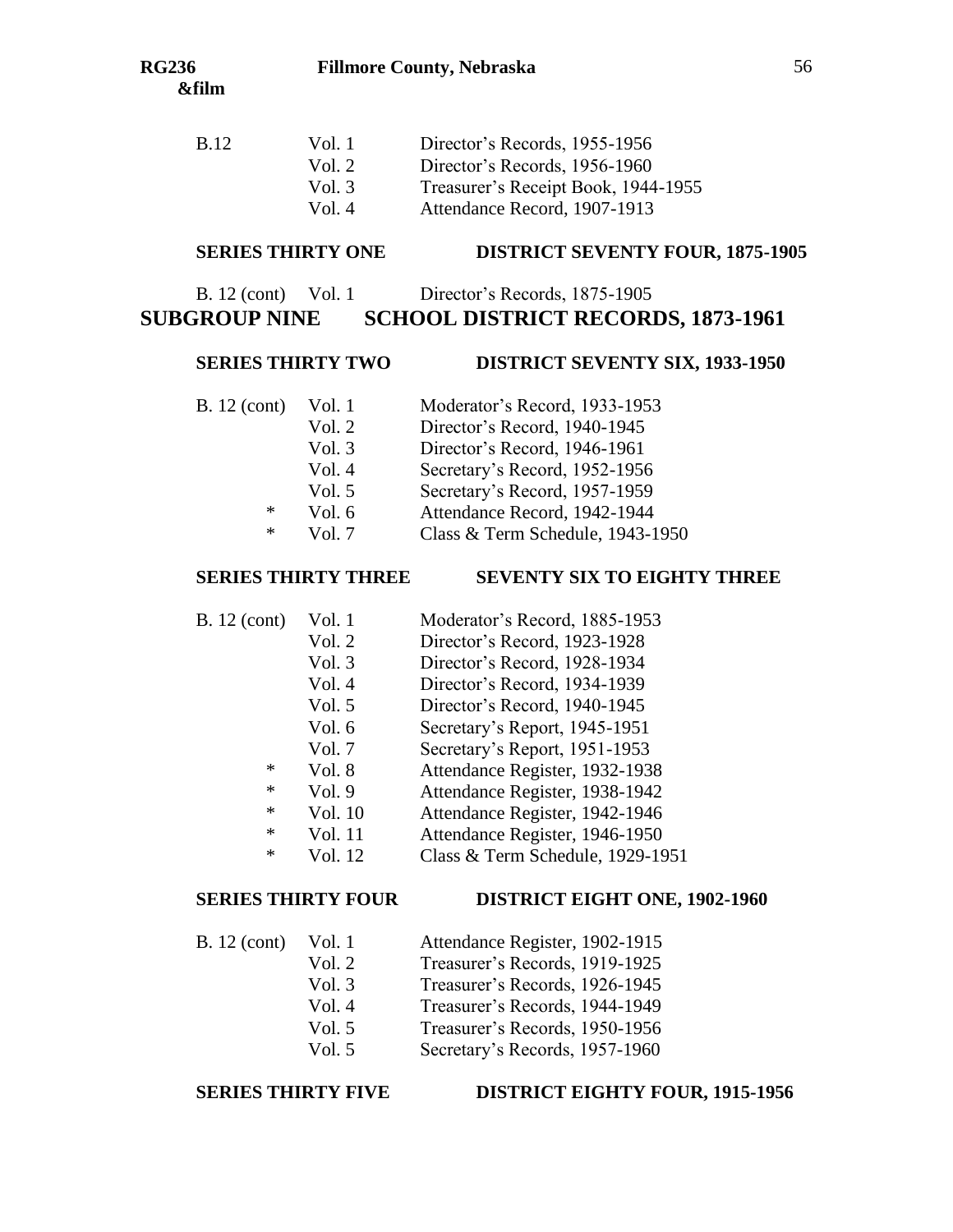#### **RG236 Fillmore County, Nebraska**

| <b>B.</b> 13 |   | Vol. 1<br>Vol. 2 | Director's Records, 1944-1948<br>Director's Records, 1950-1955 |
|--------------|---|------------------|----------------------------------------------------------------|
|              |   | Vol.3            | Director's Records, 1955-1956                                  |
|              | ∗ | Vol.4            | Attendance Register, 1915-1921                                 |
|              | * | Vol. 5           | Attendance Register, 1921-1926                                 |
|              | * | Vol. 6           | Attendance Register, 1926-1932                                 |
|              | * | Vol. 7           | Attendance Register, 1932-1938                                 |

\* Vol. 8 Attendance Register, 1939-1946

# **SUBGROUP NINE SCHOOL DISTRICT RECORDS, 1873-1961**

#### **SERIES THIRTY FIVE DISTRICT EIGHTY FOUR (cont)**

- \* Vol. 9 Attendance Register, 1946-1948 \* Vol. 10 Attendance Register, 1949-1953
- 
- \* Vol. 11 Attendance Register, 1953-1955
- \* Vol. 12 Attendance Register, 1955-1956
- \* Vol. 13 Class & Term Schedule, 1946-1956

## **SERIES THIRTY SIX DISTRICT EIGHTY FIVE, 1894-1915**

| B. 13 (cont) Vol. 1 |        | Daily Register, 1894-1900 |
|---------------------|--------|---------------------------|
|                     | Vol. 2 | Class Register, 1899-1915 |

### **SERIES THIRTY SEVEN DISTRICT NINETY THREE, 1891-1953**

| <b>B.</b> 13 (cont) | Vol. 1   | Director's Register, 1891-1907         |
|---------------------|----------|----------------------------------------|
|                     | Vol. 2   | Director's Register, 1908-1920         |
|                     | Vol. 3   | Director's Register, 1923-1928         |
|                     | Vol. 4   | Director's Register, 1928-1933         |
|                     | Vol. $5$ | Director's Register, 1934-1939         |
|                     | Vol. $6$ | Director's Register, 1944-1948         |
|                     | Vol. 7   | Director's Register, 1949-1953         |
|                     | Vol. 8   | Librarian's Record, 1910-1922          |
|                     | Vol. 9   | Class & Term Schedule, 1901-1916       |
| *                   | Vol. 10  | Attendance & Class Register, 1917-1921 |
| *                   | Vol. 11  | Attendance & Class Register, 1921-1931 |
| *                   | Vol. 12  | Attendance Register, 1931-1937         |
| $\ast$              | Vol. 13  | Attendance Register, 1941-1945         |
| *                   | Vol. 14  | Attendance Register, 1945-1948         |
|                     |          |                                        |

## **SUBGROUP TEN COUNTY SHERIFF**

The Archives holds no records for this subgroup.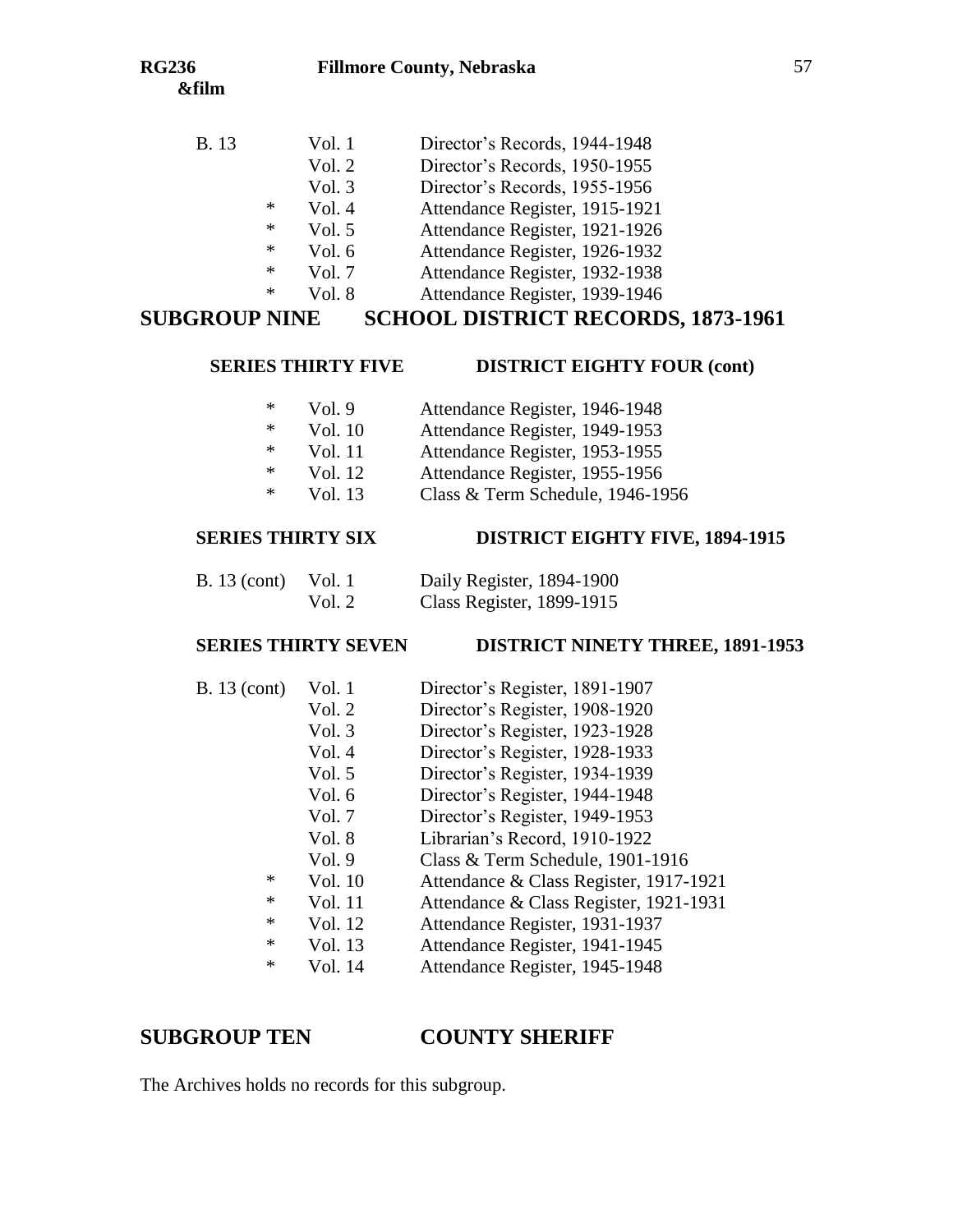# **SUBGROUP ELEVEN CEMETERY RECORDS**

The Archives holds no records for this subgroup.

# **SUBGROUP TWELEVE TOWNSHIP RECORDS**

#### **film**

**SERIES ONE GEVEVA TOWNSHIP, 1910-1940** (old vol. 4A, series 8)

Misc. Roll 1 (old roll 1, series 8) #20,128 Frame 345 Vol. 1 Township Board Minutes, Mar. 1910-Nov. 1940 ends. Financial records, p. 352 (1940) thru p. 403 (1912)

#### **film**

#### **SERIES TWO BENNETT PRECINCT, 1888-1913** (old vol. 5 series 8)

Misc. Roll 1 (old roll 1, series 8) #20,128 Frame 560 Vol. 1 Annual Township meeting minutes

Apr. 3, 1888 thru Mar. 4, 1913 Ends, p. 150, Apr. 1 & June 2, 1902 No pages 70 thru 149, but no break in annual minute notes.

### **SERIES THREE WEST BLUE TOWNSHIP, 1888-1924**

Vol. 1 Township minutes, 1888-1924

### **SERIES FOUR MILLIGAN, NEBR.**

Oversize, Blueprints, Electric Distribution System & Transmission Lines, Milligan, Nebr., 1926

END OF INVENTORY JEP/DJJ/pmc 7/21/1971 DJJ/ht 1/21/1974